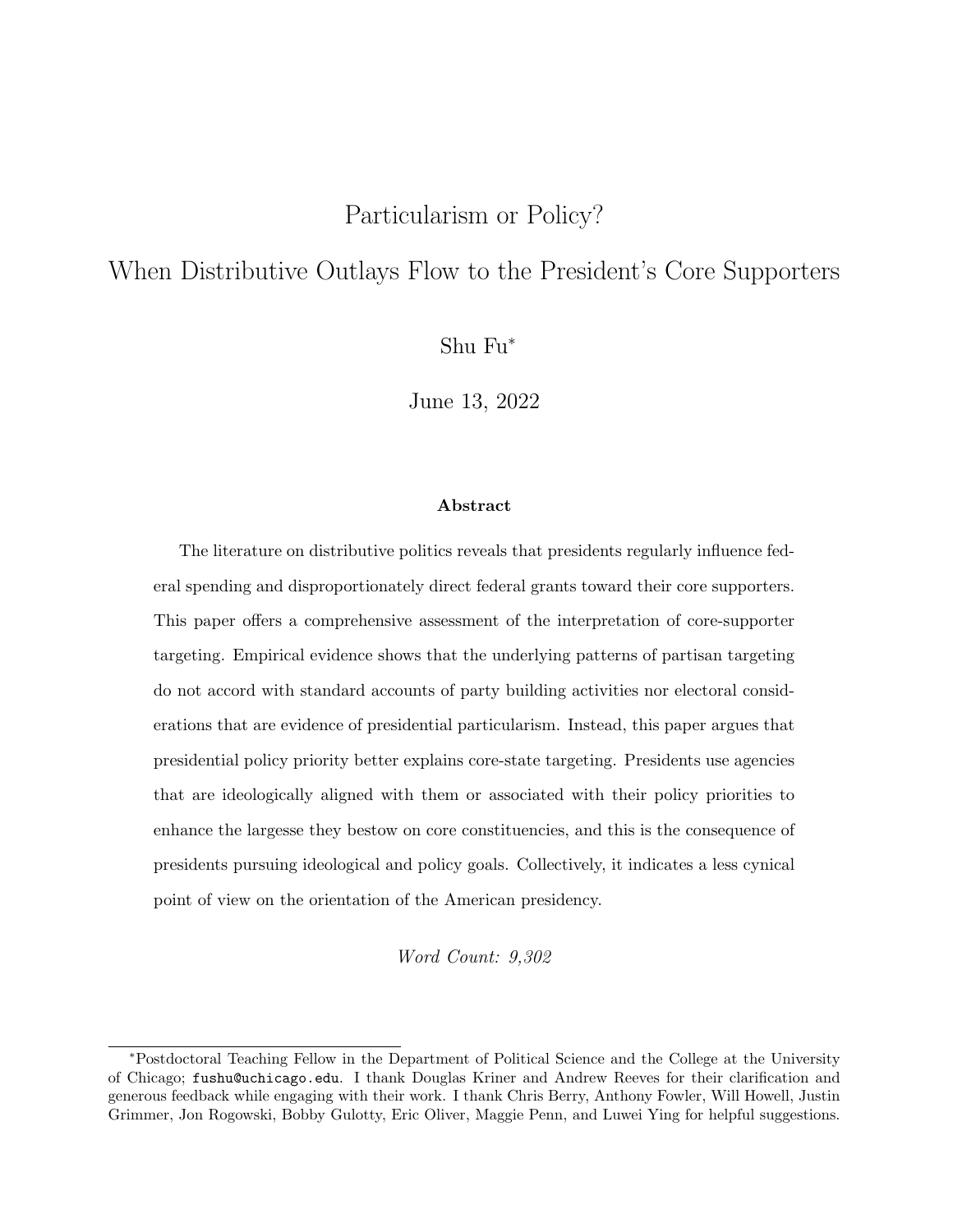Scholarship on distributive politics focuses on presidential influence on the distribution of federal funds [\(Berry, Burden and Howell,](#page-33-0) [2010\)](#page-33-0) and further reveals that this federal largesse is disproportionately targeted toward the core states that solidly backed the president's party in recent elections [\(Dynes and Huber,](#page-34-0) [2015;](#page-34-0) [Kriner and Reeves,](#page-35-0) [2015\)](#page-35-0). Even though scholars consistently find empirical evidence that the president's core constituencies reap more federal outlays [\(Bertelli and Grose,](#page-33-1) [2009;](#page-33-1) [Gimpel, Lee and Thorpe,](#page-34-1) [2012;](#page-34-1) [Larcinese, Rizzo and Testa,](#page-35-1) [2006;](#page-35-1) [Levitt and Snyder,](#page-36-0) [1995\)](#page-36-0), interpretation about core-supporter targeting is less clear. Is it because of presidential particularism [\(Kriner and Reeves,](#page-35-0) [2015\)](#page-35-0), or is it because of presidential policy priorities?

Core-voter targeting can be interpreted as evidence of presidential particularism—presidents prioritize the needs and wants of some citizens over others by deliberately targeting federal grants toward their core constituencies to improve their party's performance in upcoming elections [\(Kriner and Reeves,](#page-35-0) [2015\)](#page-35-0). The previous literature largely overlooked a policy-based interpretation. The disparity may arise because Democratic and Republican presidents have different policy agendas and distinct ideological visions of what best serves the national interest. While holding their prioritized policies in mind, the chief executive may, coincidentally, target federal funds to locales where their co-partisan voters are concentrated. Accordingly, granting more funds to core states may not indicate a partisan bias in presidential orientation but simply that presidents from the two major parties pursue different ideological goals.

The interpretation of core-state targeting matters because it is related to how we think about presidential leadership. A conventional view of the presidency argues that presidents are the true stewards of national welfare and represent the needs and interests of the nation as a whole [\(Fitzpatrick,](#page-34-2) [1931;](#page-34-2) [Howell and Moe,](#page-35-2) [2016;](#page-35-2) [Kagan,](#page-35-3) [2001;](#page-35-3) [Wilson,](#page-37-0) [1908\)](#page-37-0).<sup>[1](#page-1-0)</sup> Recently, however, scholars have questioned this view. A body of literature alleges that chief executives

<span id="page-1-0"></span><sup>1</sup>For example, [Fitzpatrick](#page-34-2) [\(1931\)](#page-34-2) mentioned that the founding fathers explicitly expressed whose interests the American presidents ought to serve and represent. This was echoed by President Woodrow [Wilson](#page-37-0) [\(1908\)](#page-37-0) when he said, "the president is the representative of no constituency, but of the whole people." Legal scholars also routinely advocate this perspective of the universalistic presidency. [Kagan](#page-35-3) [\(2001\)](#page-35-3) articulated the same view before being appointed as a Supreme Court Justice.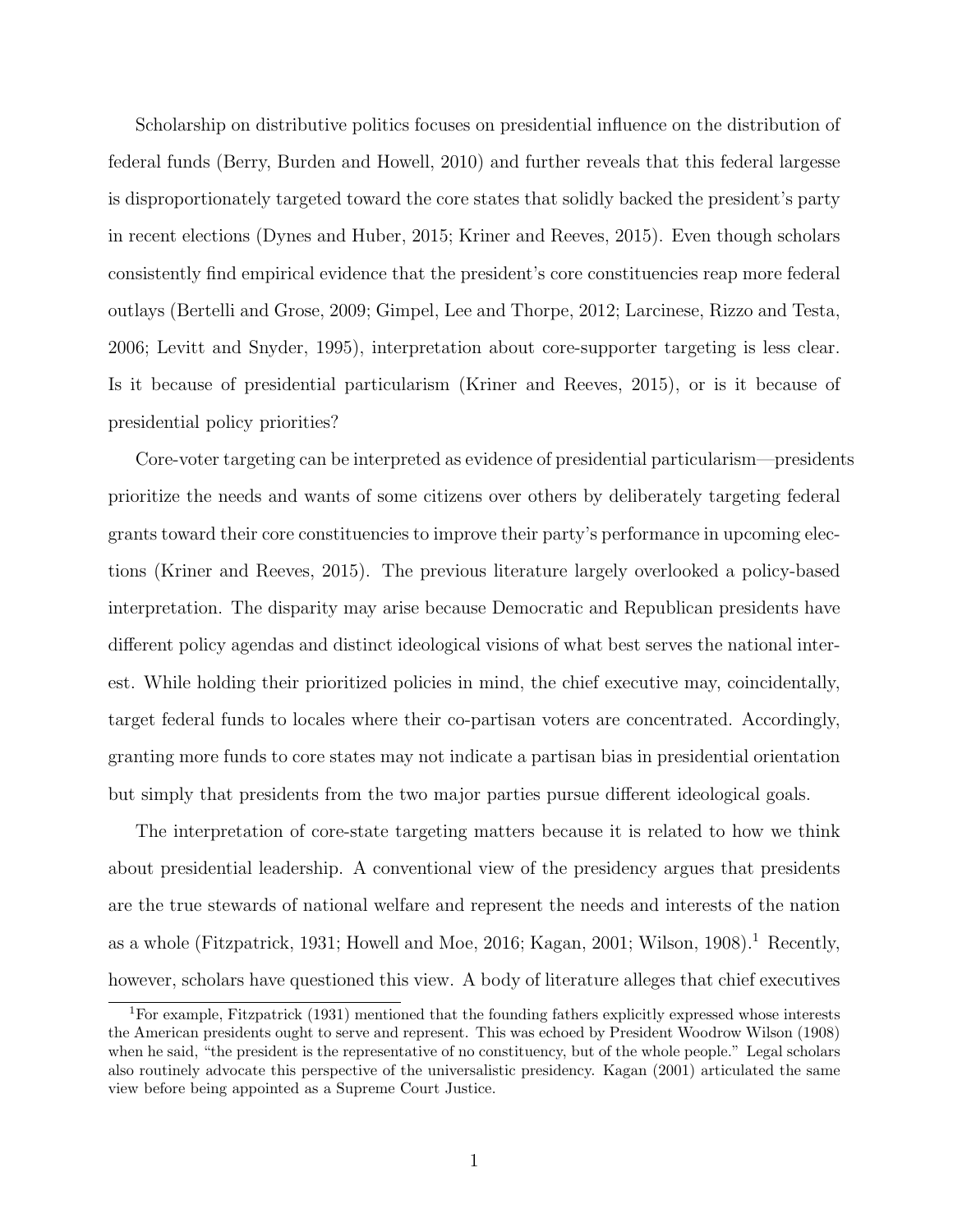are decidedly "particularistic" in orientation, pursuing policies that channel public benefits disproportionately toward some specific and valuable political constituencies [\(Kriner and](#page-35-0) [Reeves,](#page-35-0) [2015;](#page-35-0) [Lowande, Jenkins and Clarke,](#page-36-1) [2018;](#page-36-1) [Stratmann and Wojnilower,](#page-37-1) [2015\)](#page-37-1). A debate on the orientation of the presidents—whether they are national leaders or particularistic statesmen—has begun in the study of the American presidency.

This paper contributes to this debate on presidential orientation by comprehensively assessing why federal outlays disproportionately flow to the president's core supporters. In specific, using county-level data of federal grants distribution from 1984 to 2008, I replicate and extend Kriner and Reeves' finding of core-state targeting and further probe the meaning of it. If core-state targeting was interpreted as evidence of presidential particularism, it would reflect efforts by presidents to boost their electoral fortunes and build their parties. Hence, presidents "are not national leaders, but rather predominantly leaders of the partisan coalitions that elected them to office" [\(Kriner and Reeves,](#page-35-0) [2015,](#page-35-0) 186). If this documented effect reflects party-building activities, as other scholars have shown [\(Galvin,](#page-34-3) [2010\)](#page-34-3), it should be particularly large when the presidential party's standing is weak. Using a variety of measures of party strength, however, I find the opposite to be true. The president's core constituents receive more federal outlays when their party is strong, particularly when partybuilding efforts are expected to wane. Therefore, core-state targeting is not a function of party building. I then present evidence that the documented effect does not vary with the electoral cycle, which indicates that core-state targeting is also not a function of electoral considerations.

Alternatively, I present evidence that the documented effect may reflect the president's policy priorities and ideological orientation. I disaggregate the federal grants data by federal agencies, so the revised dataset tracks the annual receipts to each county from each originating agency. I find, when conditioning the agencies charged with actually disbursing these federal outlays [\(Berry and Gersen,](#page-33-2) [2017;](#page-33-2) [Krause and Meier,](#page-35-4) [2003;](#page-35-4) [Krause and O'Connell,](#page-35-5) [2016;](#page-35-5) [Napolio,](#page-36-2) [2021\)](#page-36-2), that the core-state effect entirely disappears, which indicates the distributive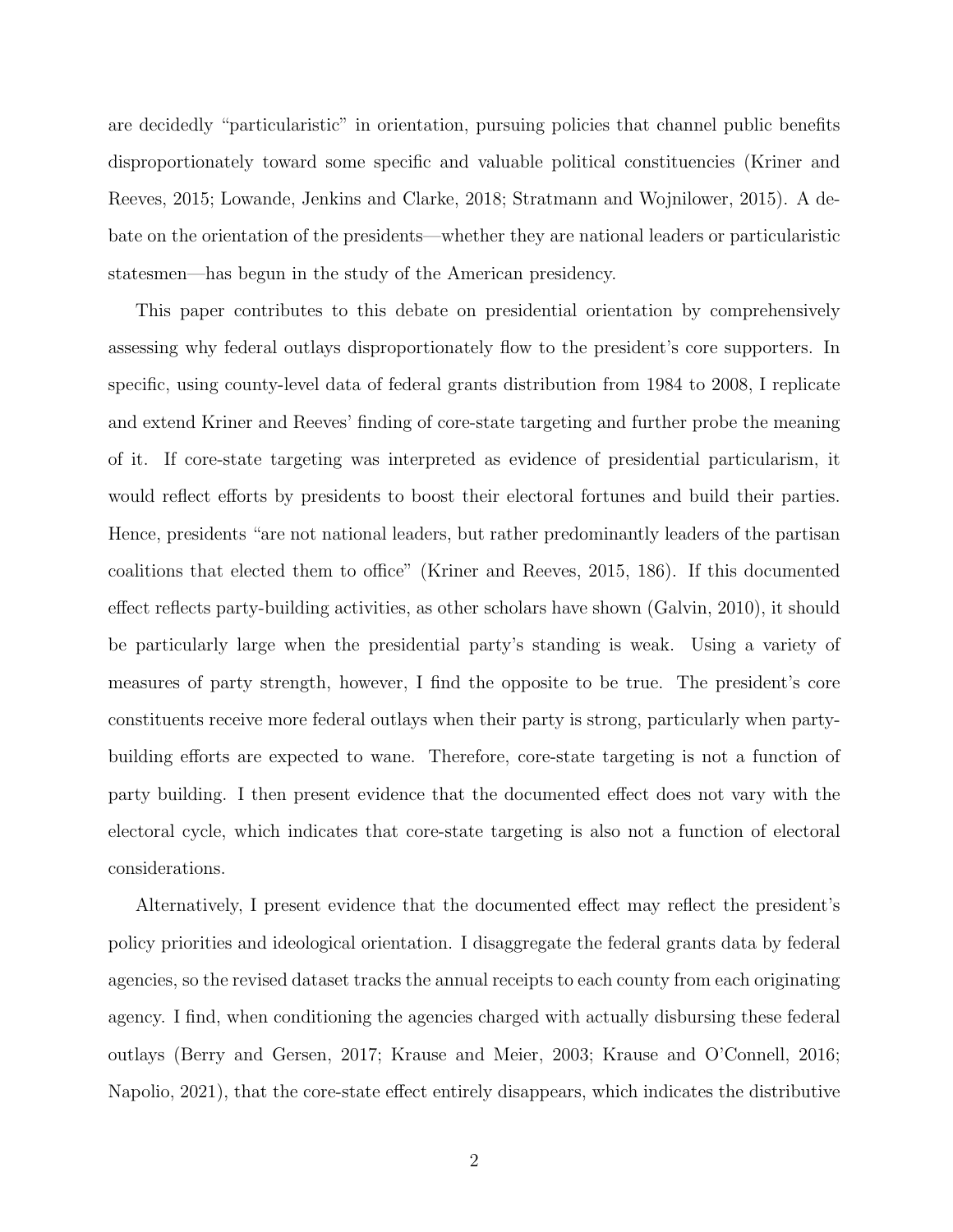imbalance happens across agencies instead of within agencies. Further evidence shows that federal spending is allocated disproportionately through the agencies that are aligned with the president's ideology and through the agencies that are associated with the policy issues prioritized in the president's State of the Union addresses. In sum, core-supporter targeting appears to be an artifact of presidents' efforts to direct federal outlays to reflect their larger policy agendas, rather than evidence of party building or electoral purposes.

This paper proceeds as follows. First, I review the evidence of core-supporter targeting, the literature on presidential particularism, and the formal theories of vote-buying. Second, I theorize different interpretations of core-state targeting and formulate empirically testable hypotheses for each. The empirical sections start by revisiting evidence of core-state targeting. Then, the remainder of the paper empirically tests potential interpretations of why core constituencies receive disproportionately more federal outlays—party building, electoral purposes, and the president's policy priority. Finally, it concludes with a discussion on how this empirical exercise impacts our understanding of presidential leadership.

# 1 Presidential Particularism and Core-State Targeting

The notion that American presidents have a national outlook and represent the whole nation's interests at large is not only deeply rooted in the American political culture, many political scientists and presidential scholars also treat it as an integral and essential part of the American institutional arrangement. Contrary to members of Congress who have parochial interests in their own districts [\(Fenno,](#page-34-4) [1978;](#page-34-4) [Mayhew,](#page-36-3) [1974\)](#page-36-3), presidents are uniquely held accountable by the public for the performance of the whole government, and their leadership and legacies depend upon effective national governance [\(Moe and Wilson,](#page-36-4) [1994\)](#page-36-4). In their efforts to meet the onslaught of national expectations and leave behind a legacy, presidents focus on the well-being of the national community instead of pursuing parochial interests. As [Howell and Moe](#page-35-2) [\(2016,](#page-35-2) 96) put it, "presidents use the authority, leverage, and resources at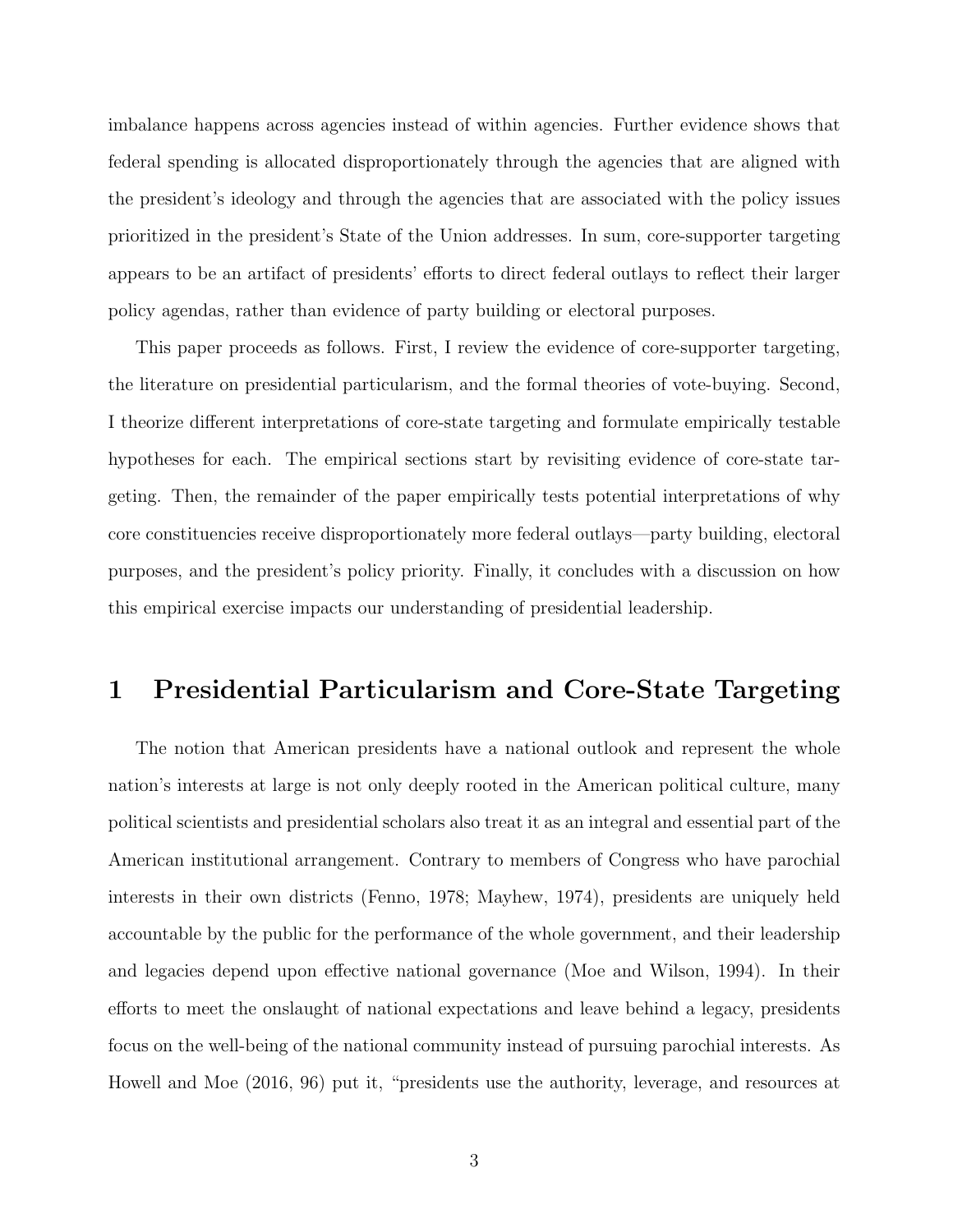their disposal to elevate the national interest, to pursue long-term solutions to the nations' pressing problems, and to bring rationality and coherence to government as a whole."

In contrast to these traditional national orientations, however, a body of new research claims that presidents are particularistic; they pursue policies that direct public benefits disproportionately toward some specific and valuable political constituencies. Empirical evidence of presidential particularism is provided from multiple perspectives, including the distribution of federal grants [\(Kriner and Reeves,](#page-35-0) [2015;](#page-35-0) [Stratmann and Wojnilower,](#page-37-1) [2015\)](#page-37-1), disaster declarations, and transportation grants [\(Reeves,](#page-37-2) [2011\)](#page-37-2). Although the traditional literature on the American presidency incisively assumes that—on behalf of the United States on a volatile and complex world stage— the commander-in-chief is supposed to be more national in orientation [\(Canes-Wrone, Howell and Lewis,](#page-33-3) [2008;](#page-33-3) [Wildavsky,](#page-37-3) [1996\)](#page-37-3). [Lowande,](#page-36-1) [Jenkins and Clarke](#page-36-1) [\(2018\)](#page-36-1) extend the particularistic claim into the realm of foreign affairs. They provide evidence from US trade policies between 1986 and 2006 and find that presidents strategically target trade protections to industries in politically valuable states.

To understand the orientation of the particularistic president, scholars have discussed several origins that may shift presidents' outlooks toward some politically valuable constituencies instead of the nation at large. The interest of presidents' co-partisan constituencies, the "core," stands out as one major factor [\(Dynes and Huber,](#page-34-0) [2015;](#page-34-0) [Kriner and Reeves,](#page-35-0) [2015;](#page-35-0) [McCarty,](#page-36-5) [2000\)](#page-36-5). The president, as the party leader, is more inclined to be responsive to the needs and wants of their core partisan base.

Along this line of thought, a bulk of empirical evidence shows that disproportionate federal outlays are distributed to presidents' core supporters. [Kriner and Reeves](#page-35-0) [\(2015\)](#page-35-0) find evidence that presidents systematically direct a disproportionate share of federal funds to their core partisan base. Specifically, they show that a county in a core state received on average \$28.3 million more in federal grant funding than a county in a non-core state. Moreover, [Chen](#page-33-4) [\(2013\)](#page-33-4); [Larcinese, Rizzo and Testa](#page-35-1) [\(2006\)](#page-35-1); [Levitt and Snyder](#page-36-0) [\(1995\)](#page-36-0) find consistent empirical results that federal benefits are disproportionately targeted toward core voters.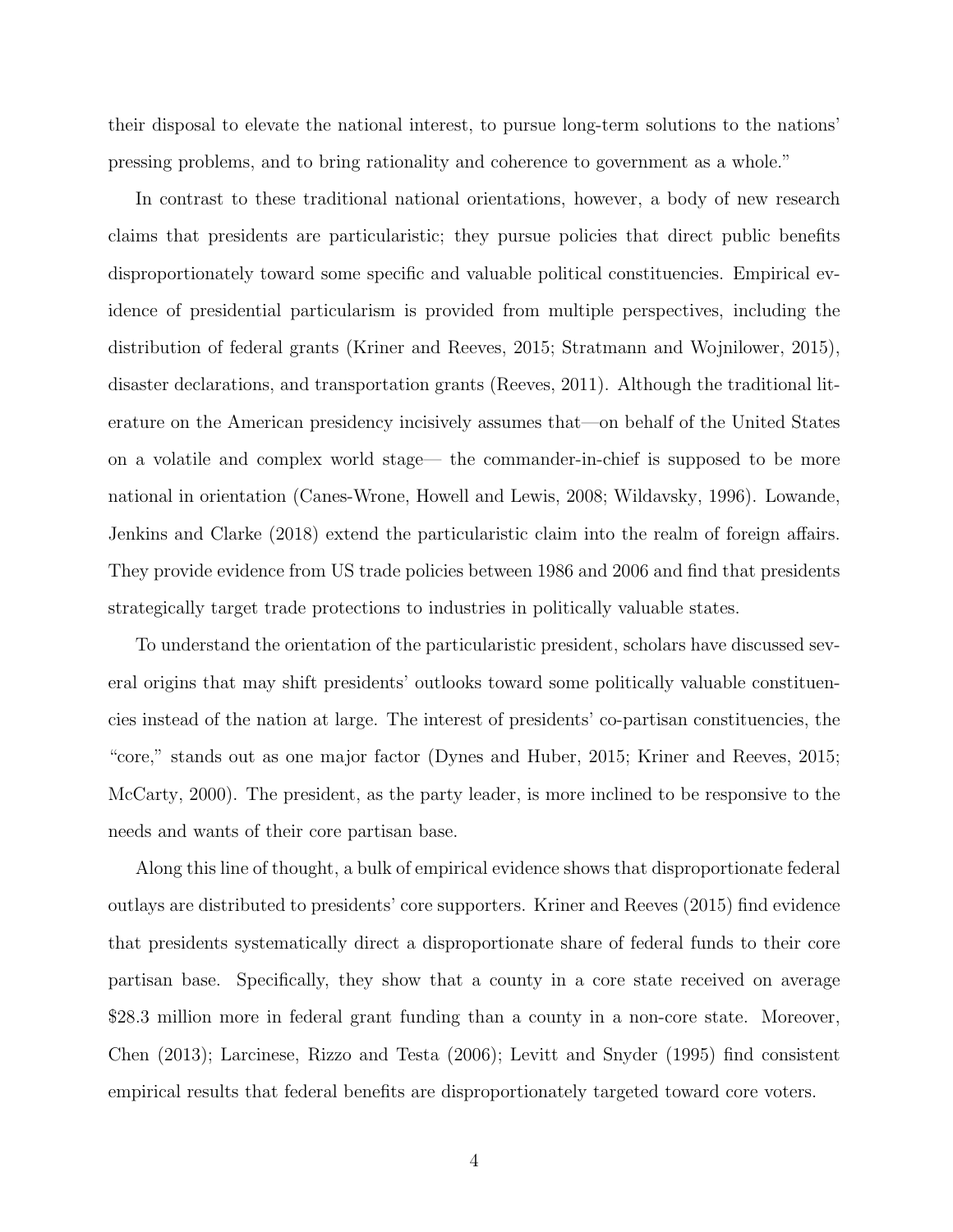Scholars find consistent evidence for core-state targeting; however, the literature lacks a deeper understanding of the interpretation and mechanism underlying the executive's favor of core states. What strategies and mechanisms do presidents employ to make federal spending responsive to their core? This is an important inquiry for several reasons. First, the literature lacks a solid theoretical reason for core-state targeting. In the formal theory literature, there is an old and rich discussion on vote-buying. Vote-buying models explain how and why lobbyists (such as traditional interest groups or elected officials, like the president, who have the power to allocate public goods) offer side payments to voters (or legislators) in exchange for their support in elections (or floor votes). The essence of the vote-buying literature is whether allocating targetable benefits to swing voters or core voters maximizes electoral prospects. However, most vote-buying models subscribe to "swing voter logic," which predicts that presidents have no reason to target core voters. The pure Downsian model predicts that presidents will adopt a budgetary platform that targets the ideological position of the median voter [\(Downs,](#page-34-5) [1957\)](#page-34-5). Building on this logic, [Frohlich and Oppenheimer](#page-34-6) [\(1984\)](#page-34-6) argue that it is optimal for incumbent politicians to channel income transfers toward the most ideological moderates. [Lindbeck and Weibull](#page-36-6) [\(1987\)](#page-36-6) examine the validity of Hotelling's "principle of minimum differentiation" to project that federal resources should be distributed toward swing voters who are the most easily swayed by monetary transfers. [Dixit and Longregan](#page-34-7) [\(1996\)](#page-34-7) offers a general model of how federal benefits are targeted and also shows that the density of swing voters drives the parties' apportionment.

On the other side of the debate, [Cox and McCubbins](#page-34-8) [\(1986\)](#page-34-8) set the cornerstone for the core-voter model. They argue that for risk-averse presidents, targeting distributive benefits toward core ideological constituents maximizes electoral returns. Because a party's core constituents are more reliably responsive to federal grant transfers, targeting loyal voters can be seen as a safer investment than aiming at swing voters. Hence, core targeting is a rational strategy for risk-averse players [\(Cox and McCubbins,](#page-34-8) [1986,](#page-34-8) 181). However, [Cox](#page-34-9) [\(2006\)](#page-34-9) himself conceded that, compared with the mainstream swing-voter models that are good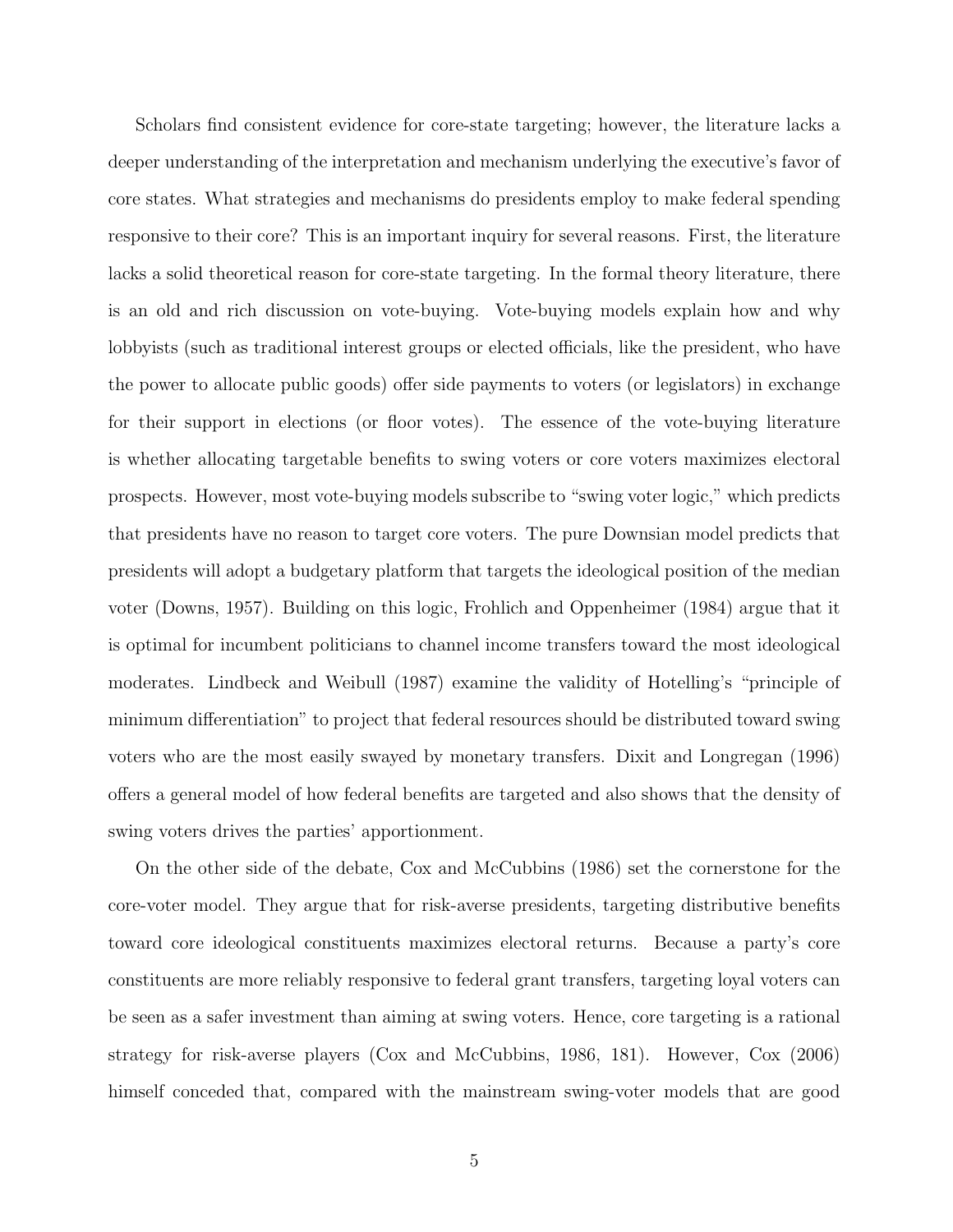explanations for persuading voters, core-voter logic only holds if we consider coordination (an attempt to affect the number and character of alternative parties in a multi-party political system) and mobilization (an attempt to buy turnout). Core-voter logic has a conditional explanatory power, and one of the conditions (coordination) does not apply to the US twoparty political system. On net, core-supporter targeting does not accord with the formal theory literature of vote-buying. Therefore, we require further explanation about why the president's core voters benefit more than others from federal spending.

Second, the literature lacks a comprehensive investigation of exactly how the president can influence the distribution of federal funds, especially through different federal agencies. Core-state targeting is merely a distributive outcome; more research is needed on the role of federal agencies in the president's ability to engage in pork-barrel politics. [Hudak](#page-35-6) [\(2014\)](#page-35-6) focuses on how agency structure and characteristics aid (or abet) presidential influence over executive particularism toward swing states, and [Napolio](#page-36-2) [\(2021\)](#page-36-2) assesses how federal agencies facilitate (or frustrate) federal grant distribution toward congressional districts represented by the president's co-partisan legislators. As far as I know, no one has investigated how federal agencies motivate (or moderate) core-state targeting.

Lastly, a detailed interpretation of core-supporter targeting delineates the limits of the particularism explanation. It matters significantly about how we think of presidential leadership [\(Howell and Moe,](#page-35-2) [2016\)](#page-35-2). If presidents deliberately target federal grants toward their cores to improve the party's performance in upcoming elections, it further confirms the peculiar nature of the presidential outlook that prioritizes the needs and wants of some citizens over others. Alternatively, this disparity may arise because presidents from the two parties hold dissimilar policy priorities and distinct ideological visions of what best serves the national interest. This less cynical explanation may push back the particularistic claim on the American presidency. Therefore, a comprehensive empirical assessment of these interpretations is urgently needed.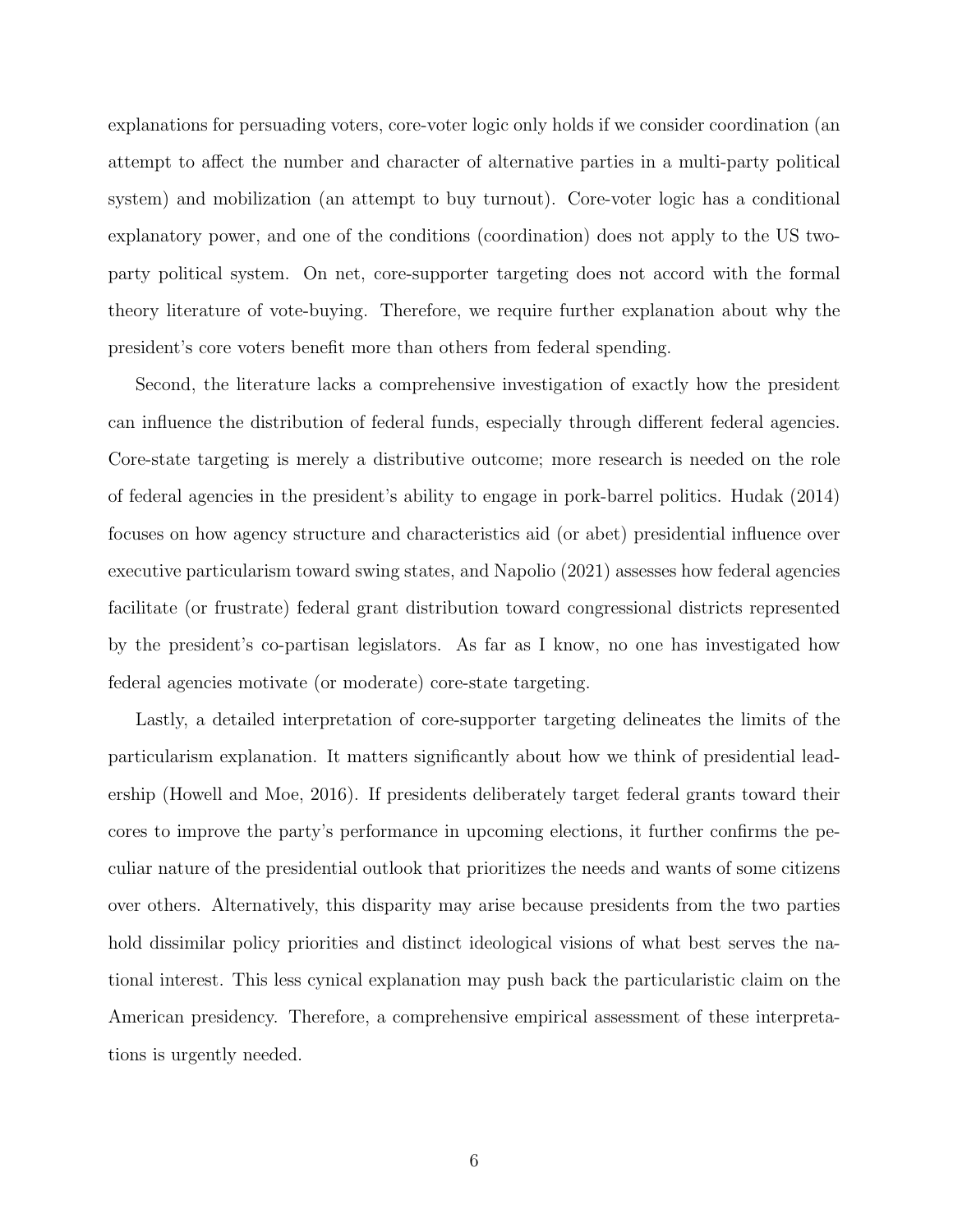## 2 Hypotheses of Core Targeting Interpretations

A key theoretical question is how to interpret presidents' pursuit of budgetary policies that disproportionately reward core states. This paper aims to further interpret core constituency benefits and rethink presidential particularism. There is no reason to suppose that only one of these mechanisms operates. Interpretations that drive the distribution of federal grants are often seen as competing. One interpretation need not, and should not, exclude all others. But it is worthwhile to delineate all possible interpretations, and create empirically testable hypotheses associated with them. These hypotheses derive from a logic that is if a specific interpretation is true, we should find further evidence for it.

The first mechanism of core-supporter targeting can be interpreted as a co-partisan bias. Presidents, as partisans-in-chief, possess potent resources and unique authorities to affect party building. Party-building is defined inconsistently, but one important feature of it is coalition-building in the electorate [\(Frymer and Skrentny,](#page-34-10) [1998;](#page-34-10) [James,](#page-35-7) [2000;](#page-35-7) [Seligman and](#page-37-4) [Covington,](#page-37-4) [1989\)](#page-37-4). A president pursues not only his own success in presidential elections but also his fellow co-partisan officials' victories in congressional and local elections.[2](#page-7-0) Furthermore, presidents have ample means and strong capabilities to shape federal budgets at both the proposal and implementation stages [\(Berry, Burden and Howell,](#page-33-0) [2010\)](#page-33-0). With the goal of strengthening the coalition in mind, presidents can utilize this capacity to invest in their party's electoral competitiveness by promoting a partisan-driven federal outlay distribution that favors their co-partisans. In return, the partisan base would be solidified and electoral fortunes further consolidated. Although there is arguably little variation in party competition in the modern era of increasing partisan polarization [\(Lee,](#page-36-7) [2016\)](#page-36-7), the polarized president may achieve a more partisan budget and appropriations [\(Cameron,](#page-33-5) [2002\)](#page-33-5). As a vivid example, Obama's embrace of a partisan leadership was illustrated by his efforts to consolidate grassroots support by implementing liberal Democratic budget plans [\(Milkis, Rhodes and](#page-36-8)

<span id="page-7-0"></span><sup>&</sup>lt;sup>2</sup>[An example of coalition-building is the existence of presidential "coattails"; a popular presidential can](#page-36-8)[didate can increase the probability of his co-partisan officials winning congressional elections.](#page-36-8)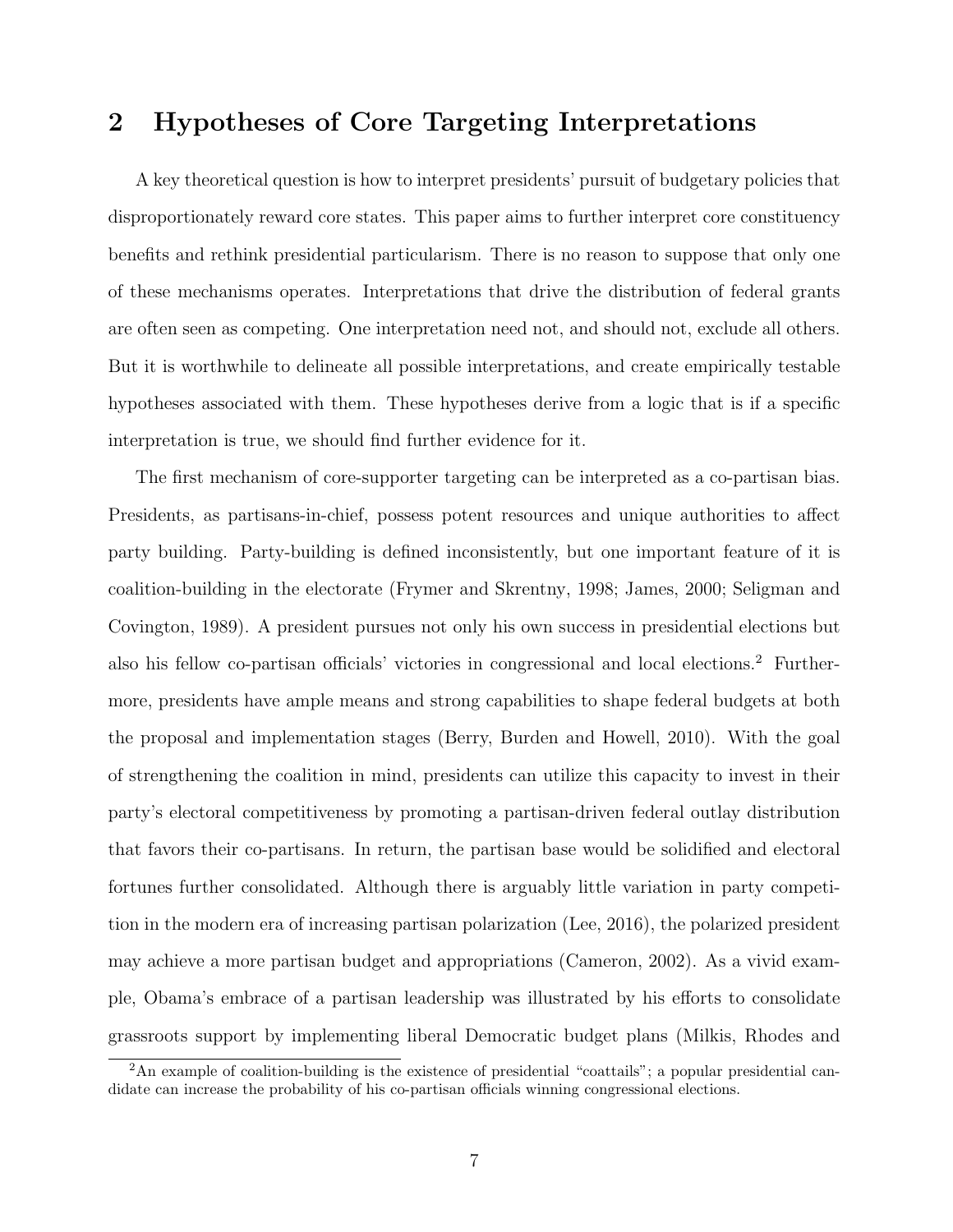[Charnock,](#page-36-8) [2012\)](#page-36-8).

If the president channels federal grants toward his core supporters to build his party, we would expect this to be a function of the presidential party's strength. Presidency scholars have shown that the propensity of presidents to engage in party-building activities should depend on the competitive standing of their party. According to Daniel [Galvin](#page-34-3) [\(2010\)](#page-34-3), modern presidents play the role of partisan-in-chief by increasing their party's resources and enhancing their party's electoral competitiveness when their party holds a weak position of power. Therefore, the competitive imbalance between the parties creates different incentives for majority-party presidents and minority-party presidents; and such differences correspondingly produce distinct types of president-party interactions. As Galvin argues, "with their party in the ostensible minority, Republican presidents were driven to act in an innovative, constructive, and forward-looking fashion concerning their party organization; with their party in the ostensible majority, Democratic presidents perceived no need for such an approach" [\(2010,](#page-34-3) 23).

Galvin's party-building theory reveals a fundamental trade-off between solidifying the partisan core and achieving long-term and grand political objectives. The presidential party's standing plays an imperative role in how the president balances this compromise. On the one hand, minority-party presidents would have strong incentives to change their political environment and engage in political strategies that would solidify their partisan bases. On the other hand, when the president's party holds a deep and durable competitive advantage, the chief executive sees no urgent need to invest more in their party.

Hence, according to the party-building logic, an empirically testable hypothesis is that a strong party standing generates fewer party-building activities from the president. It follows that if core-state targeting is indicative of partisan particularism, core states should, comparatively speaking, receive a smaller share of federal benefits when the president is faced with a stronger party competitive environment than with a weak party standing.

Hypothesis 1 (party building): If supporting core voters is the reason for party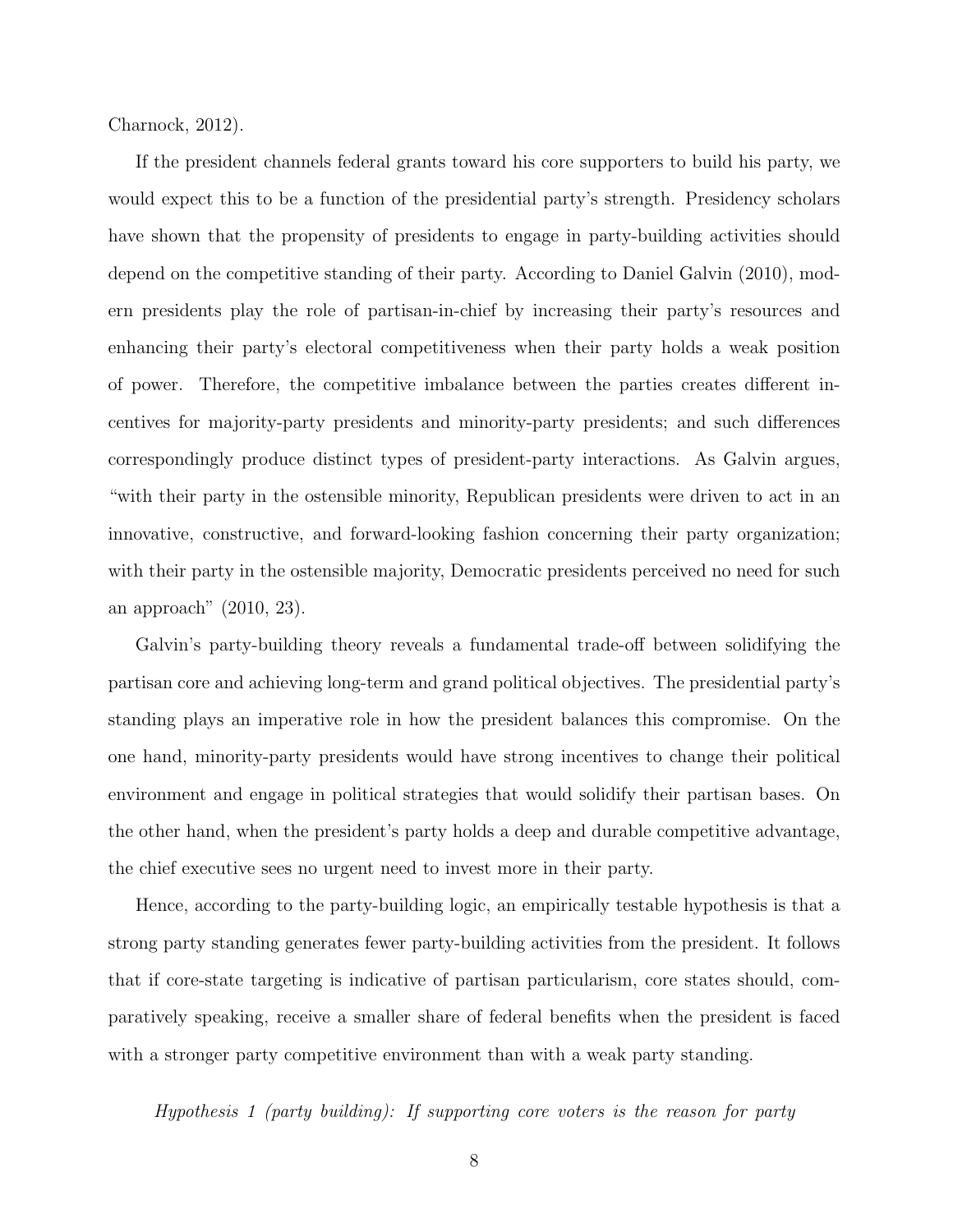building, the president should employ core-voter targeting LESS when his party is in a strong competitive standing than in a weak competitive standing.

Closely linked with the co-partisan bias interpretation, presidents may target core voters for electoral purposes. That being said, a risk-averse president may target his co-partisans to solidify their voting proclivity in elections. Empirical evidence that voters reward incumbent presidents (or their party's nominee) for increased federal spending in their communities supports this reason [\(Kriner and Reeves,](#page-35-8) [2012\)](#page-35-8). Hence, it follows that if core-state targeting is indicative of electoral concerns, we would expect to see core states reap more benefits during election years.[3](#page-9-0)

Hypothesis 2 (electoral purposes): If supporting core voters is for electoral purposes, the president should employ core-voter targeting more in election years than in off years.

The second mechanism of core-state targeting can be interpreted as a president's policy priorities and federal agency ideology. Since agencies implement the allocation of federal grants, federal spending is actually driven by the president's ideological and policy priorities. Presidents from different parties have distinct ideologies and policy priorities that they believe best serve the national interest. For example, Democratic presidents advocate increasing tax rates and allocating more federal grants to bridge the educational gap between rich and poor communities. Coincidentally, many poor people who reside in socio-economically disadvantaged districts exhibit the most need for federal funds and already support the Democratic party. On the other side of the aisle, Republican presidents believe that it is essential to preserve natural lands, so allocating funds through the US Department of the Interior is aligned with their priorities. The recipients of federal funds from the Department of the Interior

<span id="page-9-0"></span><sup>3</sup>Admittedly, electoral consideration is an umbrella concept, which may include party-building efforts and policy priorities. Presidents might prioritize specific policy issues with an electoral calculation [\(Bawn et al.,](#page-33-6) [2012\)](#page-33-6). Policy-based interpretation of core-supporter targeting is not exclusive to any electoral calculations. But if the presidents target the core with more federal largess purely for electoral purposes, then we should expect it happens more in election years.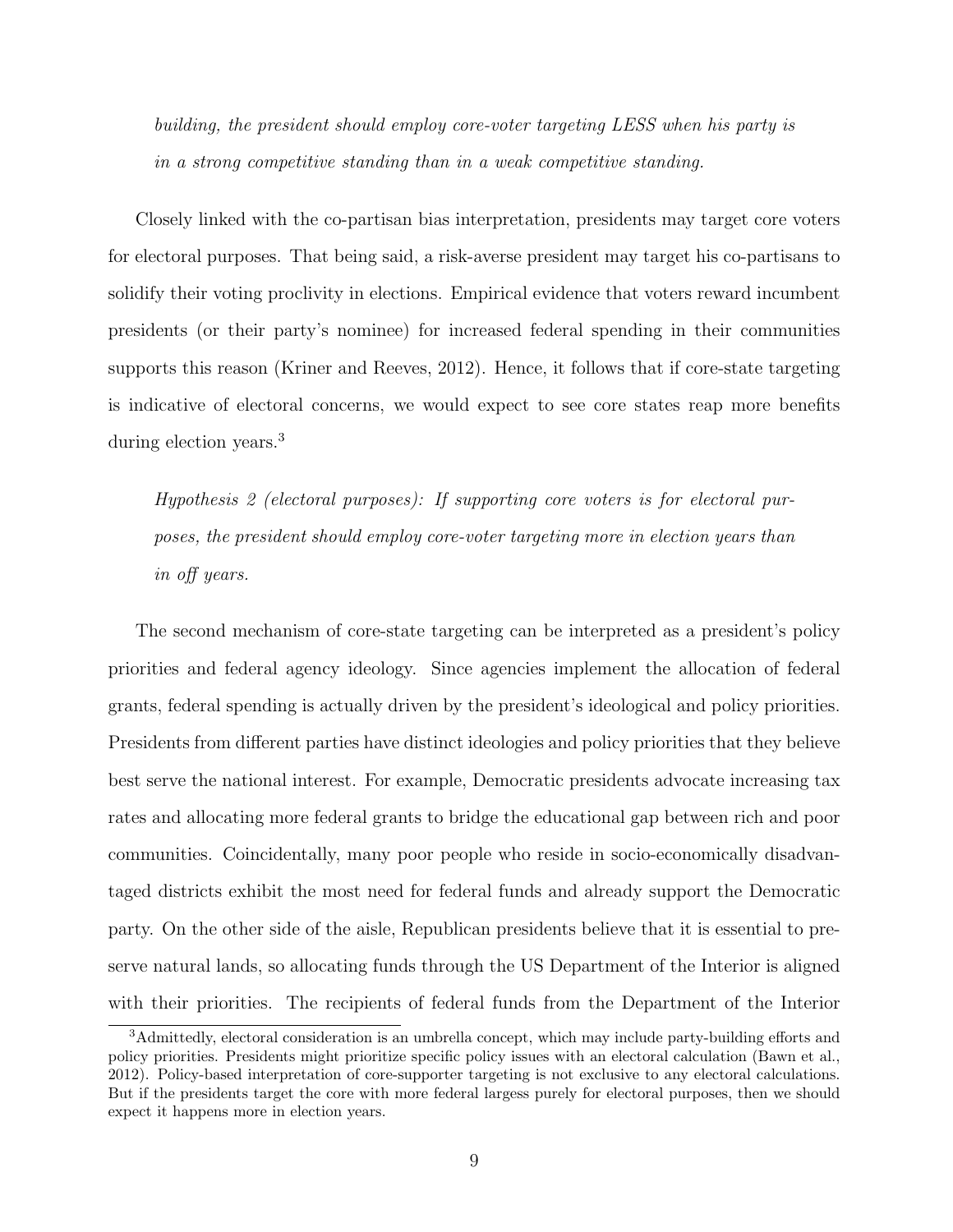primarily live in rural areas and they are more likely to be Republican. Accordingly, it can be a coincidence that federal funding is allocated to the places where the residents happen to be the presidents' co-partisans. This less cynical interpretation may not indicate a bias in the president's outlook; a budgetary tilting toward the core does not mean a particularistic aim but the meaningful results of the president's ideology-driven policy priorities. All in all, presidents may achieve universalistic ends by particularistic means.

Federal grant distribution occurs within federal agencies, so the mechanism of core-state targeting must include both presidential preferences and the structural characteristics of agencies [\(Berry and Gersen,](#page-33-2) [2017;](#page-33-2) [Hudak,](#page-35-6) [2014;](#page-35-6) [Krause and Meier,](#page-35-4) [2003;](#page-35-4) [Krause and O'Connell,](#page-35-5) [2016;](#page-35-5) [Napolio,](#page-36-2) [2021\)](#page-36-2). Presidential scholars have acknowledged that presidents can effectively exercise control over agency behaviors through *politicization* and *centralization* [\(Lewis,](#page-36-9) [2008;](#page-36-9) [Lewis and Moe,](#page-36-10) [2009\)](#page-36-10). Accordingly, I attend to two agency features that facilitate core-state targeting: ideology alignment with the president and policy priority level associated with the agency.

Agencies that are ideologically aligned with the president would have more leverage in federal funding appropriations. Presidents fill the upper echelons of federal agencies with staff who are proximate to their ideology (politicization) [\(Hudak,](#page-35-6) [2014,](#page-35-6) 74). Hence, it can be easier to propose federal grant budgets to ideologically aligned agencies, and these agencies are more likely to administer the spending programs as the president wishes. Similarly, presidents from different parties have distinct policy priorities; so when they allocate federal spending, it is easier for presidents to funnel funds through agencies associated with their most prioritized issues. Because the president can increase issue salience and set his preferred policy agenda, the importance and influence of federal agencies associated with the president's policy priority is always higher than other agencies (centralization). For example, empirical evidence shows that in 2009, President Obama worked closely with Secretary of Education Arne Duncan to allocate a substantial proportion of federal money to create and advance the Race to the Top Initiative [\(Howell and Magazinnik,](#page-35-9) [2017\)](#page-35-9).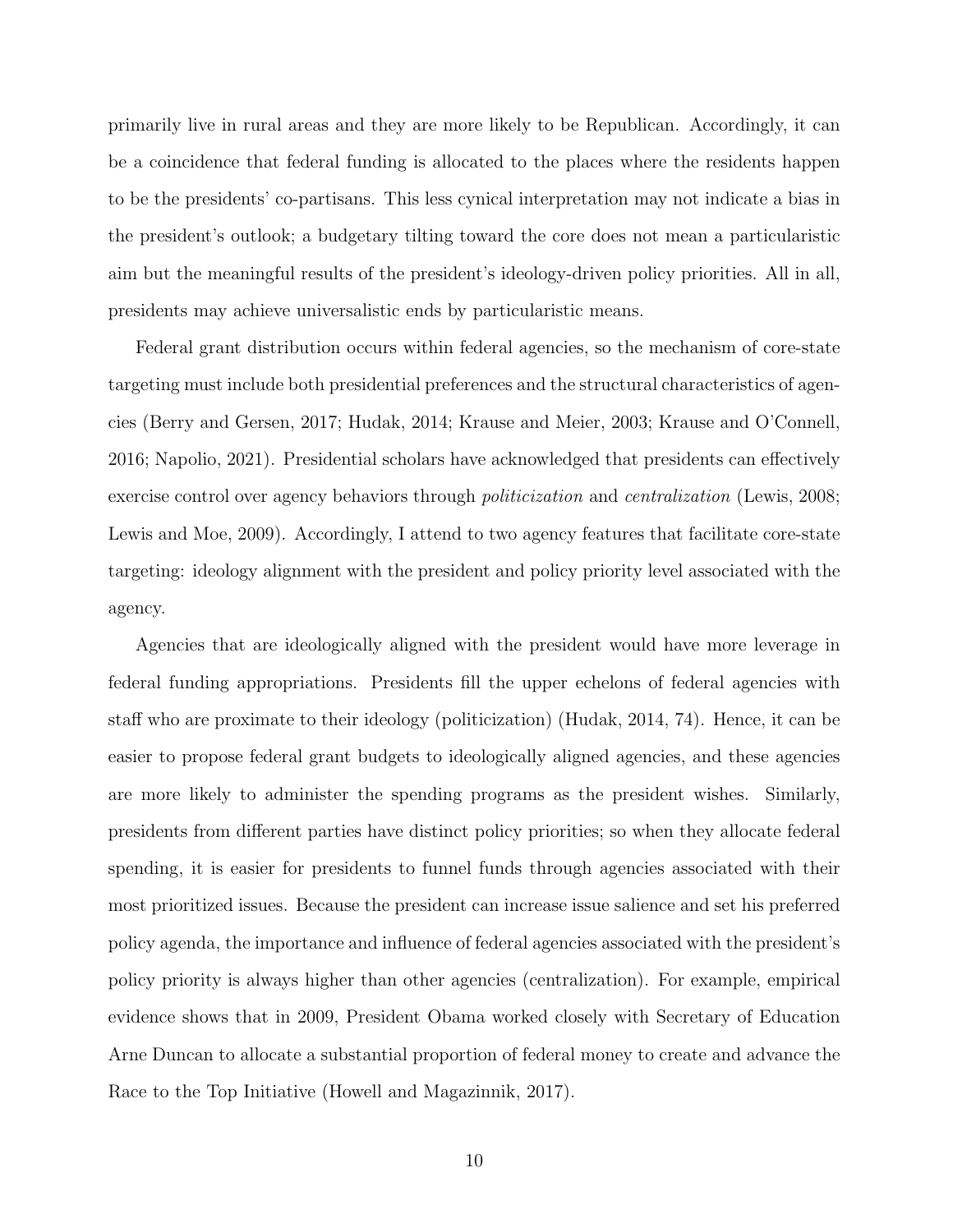If core-state targeting is indicative of the president's ideology and policy priorities, we would observe disproportionately more federal grants channeled through agencies that are ideologically aligned with the president or associated with the policy priority set by the president in the president's core states.

Hypothesis 3 (ideology and policy): If supporting core voters is driven by the president's policy priorities and agency ideology, the president should employ corevoter targeting more through ideologically aligned agencies and policy-prioritized agencies.

### 3 Evidence of Core-State Targeting

This section revisits the main empirical findings that support contentions about partisan bias in distributive outlays. I replicate the main results of [Kriner and Reeves](#page-35-0) [\(2015\)](#page-35-0) on federal grants distribution at the county level for the fiscal years 1984-2008, using data from the Consolidated Federal Funds Report (CFFR). The compiled dataset reports the number of federal grants spent at the county level in a given year. With 25 years of data for 3,082 counties, the dataset includes 76,937 valid observations.

In estimating core-state targeting in federal benefits distribution, I follow Kriner and Reeves's identification strategy and construct the dependent variable as the natural log of the amount of federal grants received by counties in a given year. I treat federal grants distribution as a direct and proper measurement because it is part of the federal discretionary funds that can effectively reveal the president's will and priority. Each year, the federal government allocates hundreds of billions of dollars in grants to fund numerous projects across the country. According to the latest available CFFR in  $2010<sup>4</sup>$  $2010<sup>4</sup>$  $2010<sup>4</sup>$ , the federal government awarded around \$683 billion in grants, accounting for 13.4% of all federal expenditures.

<span id="page-11-0"></span><sup>4</sup>Please see, <https://www2.census.gov/library/publications/2011/governments/cffr-10.pdf>, accessed June 2020.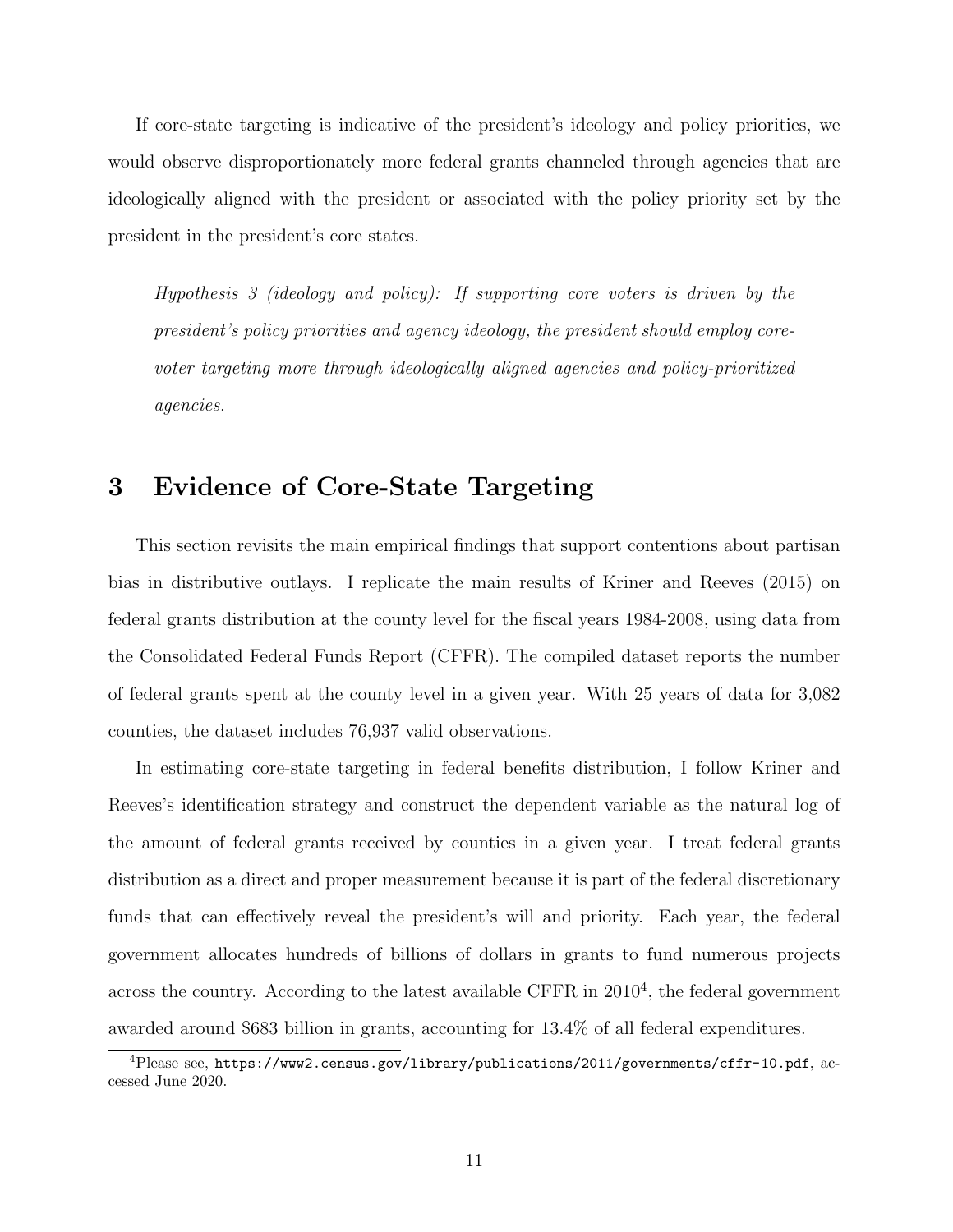I first replicate and extend Kriner and Reeves's generalized difference-in-differences design with county and year fixed effects to investigate core-state targeting and swing-state targeting on federal grants allocation. In the formal specification,

$$
log(outays_{it}) = \beta_1 Core State_{i,t-1} + \beta_2 Swing State_{i,t-1} + \mathbb{X}_{i,t-1} \Phi + \alpha_i + \delta_{t-1} + \varepsilon_{i,t}.
$$
 (1)

where i refers to county and t represents year. Core State is coded "1" if the president's party achieved an average of 55% or more of the two-party vote in the previous three presidential election cycles in the state where the county  $i$  is situated, and "0" otherwise, and Swing State is coded "1" where the losing candidate won an average of 45\% or more of the two-party vote over the past three election years. Hence, the baseline of comparison is hostile states. The control variables, X, include politician specific controls (whether it's member of Congress is from the president's party, from the majority party, or is committee chair of the Appropriations or Ways and Means Committees)<sup>[5](#page-12-0)</sup> and geographic-specific controls (population, poverty, and income per capita). The inclusion of county fixed effects,  $\alpha_i$ , controls all time-invariant county characteristics—both observed and unobserved; and the inclusion of year,  $\delta_{t-1}$ , controls for time trend. In this context, the necessary parallel assumption is that federal grants should be allocated in the same trend and pattern across the nation.

Improving upon Kriner and Reeves' already solid research design, I make several adjustments. First, following others [\(Alexander, Berry and Howell,](#page-33-7) [2016;](#page-33-7) [Anderson and Woon,](#page-33-8) [2014;](#page-33-8) [Fouirnaies and Mutlu-Eren,](#page-34-11) [2015\)](#page-34-11), I account for the delay between the appropriation and allocation of federal outlays. Because federal expenditures in a given year are based upon the appropriations budget passed one year earlier, I match federal grants spent in year  $t$  to the political and demographic characteristics of year  $t-1$ . For example, in 2001, when George W. Bush was president, federal outlays were decided by the 2000 appropriations budget pro-

<span id="page-12-0"></span><sup>5</sup>A matching strategy requires mention regarding district-level controls in county-level data. More than 80% of counties match uniquely to a single congressional district. For population-dense counties that are subdivided into multiple congressional districts, I adopt Kriner and Reeves's strategy and assign to that county the member of Congress who represents the greatest share of the county's population.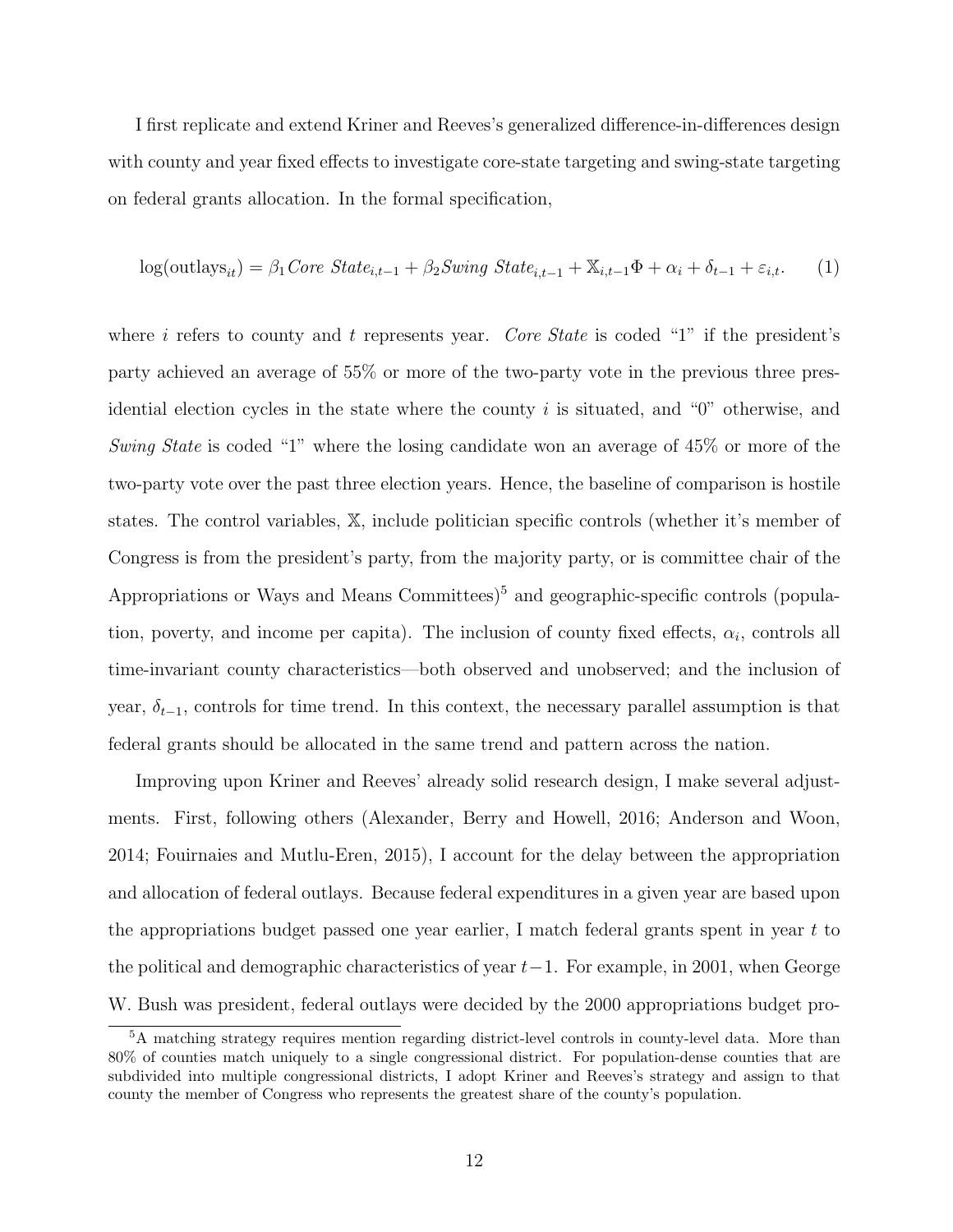posed by Democratic President Bill Clinton and passed in a Republican Congress. To be clear, [Kriner and Reeves](#page-35-0) [\(2015\)](#page-35-0) did follow the same approach for the congressional variables in their analysis (e.g., whether the county is represented by a member of the majority party, a member of the president's party, etc.). However, regarding the measure of a core state or a swing state, Kriner and Reeves essentially coded the variables to privilege ex-post influence, matching federal grants in year t with the political characteristics in the same year  $t$  (they measure whether a state was a core state based on the president in power during the bulk of the fiscal year itself); although they rightly note that the results are similar when an alternate coding scheme for core states uses the 1-year lag. Given arguments in the literature about  $ex$ ante and ex post means of presidential influence over budgetary allocations [\(Berry, Burden](#page-33-0) [and Howell,](#page-33-0) [2010\)](#page-33-0), either seems reasonable. However, since we have little knowledge, as far as I know, about whether the ex-ante presidential influence on the federal outlay is greater than the ex-post, or vice versa, I follow the majority of scholars in the field of distributive politics and use the 1-year lag adjustment on the measure of a core state and a swing state.

Furthermore, although the observations in the dataset are counties in years since the treatments (i.e., core states and swing states) are measured at the state level, I cluster the standard errors at the state level. Kriner and Reeves's analysis also examined whether counties represented by presidential co-partisans or members of the majority party received more money, so they reasonably clustered the standard errors at the county level. In my reassessment, however, a core state is the main variable of interest; therefore, I cluster by state to get the most accurate variance. It is worth noting, the covariates in the analyses are at the county level, thus yielding more accurate estimates. Beyond that, in the following empirical investigations, I also test whether the core counties within core states and within swing states reap more federal grants in different conditions, and these analyses yield similar results.

Table 1 presents the effects of core states on federal grants distribution at the county level estimated by both Kriner and Reeves's model and my adjusted model. The evidence clearly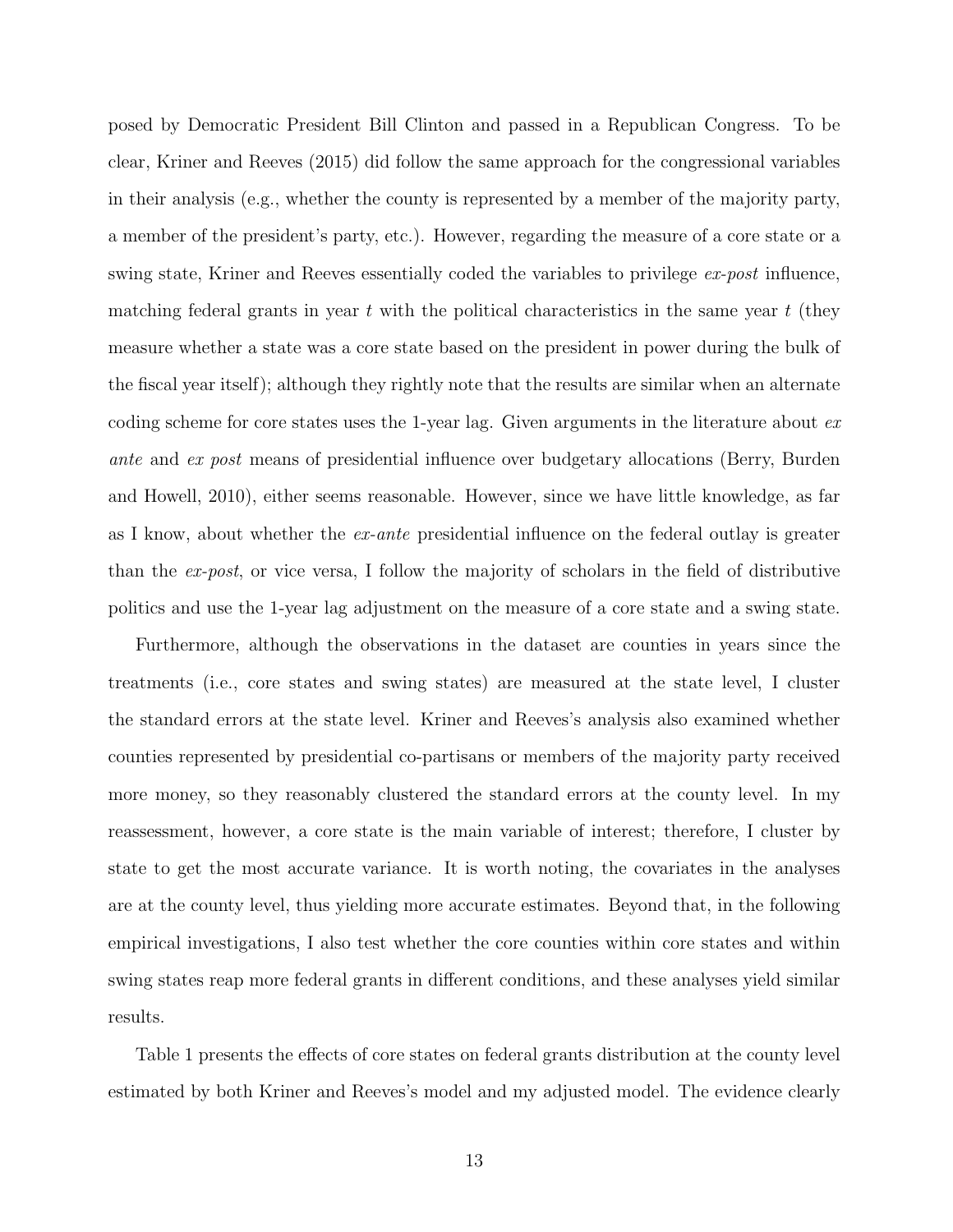|                                 | DV: Logged Federal Grants   |                   |  |
|---------------------------------|-----------------------------|-------------------|--|
|                                 | $K\mathcal{B}R$ Replication | K&R Adjustment    |  |
|                                 | (1)                         | $\left( 2\right)$ |  |
| Core State                      | $0.064***$                  | $0.042**$         |  |
|                                 | (0.006)                     | (0.018)           |  |
| Swing State                     | $0.039***$                  | $0.046**$         |  |
|                                 | (0.005)                     | (0.019)           |  |
| MC from president's party       | $0.020***$                  | 0.012             |  |
|                                 | (0.004)                     | (0.009)           |  |
| MC from majority party          | $0.025***$                  | $0.021*$          |  |
|                                 | (0.004)                     | (0.011)           |  |
| Committee chair                 | $-0.021**$                  | $-0.037$          |  |
|                                 | (0.010)                     | (0.029)           |  |
| Appropriations / Ways and Means | $-0.010*$                   | $-0.024*$         |  |
|                                 | (0.005)                     | (0.013)           |  |
| County population (logged)      | $0.234***$                  | $0.233**$         |  |
|                                 | (0.031)                     | (0.099)           |  |
| Poverty rate                    | $0.005***$                  | 0.004             |  |
|                                 | (0.001)                     | (0.002)           |  |
| Income per capita               | $0.004**$                   | $-0.0004$         |  |
|                                 | (0.002)                     | (0.002)           |  |
| County Fixed Effects            |                             |                   |  |
| Year Fixed Effects              |                             |                   |  |
| Observations                    | 76,937                      | 76,916            |  |
| $\mathrm{R}^2$                  | 0.953                       | 0.894             |  |

Table 1: Extension of Kriner and Reeves's Estimate of Core-State Targeting

Notes:

1. <sup>∗</sup>p<0.1; ∗∗p<0.05; ∗∗∗p<0.01.

2. Models (2) uses the year  $t-1$  adjustment, Model (1) does not.

3. Kriner and Reeves's Model (1) uses robust standard error clustered by county. Since Core State is state-variant, I report robust standard errors clustered by state for Model (2).

indicates that the president's core states received disproportionately more federal grants, so core-state targeting is a robust empirical observation. Column (1) in Table 1 exactly replicates Kriner and Reeves' finding [\(2015\)](#page-35-0). A county in a core state would receive, on average, 6.4% more federal grants than a county in a hostile state. Column (2) presents the adjusted model with a year  $t-1$  adjustment and standard errors clustered by states. I find that the effect of core-state targeting slightly shrinks in magnitude but is still statistically significant: the coefficient of *Core State* is 0.042 with a 95% confidence level. Substantively,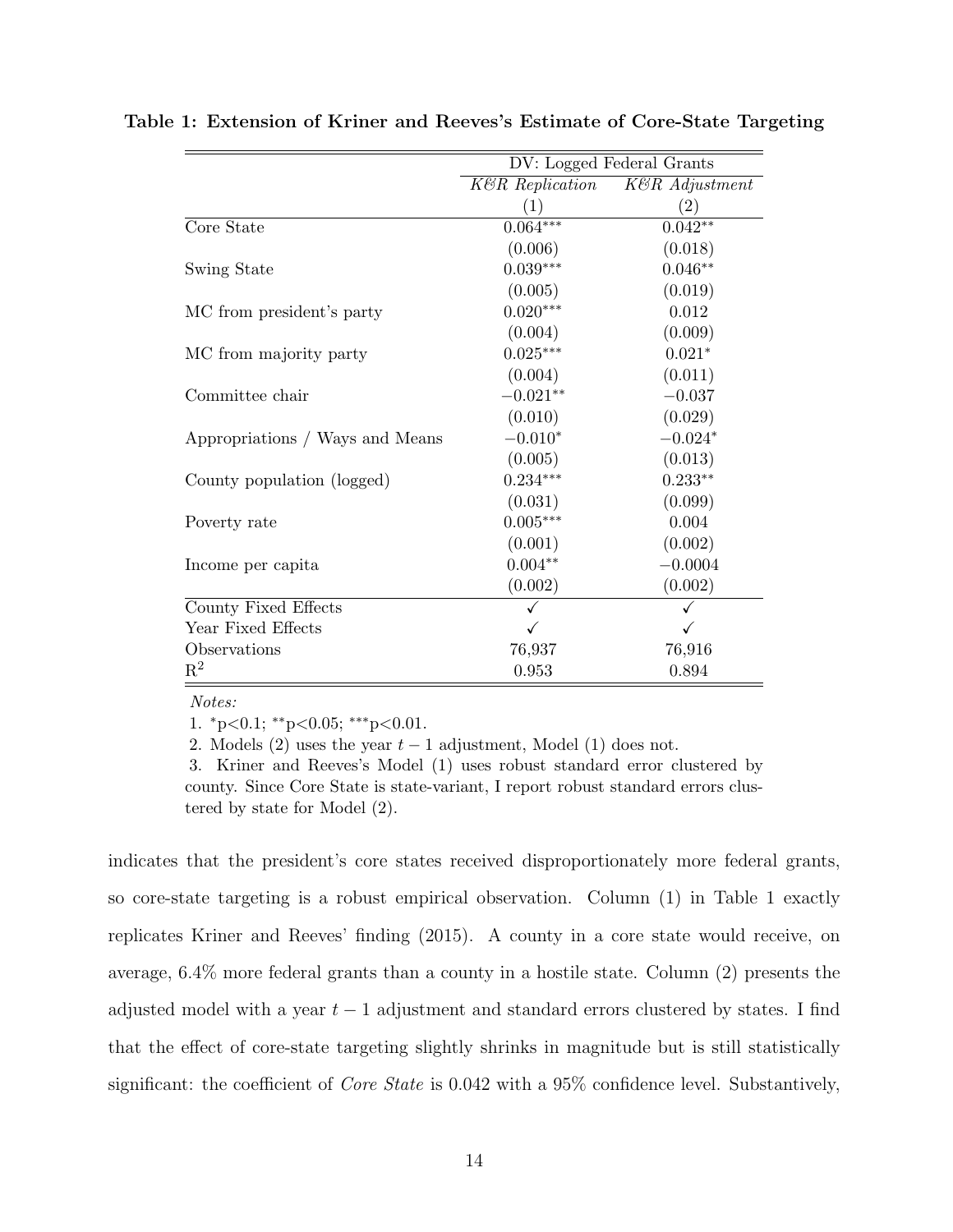all else being equal, counties in states that strongly voted for the president's party in the most recent three elections are allocated 4.2% more federal grants than counties in hostile states. Comparing the two models, I find that the year  $t-1$  adjustment shrinks the size of the core-state effect by one-third but increases swing-state targeting slightly. Moreover, Online Table [A.2](#page-40-0) demonstrates that core countries in core states or swing states still enjoy a disproportionate federal grants benefit; however, the magnitude of the core-county effect becomes smaller but the estimates are still statistically significant. It suffices to say that core supporters reap disproportionately more federal grants is a robust and interesting finding in distributive politics.

### 4 Interpretations of Core-State Targeting

Evidence shows that presidents influence budgetary distribution to channel federal grants disproportionately to politically valuable constituencies, especially swing states and core states. This is less interesting or surprising when it concerns swing-state targeting because it is consistent with the median voter theorem and the vote-buying theory. However, corestate targeting really catches our attention. While core-state targeting is intriguing, its interpretation is less clear. In the following subsections, I evidence for each mechanism that explains why federal outlays disproportionately flow to the president's core supporters.

#### 4.1 Party Building?

How should we interpret core-state targeting from the perspective of presidential partybuilding? If more federal outlays flowing to the core is due to a president's party-building efforts, we would expect to see it happen less when the president's party is strongly competitive. Empirically, the goal here is to test the effect of core states on federal spending distribution conditional on the party's competitive environment.

I deploy multiple measures to quantify the presidential party's strength. The first measure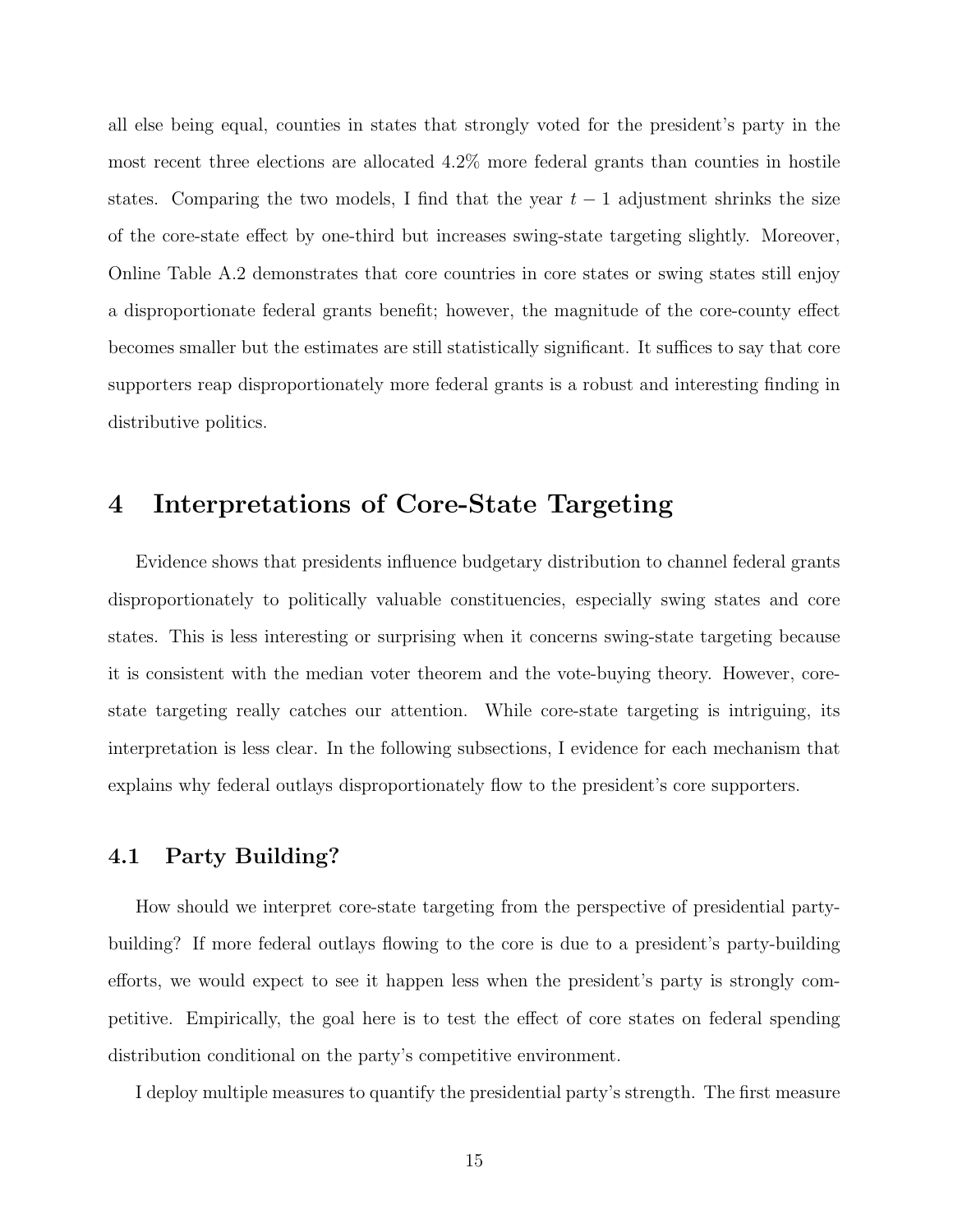is direct and straightforward, that is, divided vs. unified government. This measure reflects the party's standing at the federal level. A unified government indicates a strong party or a majority party owned by the president. Congress is the central venue where presidents try to advance policy at the national level. When the president's party controls both chambers of Congress, the president focuses on pushing forward his preferred policies. But if the other party possesses Congress, presidents cannot quickly get their agenda through [\(Cameron,](#page-33-9) [2000;](#page-33-9) [Howell,](#page-35-10) [2003\)](#page-35-10). If directing more federal benefits toward core states improves partisan strength within Congress in later years, we should expect presidents to perform that costly activity when their party is weak in Congress. For example, from Eisenhower to Clinton's first term, the Democratic Party was considered the majority since the Democrats dominated Congress. When the president faces a unified government, which indicates a strong party standing, the chief executive is predicted to use fewer unilateral directives through discretionary budgets to exert his priorities [\(Howell,](#page-35-10) [2003\)](#page-35-10). In other words, the president who faces a unified government is less likely to allocate more funds toward his co-partisans to solidify his core base.

With this simple measure of the party's competitive standing in mind, I created a dummy moderator, "Unified," as "1" when the president faces a unified government and "0" otherwise. I then extend the adjusted model by interacting the moderator "Unified" with the variable of interest, "Core State," to assess the effect of core-state targeting conditional on the party strength. Building upon the adjusted model specification, this multiplicative interaction model is formally specified as:

$$
log(outlass_{it}) = \beta_1 \text{ Core State}_{i,t-1} + \beta_2 \text{ Core State}_{i,t-1} \times \text{Unified}_{t-1} + \mathbb{X}_{i,t-1} \Phi + \alpha_i + \delta_{t-1} + \varepsilon_{i,t},
$$
\n
$$
(2)
$$

where Core  $State_{i,t-1}$  is the base level term that indicates divided government, and Core  $State_{i,t-1} \times$  $Unified_{t-1}$  is the interaction term that should reveal the effect of core states on spending allocation conditional on greater party strength. The constitutive term of  $Unified_{t-1}$  is omitted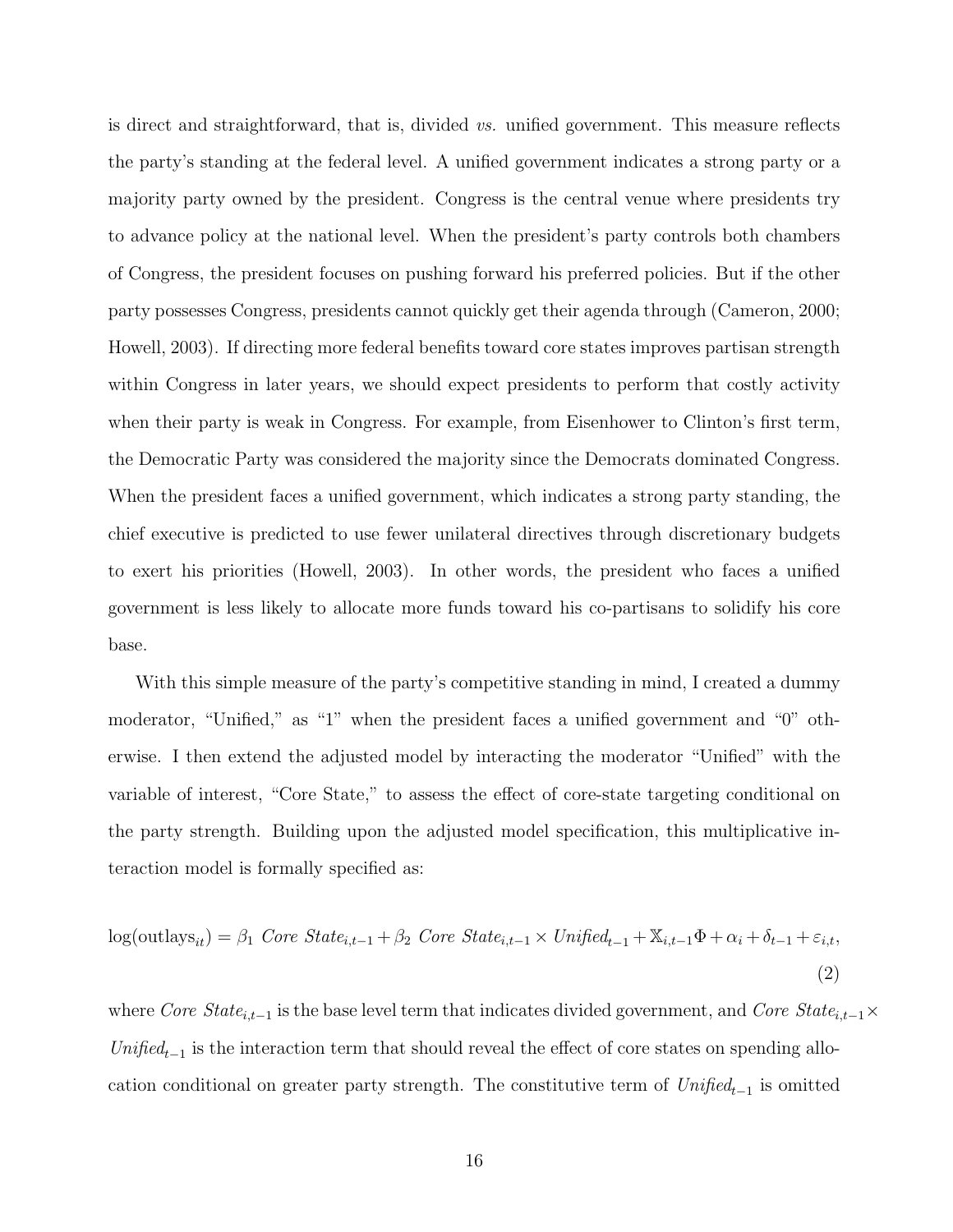from the equation as it is subsumed in the year fixed effects. The party-building hypothesis predicts  $\beta_2$  being significantly less than 0.

I also create a more comprehensive and continuous measure of parties' competitive standing. It originates from the qualitative assessments by [Galvin](#page-34-3) [\(2010\)](#page-34-3), which drew upon a wealth of primary source materials, including internal White House memos, letters, strategy papers, personal notes, and White House tape recordings. Galvin assessed each party's standing based on the composition of both chambers of Congress, state legislative seats held by the party, and partisan share of governorship. Fortunately, all these components to measure partisan competitive imbalance are quantifiable; therefore, I construct a Party Standing Index (PSI) for the years 1984-2008 (see, Figure [1\)](#page-18-0). As shown in Table [2,](#page-17-0) PSI is comprised of five components calculated each year, weighted by factor analysis. The PSI is comprehensive because it indicates the party's standing at both the federal and state levels. The index is based on a two-party evaluation; third-party candidates are omitted. Roughly speaking, a PSI larger than 0.5 indicates a strong party standing.

| Components          | Weights from Factor Analysis |
|---------------------|------------------------------|
| Senate              | 0.7105                       |
| House               | 0.9583                       |
| State Upper Chamber | 0.9526                       |
| State Lower Chamber | 0.9561                       |
| Governor            | 0.8863                       |

<span id="page-17-0"></span>Table 2: Components of the Party Standing Index (PSI)

Next, I discretize the continuous moderator PSI into three bins (corresponding to each of the three terciles), generate a dummy variable for each bin, and denote them "Weak," "Median," and "Strong" party standing. The weak party standing category includes four years of Reagan's second term and George H. W. Bush's four-year term. The strong party standing category includes the first two years of the Clinton administration and the first six years of George W. Bush administration, which are the years of unified government years. The remaining eight years comprise the middle party standing category. I further test the party standing hypothesis with this three-dummy multiplicative interaction model. The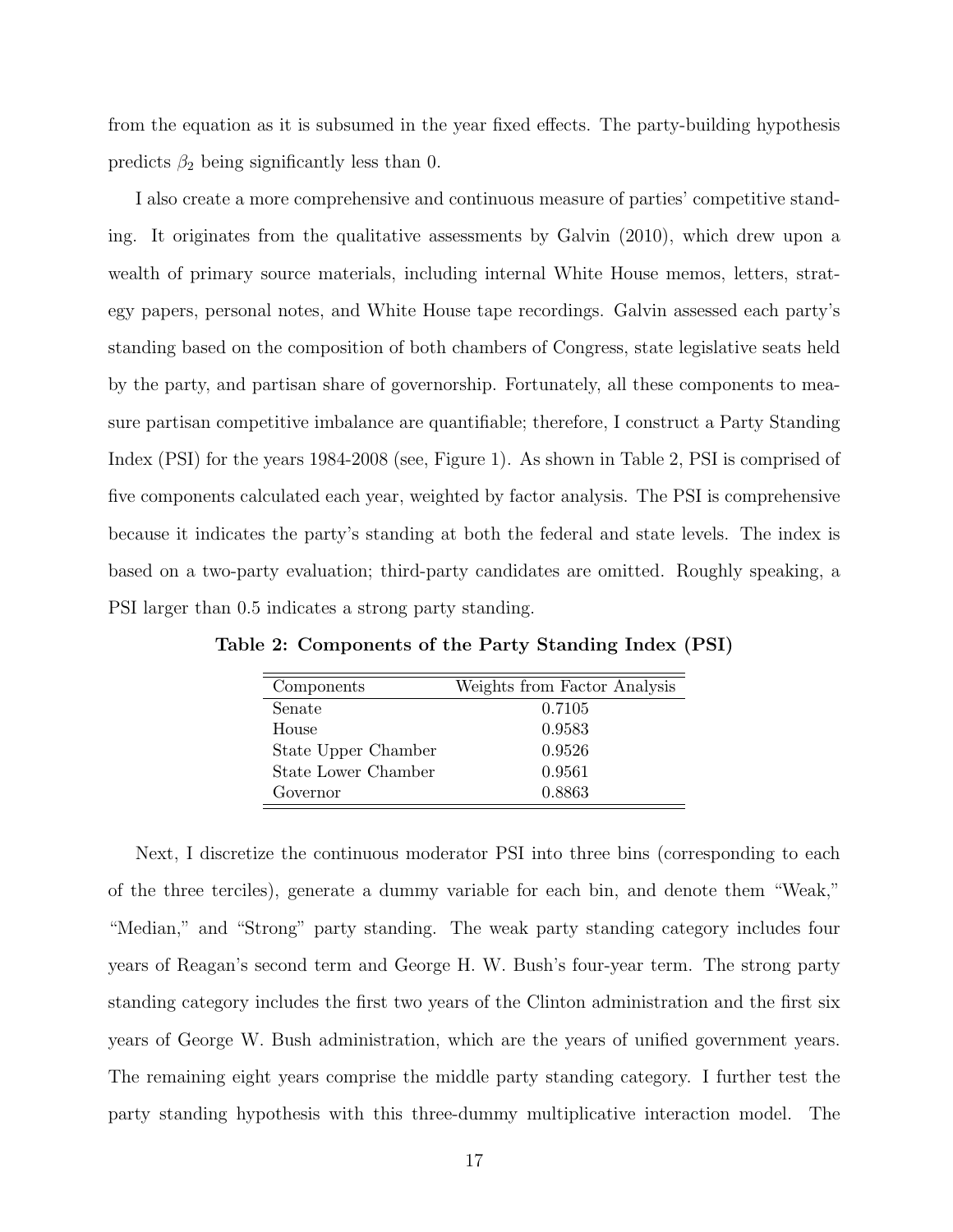Figure 1: Party Standing Index, 1984-2008

<span id="page-18-0"></span>

model specification is:

$$
log(outlass_{it}) = \beta_1 \text{ Core State}_{i,t-1} + \beta_2 \text{ Core State}_{i,t-1} \times \text{Median}_{t-1} +
$$
  

$$
\beta_3 \text{ Core State}_{i,t-1} \times \text{Strong}_{t-1} + \mathbb{X}_{i,t-1} \Phi + \alpha_i + \delta_{t-1} + \varepsilon_{i,t},
$$

$$
(3)
$$

where Core State<sub>i,t−1</sub> is the base level term that indicates the effect of core-state targeting conditional on a weak party competitive environment. The two constitutive terms of  $Median_{t-1}$ and  $Strong_{t-1}$  are included in the year dummies,  $\delta_{t-1}$ . The party building hypothesis predicts that  $\beta_2$  and  $\beta_3$  will be significantly less than 0 and  $|\beta_2| < |\beta_3|$ .

Measuring party standing can be arbitrary; therefore, I also incorporate an existing and widely used measure of a state's competitiveness between the two major parties—the Ranney Index. Austin Ranney created a Ranney score that reflects a party's standing in the state legislature. I use Carl Klarner's dataset of "Other Scholars' Competitiveness Measures," which includes the Ranney Index.<sup>[6](#page-18-1)</sup> A Ranney Score ranges from 0 to 1, with " $0$ " signifying complete Republican control of both chambers, "1" signifying complete Democratic control

<span id="page-18-1"></span> $6P$ lease see <https://dataverse.harvard.edu/dataset.xhtml?persistentId=hdl:1902.1/22519>. The database can be found in the Harvard Dataverse, accessed in June 2022.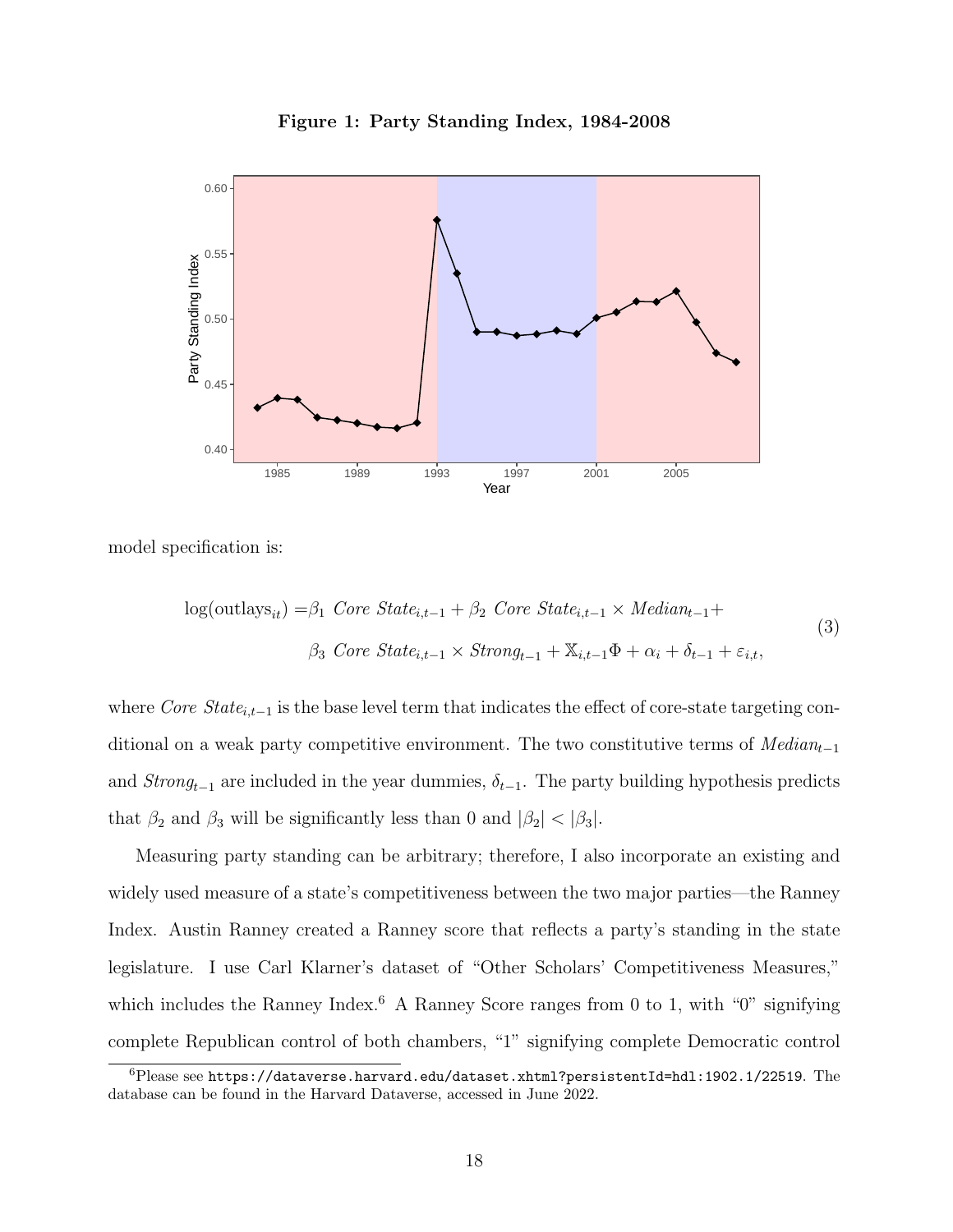of both chambers, and "0.5" signifying neither. When both chambers of a state's legislature are controlled by the president's party, the probability for a competitive party standing at the state level is good. Therefore, I code "strong party standing in state" when the president's party completely controls the state legislature, "weak party standing in state" when the president's opposing party completely controls the state legislature, and "median party standing in state" otherwise. The strong, median, and weak party standings in state is similar to the three-bin estimators of the PSI; hence I use a similar model specification as before. Formally,

$$
log(outlass_{it}) = \beta_1 \text{ Core State}_{i,t-1} + \beta_2 \text{Median in State}_{i,t-1} + \beta_3 \text{Strong in State}_{i,t-1} + \beta_4 \text{ Core State}_{i,t-1} \times \text{Median in State}_{i,t-1} + \beta_5 \text{Core State}_{i,t-1} \times \text{Strong in State}_{i,t-1} + \mathbb{X}_{i,t-1} \Phi + \alpha_i + \delta_{t-1} + \varepsilon_{i,t},
$$
\n
$$
(4)
$$

In this specification, the interaction between the core state and the party standing in the state will provide some evidence for the state-variant party-building explanation. It is worth noting that the measures of party standing in the state legislature, with subscripts of  $i, t-1$ , are both time-variant and state-variant, so the model includes the constitutive terms (i.e., party standing indicators at the state level, being noted as Median in State and Strong in State). Taking advantage of the time-and-state-variant moderators, this model will provide a more accurate and detailed estimate of the heterogeneity of core-state targeting regarding party strength.

If core-state targeting is interpreted by the party-building logic, we should observe that presidents target their core constituencies less disproportionately (or more evenly across all constituencies) when their party is in a stronger competitive standing. After all, during such conditions, presidents have less of an urgent need to solidify or reward their cores by channeling more federal benefits to them. Strikingly, however, the results of multiplicative interaction models, as shown in Table 3, suggest just the opposite. No matter how we measure party strength, the evidence suggests that core constituents benefit most when their party is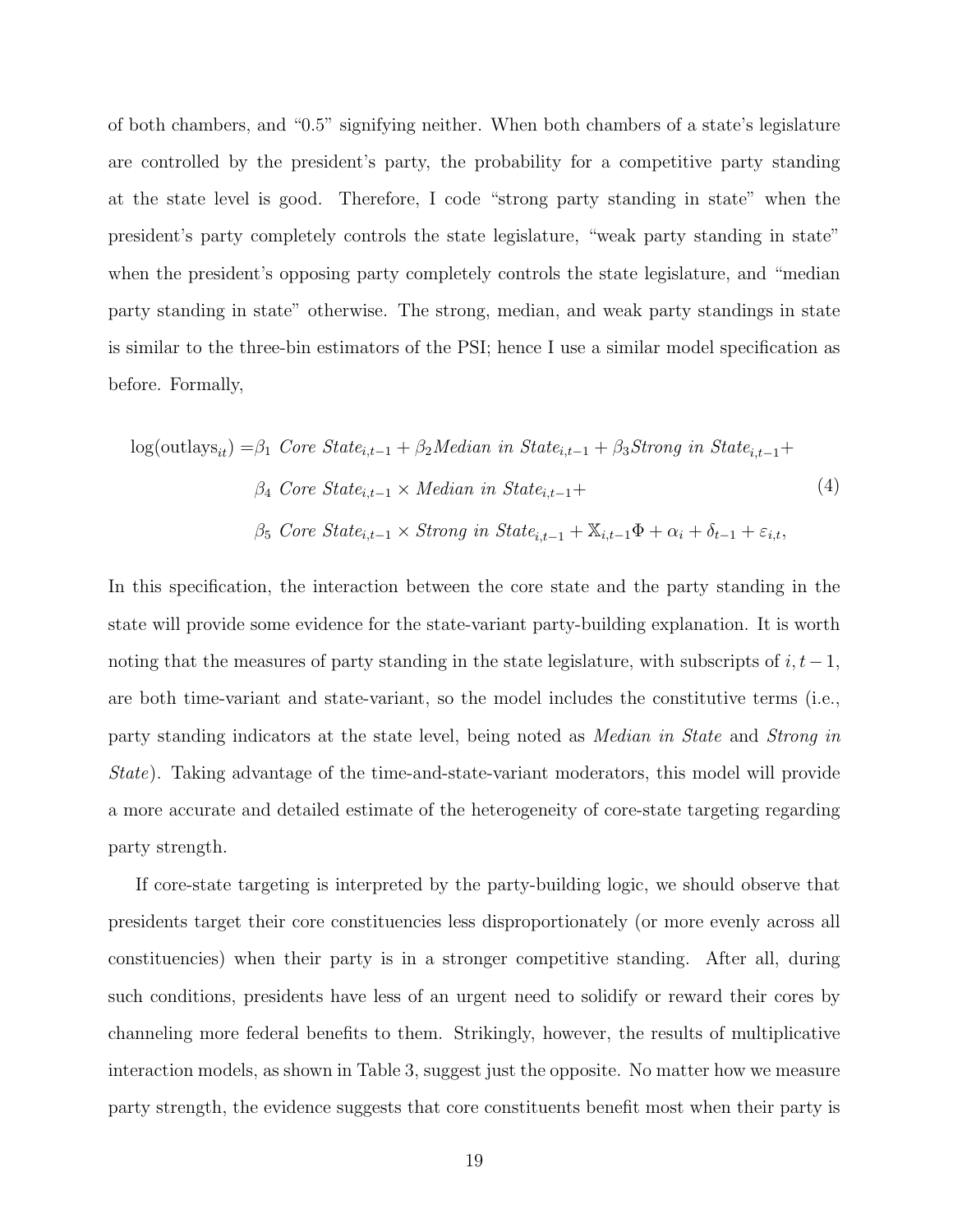|                                                    |           | DV: Logged Federal Grants |              |
|----------------------------------------------------|-----------|---------------------------|--------------|
|                                                    | Federal   | Federal & State           | <b>State</b> |
|                                                    | Level     | Level                     | Level        |
|                                                    | (1)       | $\left( 2\right)$         | (3)          |
| Core state                                         | 0.009     | 0.00005                   | $-0.014$     |
|                                                    | (0.025)   | (0.042)                   | (0.039)      |
| Core state $\times$ unified government             | $0.126**$ |                           |              |
|                                                    | (0.053)   |                           |              |
| Core state $\times$ median party standing          |           | 0.030                     |              |
|                                                    |           | (0.070)                   |              |
| Core state $\times$ strong party standing          |           | $0.133*$                  |              |
|                                                    |           | (0.067)                   |              |
| Core state $\times$ median party standing in state |           |                           | 0.050        |
|                                                    |           |                           | (0.033)      |
| Core state $\times$ strong party standing in state |           |                           | 0.096        |
|                                                    |           |                           | (0.094)      |
| Swing state                                        | $0.049**$ | $0.049**$                 | $0.043**$    |
|                                                    | (0.019)   | (0.020)                   | (0.019)      |
| Median party standing in state                     |           |                           | $-0.008$     |
|                                                    |           |                           | (0.017)      |
| Strong party standing in state                     |           |                           | 0.020        |
|                                                    |           |                           | (0.027)      |
| Controls                                           |           |                           |              |
| County Fixed Effects                               |           |                           |              |
| Year Fixed Effects                                 |           |                           |              |
| Observations                                       | 76,916    | 76,916                    | 74,591       |
| $\mathbf{R}^2$                                     | 0.894     | 0.894                     | $0.892\,$    |

Table 3: Party-Building Approach in Explaining Core-State Targeting

Notes:

1.  ${}^*p<0.1$ ;  ${}^*p<0.05$ ;  ${}^*{}^*p<0.01$ .

2. Robust standard errors are clustered by state.

3. In the online appendix, Table A.2 displays the full results with control variables.

strong.

Column (1) in Table 3 shows that counties in core states reap significantly more federal grants conditional on a unified government situation. And the distinction between unified government and divided government periods is sharp: the coefficient of  $\beta_2 = 0.126$ , with a 95% confidence interval, indicates a strong party competitive environment and yields around 12.6% more grants allocated toward core states than non-core states than in a divided government scenario. Therefore, the simple test of core-state targeting conditional on divided or unified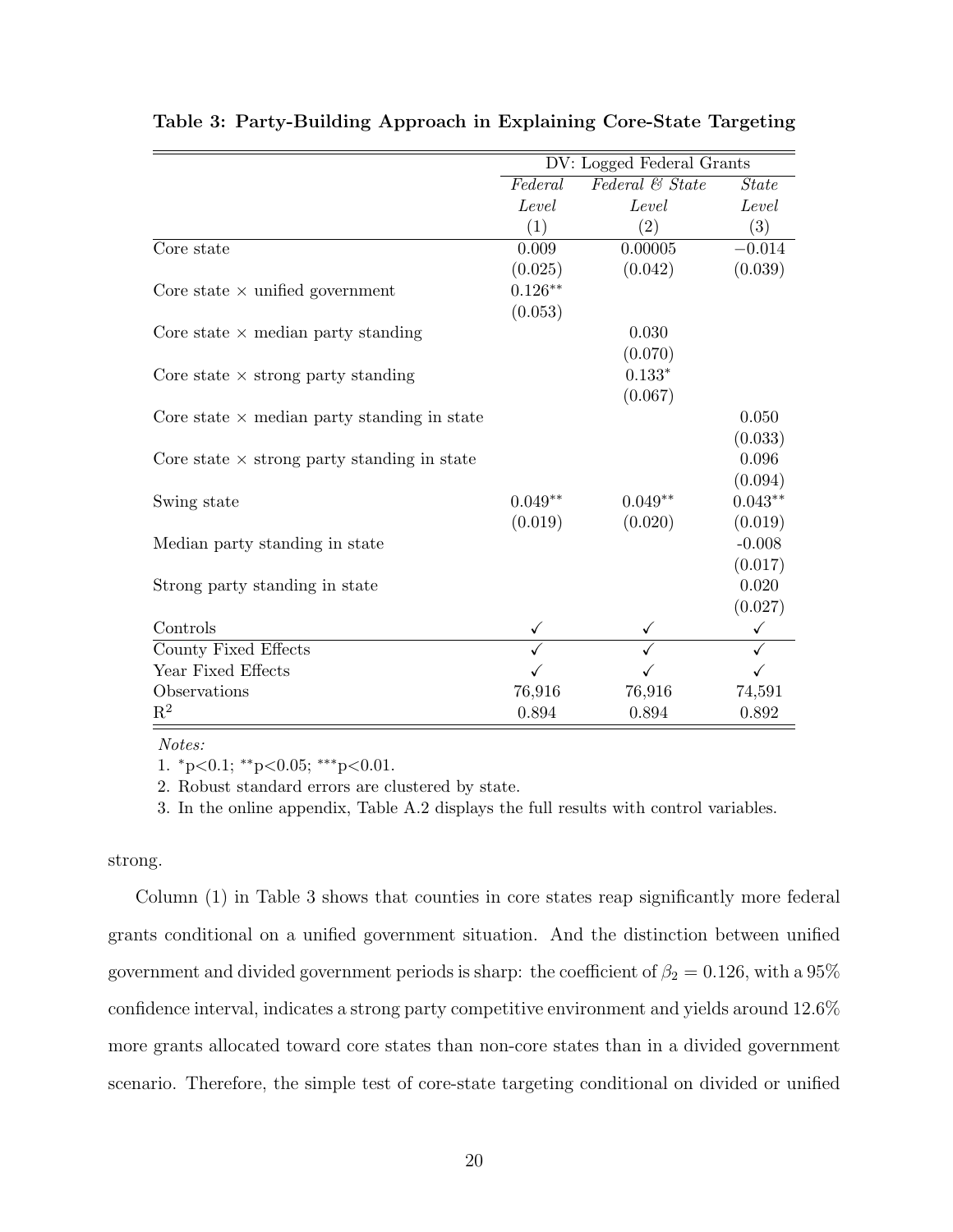government does not support the party-building hypothesis. In other words, massive copartisan constituency targeting is not the product of a weak party competitive environment but instead arises when the president's party controls Congress.

Column (2) in Table 3 further demonstrates that the stronger the presidential party's competitive standing, the more federal grants are distributed toward counties in the president's core states. Specifically, the coefficient of the base-level core state is not significantly different from zero. In contrast, the coefficient of the core state is 0.030 when interacted with median party standing, and is 0.133 when interacted with strong party standing, which is significant at the 90% confidence level. Substantively, when the presidents are in a weak party competitive environment, a county in a core state would benefit equally as a county in a hostile state; however, when the presidents face a strong party standing, a county in a core state receives \$11.9 million more federal grants than a county in a hostile state.

Column (3) in Table 3 shows the marginal effect of core states conditional on the party standing in the state legislature. Although none of the coefficients regarding core-state interactions pass the 0.1 significant level, the point estimates demonstrate the same pattern as in Column (2)—core states receive disproportionately more benefits from federal grants when the president's party is strong in the state legislature.

Figure [2](#page-22-0) further presents marginal plots of the instantaneous effects of core states on federal grants allocation conditional on party strength. I follow the method of marginal effects of binning estimators introduced by [Hainmueller, Mummolo and Xu](#page-35-11) [\(2019\)](#page-35-11) and generate the marginal plots. This method relaxes the linear interaction effect assumption and flexibly allows for heterogeneity in how the conditional marginal effect changes across values of the PSI. In addition, it offers protection against the potential problems of extrapolation or interpolation to areas where common support in the data is very sparse. Figure [2](#page-22-0) demonstrates a growing effect of core states on federal grants distribution as party competitiveness becomes stronger. And, in the strong party standing bin, a significantly positive correlation between core states and more federal spending allocation appears.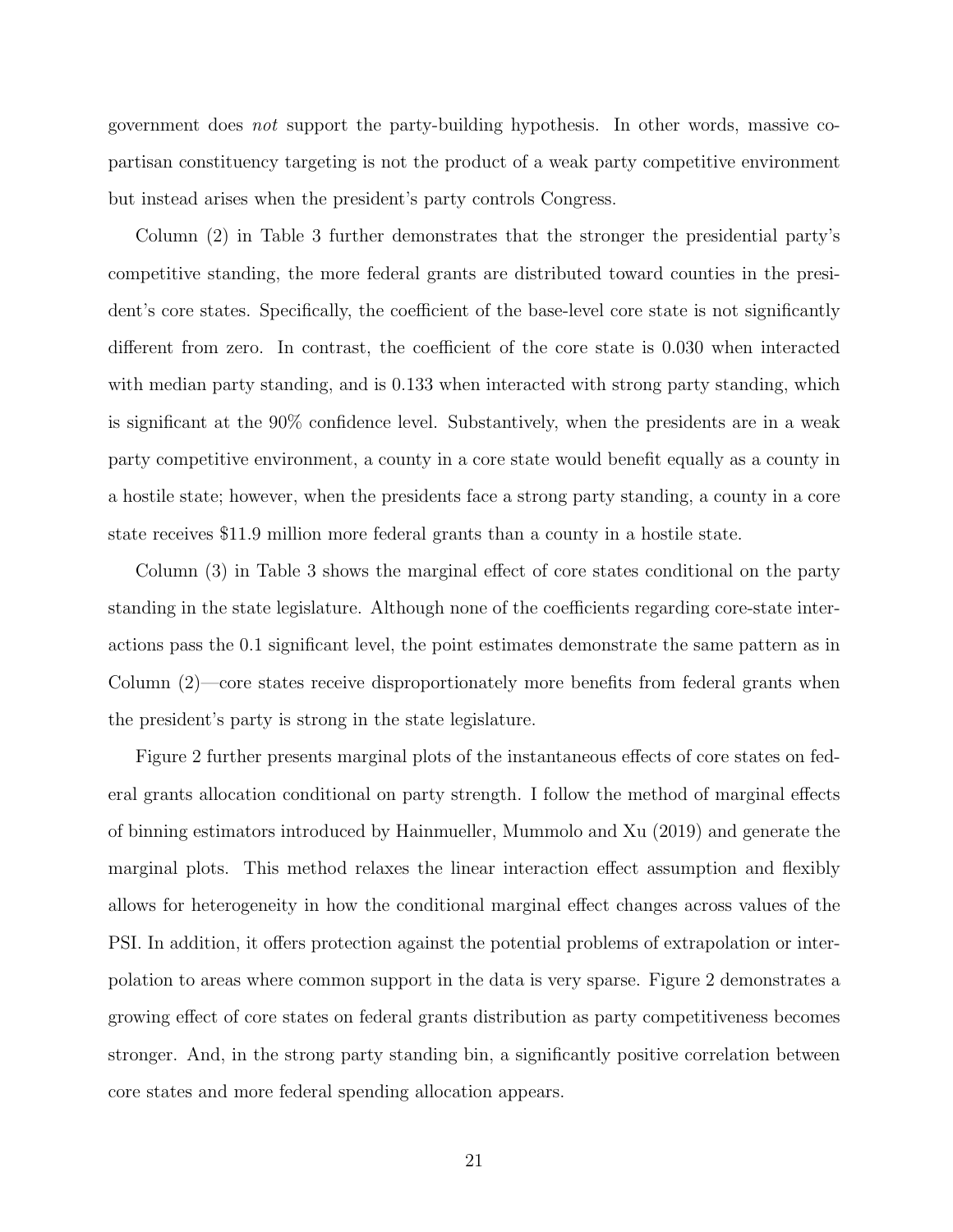<span id="page-22-0"></span>Figure 2: Marginal Effect of Core-State Targeting on Party Strength



Similar results are recovered in the core-county analysis. Online Table [A.4](#page-42-0) shows that regardless of how we measure party strength, core counties within the core states are targeted with more federal grants under the condition of a strong party standing. This indicates that presidents do not execute core-supporter targeting in federal grants distribution for the purpose of party building. Therefore, we must consider other interpretations.

#### 4.2 Electoral Purposes?

Along the lines of partisan bias, another closely related interpretation is that presidents, in divide-the-dollar politics, target core voters for electoral purposes. A president may target their core supporters to solidify their base in elections. To test this hypothesis, I conduct a simple analysis by including the interactions of the swing- and core-state variables with an election-year indicator. I use the 1-year adjustment to be consistent across analyses. For instance, the federal outlays in FY 2001 were proposed by a Democratic president's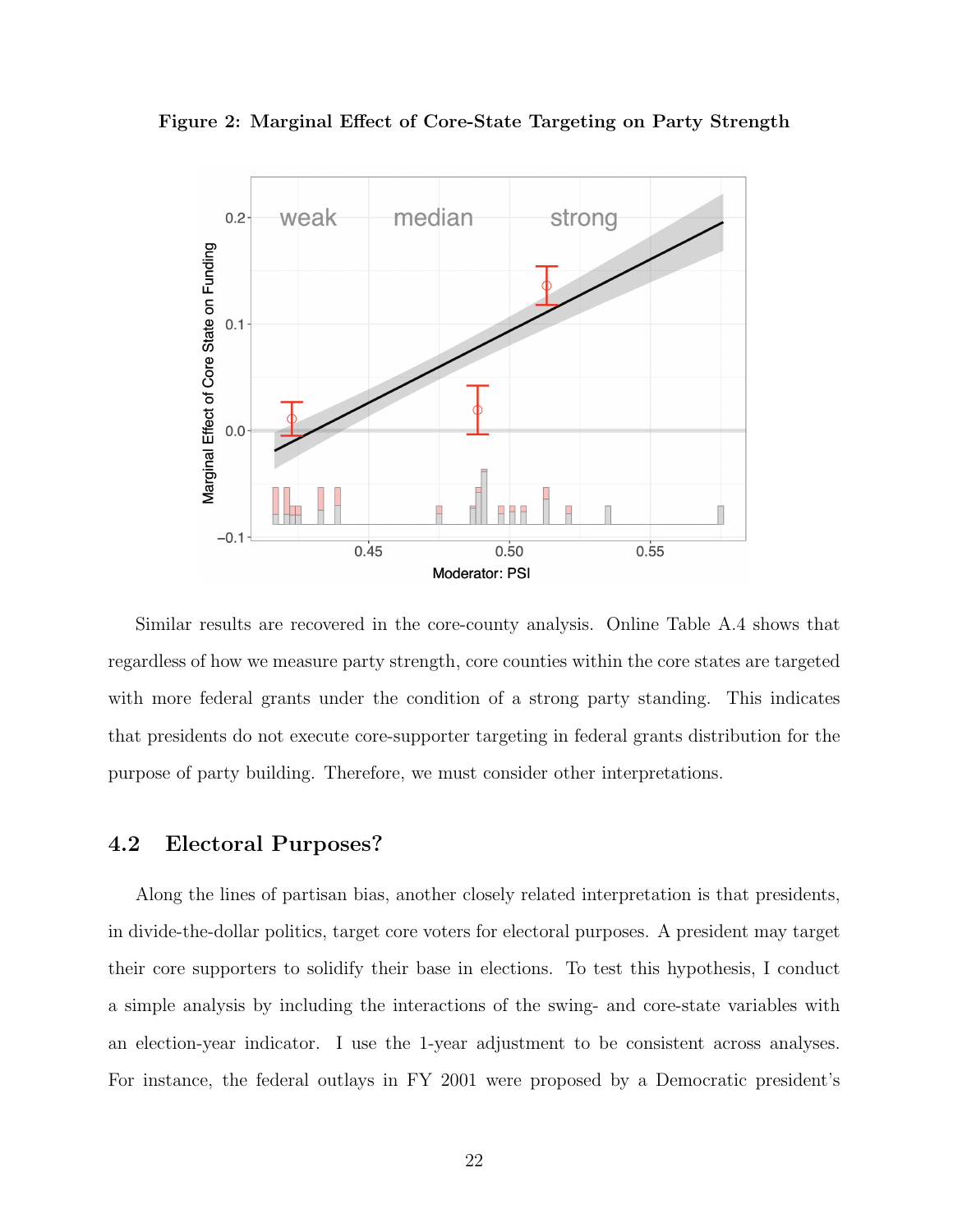Appropriations Bills in 2000 (election year). Therefore, the interaction term between Core State and Election Year can reveal the ex-ante influence of presidents on core-state targeting for electoral purposes. Here I also include the election year interaction with swing states. This aims to tease out how election years impact core-state targeting and swing state targeting differently. Breaking down by each year in a presidential term in a separate model, I also estimate the core-state targeting and swing-state targeting for the 1st, 2nd, and 3rd year in a presidential term.

Table 4 demonstrates the extent to which electoral concerns can explain core-state targeting. The base-line core state has a positive and statistically significant coefficient and this means that federal outlays flow to a president's core states constantly during off years. Moreover, the substantively small and statistically insignificant interaction term between core state and the election year indicator suggests that core-state targeting does not vary with the electoral calendar. In other words, core-state targeting is not used to boost electoral fortunes. Instead, presidents channel federal grants to their partisan base in a constant manner. By contrast, swing-state targeting is especially acute as as the election year approaches. This result shows that the president's strategy of targeting voters for electoral gain is used primarily in swing states rather than core states.

Again, the core-county analysis recovers similar results (see Online Table [A.6\)](#page-44-0). During election years, core counties in both core states and swing states do not receive more grants compared to off years. Therefore, core-county targeting occurs regardless of the electoral calendar.

An alternative interpretation of this result is that swing state targeting is for electoral purposes, core-state targeting is for rewarding supporters. However, a model with both election year and party strength variables (see Online Table [A.7\)](#page-45-0) do not bear out this claim. When the government is divided, no states particularly benefit from federal grants distribution; when the government is unified, both core-state targeting and swing-state targeting are observed but not acute during election years. Therefore, election-year targeting becomes less apparent,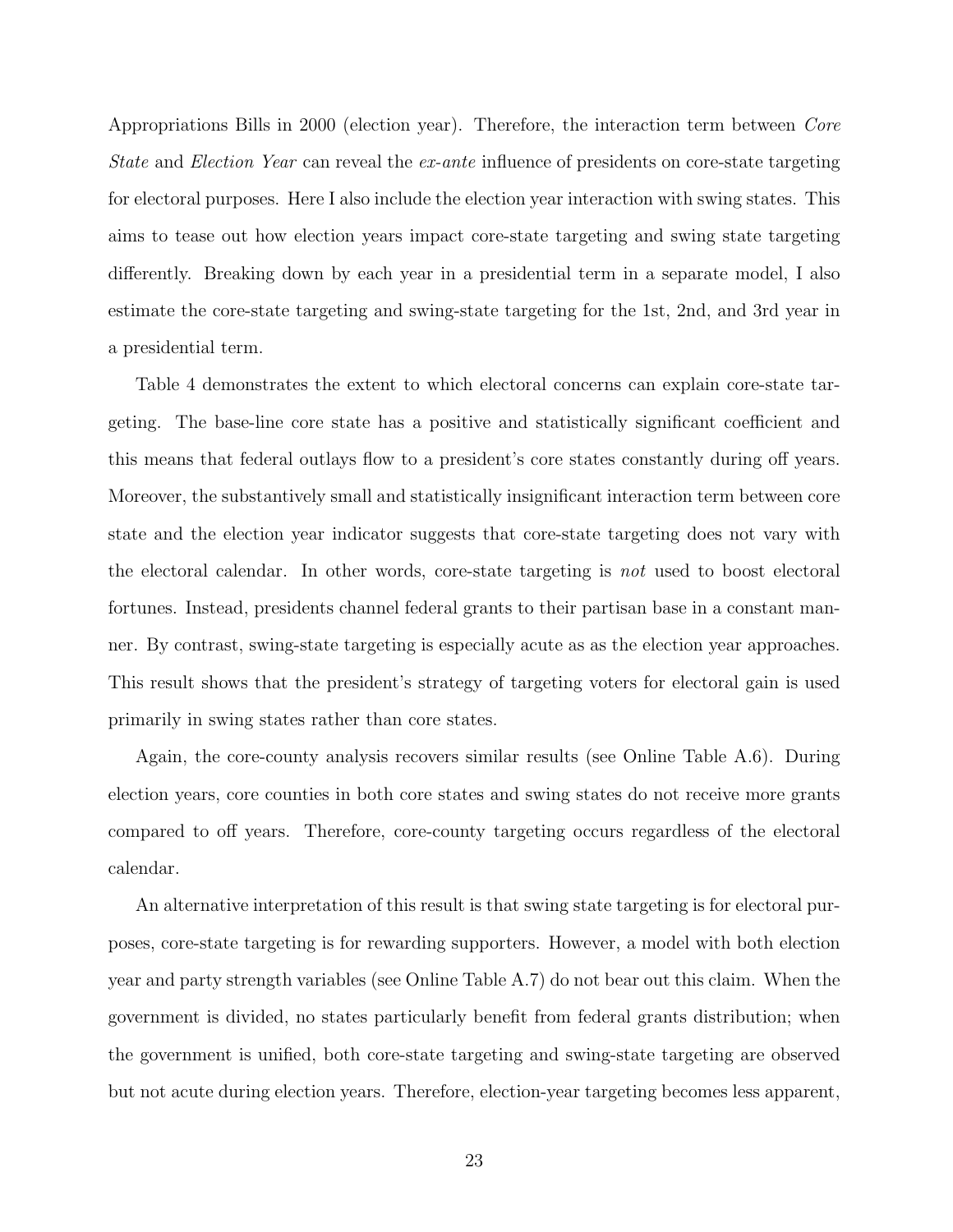|                                    | DV: Logged Federal Grants |            |  |
|------------------------------------|---------------------------|------------|--|
|                                    | (1)                       | (2)        |  |
| Core state                         | $0.038*$                  |            |  |
|                                    | (0.020)                   |            |  |
| Core state $\times$ year 1         |                           | $0.046*$   |  |
|                                    |                           | (0.023)    |  |
| Core state $\times$ year 2         |                           | 0.029      |  |
|                                    |                           | (0.022)    |  |
| Core state $\times$ year 3         |                           | $0.056*$   |  |
|                                    |                           | (0.029)    |  |
| Core state $\times$ election year  | 0.016                     | $0.051**$  |  |
|                                    | (0.026)                   | (0.023)    |  |
| Swing state                        | 0.031                     |            |  |
|                                    | (0.021)                   |            |  |
| Swing state $\times$ years 1       |                           | 0.036      |  |
|                                    |                           | (0.023)    |  |
| Swing state $\times$ years 2       |                           | 0.025      |  |
|                                    |                           | (0.025)    |  |
| Swing state $\times$ years 3       |                           | $0.060**$  |  |
|                                    |                           | (0.025)    |  |
| Swing state $\times$ election year | $0.058**$                 | $0.084***$ |  |
|                                    | (0.029)                   | (0.025)    |  |
| Controls                           |                           | ✓          |  |
| County Fixed Effects               |                           |            |  |
| Year Fixed Effects                 |                           |            |  |
| Observations                       | 76,916                    | 76,916     |  |
| $\mathbf{R}^2$                     | 0.894                     | 0.894      |  |

Table 4: Electoral Concerns in Explaining Core-State Targeting

Notes:

1.  ${}^*p<0.1$ ;  ${}^*p<0.05$ ;  ${}^*{}^*p<0.01$ .

2. Robust standard errors are clustered by state.

3. In the online appendix, Table [A.5](#page-43-0) displays the full results with control variables.

conditioning on party strength. Given the limits of remaining variance in this specification, which is equivalent to a triple interaction model, I hesitate to take an affirmative claim on this point. But it is evident that core-state targeting is not for the electoral purposes; rather, it occurs in a constant manner especially during unified government periods.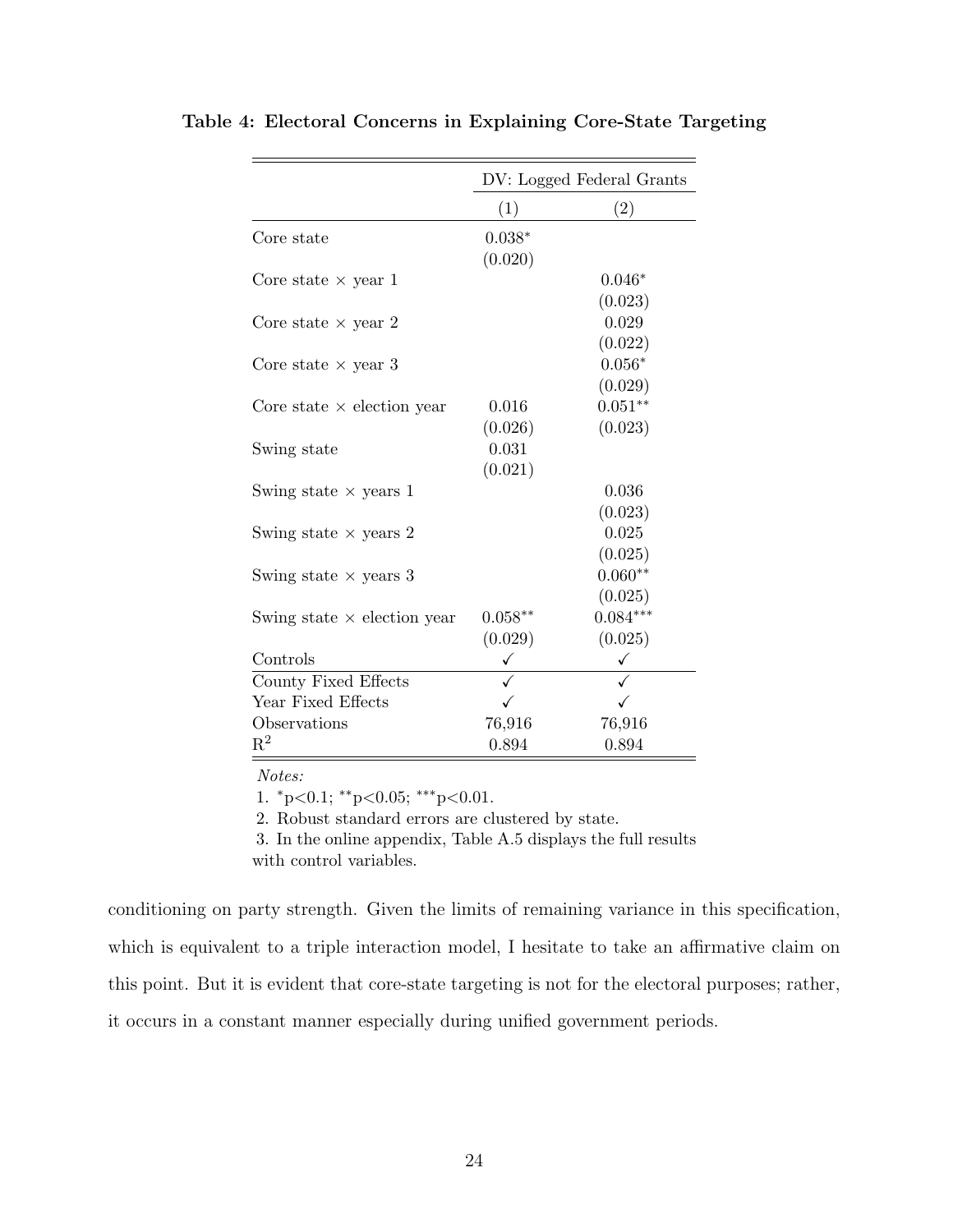#### 4.3 The Presidential Policy Priority

Rather than a function of party-building activities or electoral considerations, I argue that core-state targeting may reflect the president's policy priorities and general ideological orientation. Policies and budgets that favor core constituencies are not the particularistic aims but the meaningful results of the president's ideology-driven policy priorities.

Federal spending is executed by federal agencies, so the outcome of core-state targeting should be related to the structural characteristics of agencies. Empirically, I evaluate the flow of federal grants through federal agencies. Core-state targeting might not be caused by the political bias of presidents; rather, it might be caused by the policy priorities associated with agencies.

To consider the heterogeneity of federal funds allocated from different agencies, I rely on the original CFFR dataset. This dataset offers the opportunity to filter federal grants distribution by federal agency because it contains the precise amount of money from each agency across counties over years. Therefore, I benefit from the detailed agency codes and disaggregate the dataset into county-year-agency panel format, which allows me to tease out the impact of the ideological distinction of presidents from different parties.

I employ a series of empirical strategies to test the ideology alignment and policy priority approach that potentially explain core-state targeting. The first strategy is to run the same model specification in the agency-county-year panel dataset, while holding federal agency fixed. By adding agency fixed effects into the previous model, which has already fixed county and year, we can control the impact of different federal agencies on federal grants allocation. . If core-state targeting holds after fixing county by agency, it means that presidential partisan bias drives core-state targeting, which indicates presidential particularism. But if core-state effects are absent, it means that the core-state benefit is driven by across-agency variation rather than within-agency variation. Formally,

$$
\log(\text{outlays}_{i,j,t}) = \beta_1 \text{Core State}_{i,j,t-1} + \beta_2 \text{Swing State}_{i,j,t-1} + \mathbb{X}_{i,j,t-1} \Phi + \alpha_i + \gamma_j + \delta_{t-1} + \varepsilon_{i,j,t}.
$$
 (5)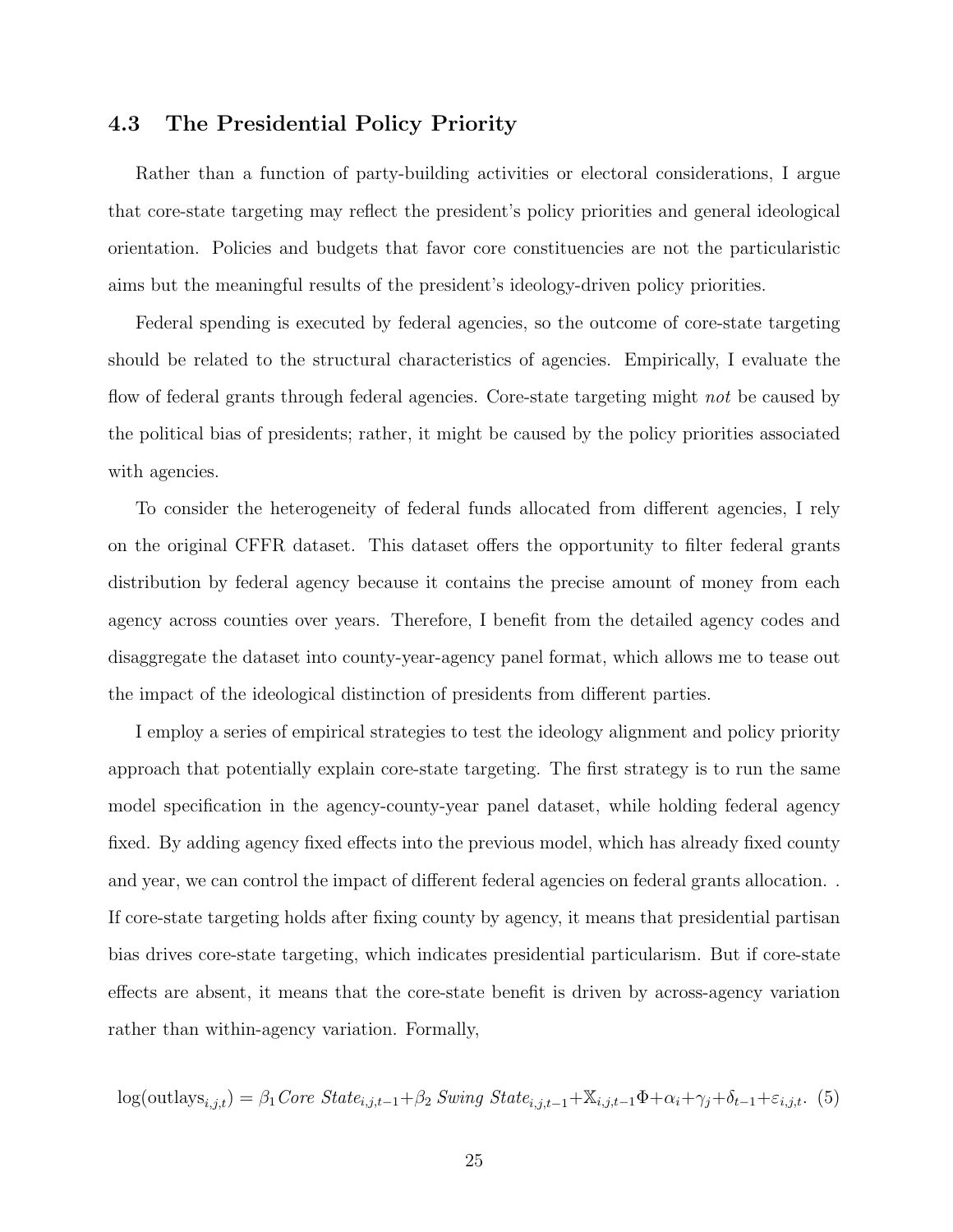where subscript i refers to county, j refers to agency, and t is year. And  $\alpha_i$ ,  $\gamma_j$  and  $\delta_{t-1}$  fix county, agency, and year, separately. When we disaggregate the data to the county-agencyyear level, roughly 3% of the outlays are zero, indicating instances in which a county receives no grants from a particular agency in a given year. In these instances, I replace \$0 with \$1 before making the natural logarithmic transformation. However, my findings do not hinge on any specific transformation of the dependent variable.

The second empirical strategy is to test whether the federal outlays disproportionately flow through specific agencies. It is important to test the heterogeneity of federal agencies in federal spending allocation. During pre-award stage of federal discretionary grants, agencies adjudicate among potential recipients [\(Napolio,](#page-36-2) [2021,](#page-36-2) 2-3). So the presidents would  $ex$ -ante request more federal grants from agencies that are ideologically closer or related to prioritized policies. This test offers new lights on the investigation of ex-ante vs ex-post influence of presidents on federal grants distribution [\(Berry, Burden and Howell,](#page-33-0) [2010\)](#page-33-0). If it was ex-ante, the agencies closer to president's ideology and policy priority would distribute more federal grants; if it was ex-post, the total funds allocated to each agency would not matter.

I deploy multiple measures of agency features. First, to identify the ideology of federal agencies, I rely on David Lewis's (2008) agency categories in his book The Politics of Presidential Appointments. Lewis attempted to identify agencies that tend to be consistently liberal, consistently conservative, or neither. He surveyed around thirty expert academics and Washington observers and used their survey responses to estimate which agencies are consistently liberal or conservative. Online Table A.1 demonstrates that among 76 federal agencies, 22 are consistently liberal (e.g., the African Development Foundation, Commission on Civil Rights, Department of Housing and Urban Development, Department of Labor, and Social Security Administration, etc.) and 23 are consistently conservative (e.g., the Commodity Futures Trading Commission, Department of Defense, Department of Interior, National Security Council, and Small Business Administration, etc.). I code Ideologically Aligned Agency as "1" for liberal agencies during Democratic presidential administrations and conservative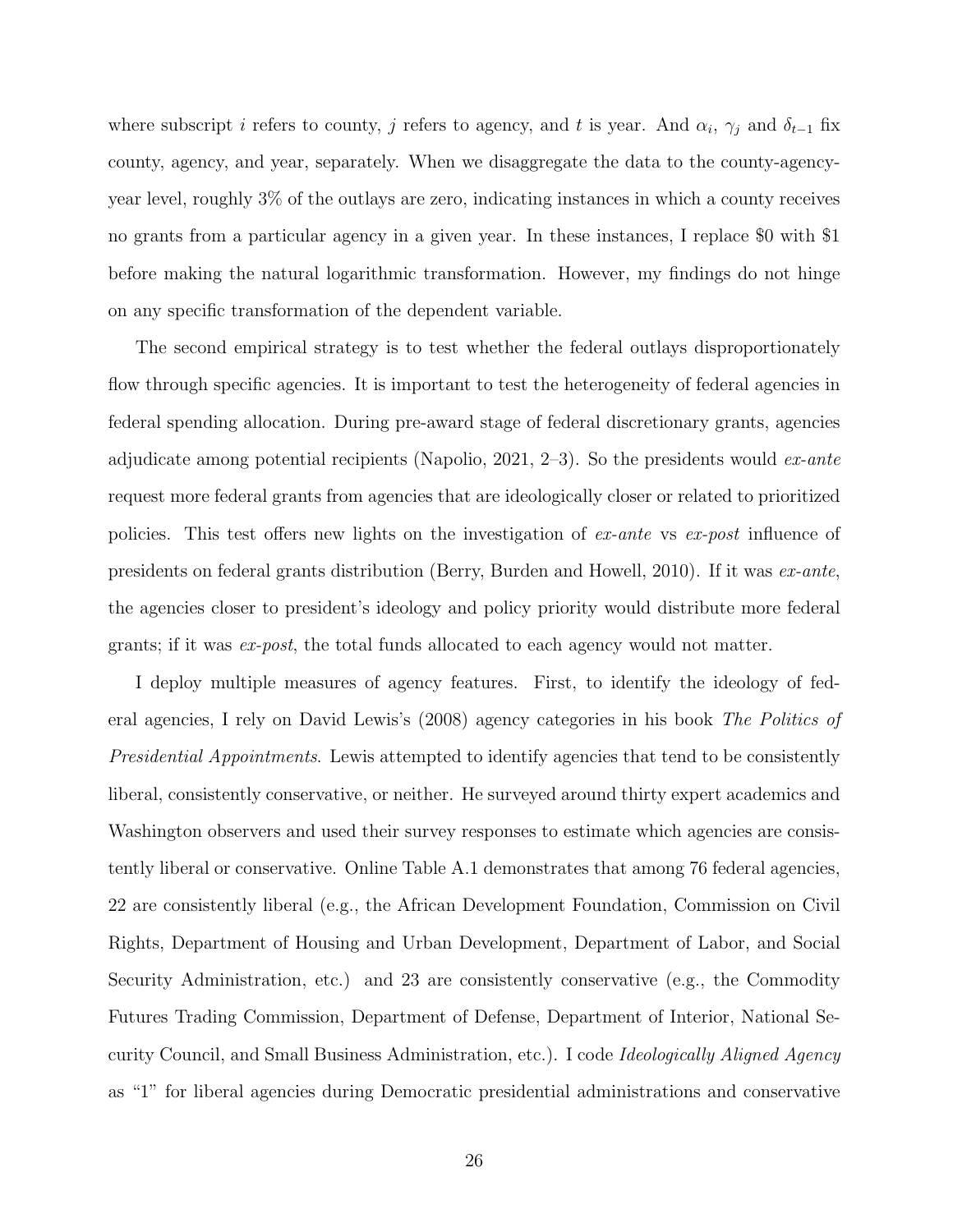agencies when Republican presidents are in the White House; "0" otherwise.

Second, to identify the policy priority associated with federal agencies, I create a continuous measure "agency priority level." The Policy Agendas Project labeled each sentence in the State of the Union addresses into one of 21 major topics.<sup>[7](#page-27-0)</sup> I calculate the proportion of each major policy topic mentioned in each year by word count to measure policy priority level. I then obtain the agency priority level by matching the yearly policy priority level to each federal agency in each year (see Online Table [A.8\)](#page-46-0). It is worth noting that the agency priority level varies across agencies and years, thus this more nuanced variable better measures the policy priority of presidents over time.

Empirically, I add both an indicator of ideologically aligned agency and a continuous measure of agency priority level. Formally,

$$
log(outlass_{i,j,t}) = \beta_1 Core State_{i,j,t-1} + \beta_2 \ Ideologically \ Aligned \ Agency_{j,t-1} + \n\beta_3 Swing State_{i,j,t-1} + \mathbb{X}_{i,j,t-1} \Phi + \alpha_i + \gamma_j + \delta_{t-1} + \varepsilon_{i,j,t}.
$$
\n
$$
(6)
$$

$$
log(outlass_{i,j,t}) = \beta_1 Core State_{i,j,t-1} + \beta_2 Agency Priority Level_{j,t-1} +
$$
  

$$
\beta_3 Swing State_{i,j,t-1} + \mathbb{X}_{i,j,t-1} \Phi + \alpha_i + \gamma_j + \delta_{t-1} + \varepsilon_{i,j,t}.
$$
 (7)

The third empirical strategy is to interact the core state with ideologically aligned agency indicator and with agency priority level in separate models. If core-state targeting is a function of the president's ideology and policy agenda, we would expect to see that federal grants flow to the core via agencies that are ideologically aligned with the president and are

<span id="page-27-0"></span><sup>7</sup>State of the Union Speeches. The Policy Agendas Project at the University of Texas at Austin, 2022. www.comparativeagendas.net. Accessed June 1, 2022.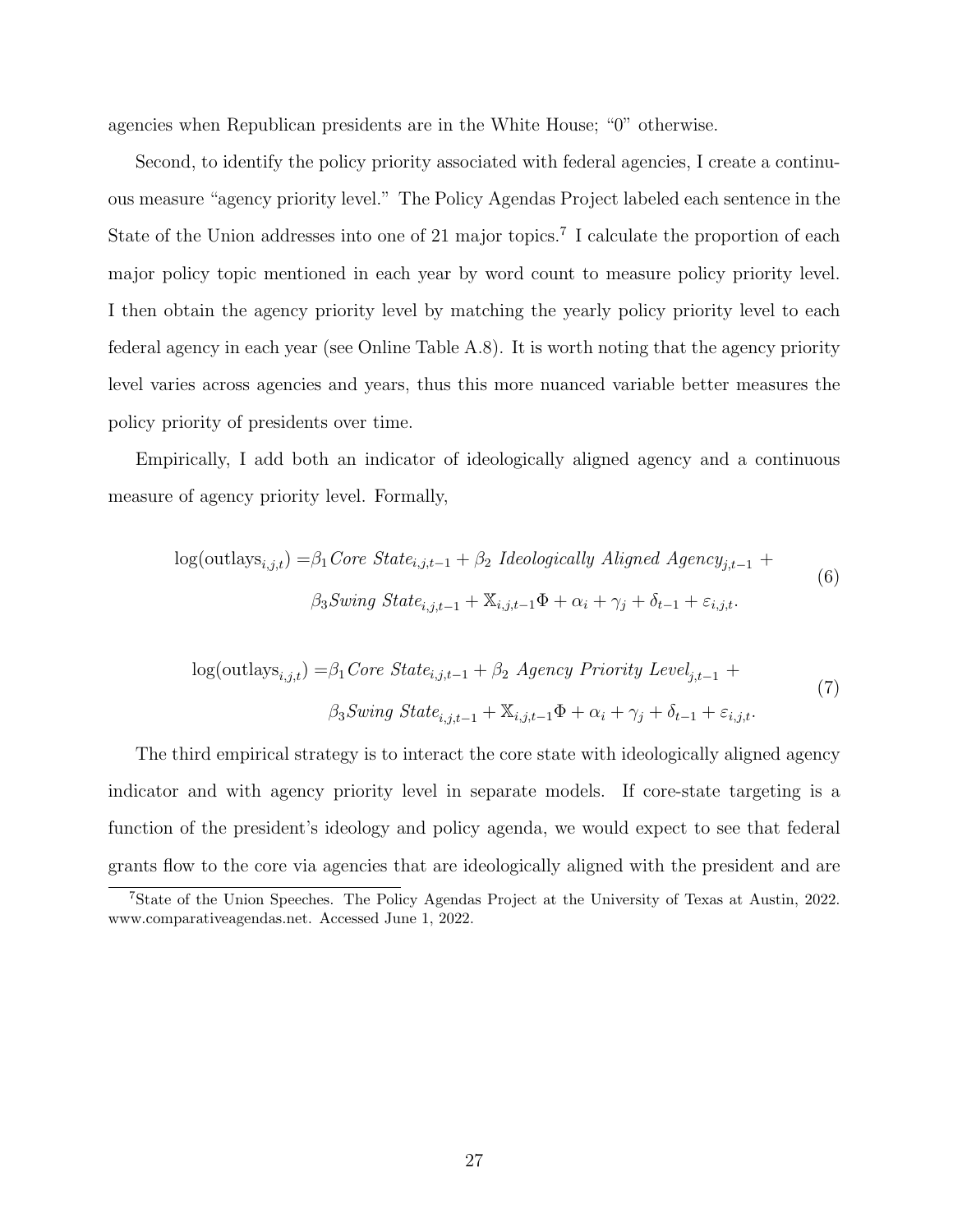associated with the president's policy priorities. Formally,

 $log(outlass_{i,j,t}) = \beta_1 Core \ State_{i,j,t-1} + \beta_2 \ Ideologically \ Aljgned \ Agency_{j,t-1} +$  $\beta_3$  Core State<sub>i,j,t−1</sub> × Ideological Aligned Agency<sub>j,t−1</sub> +  $\beta_4$ Swing State<sub>i,j,t−1</sub>+  $\mathbb{X}_{i,j,t-1}\Phi + \alpha_i + \gamma_j + \delta_{t-1} + \varepsilon_{i,j,t}.$ 

$$
log(outlass_{i,j,t}) = \beta_1 Core State_{i,j,t-1} + \beta_2 Agency Priority Level_{j,t-1} +
$$
  
\n
$$
\beta_3 Core State_{i,j,t-1} \times Agency Priority Level_{j,t-1} + \beta_4 Swing State_{i,j,t-1} +
$$
  
\n
$$
\mathbb{X}_{i,j,t-1}\Phi + \alpha_i + \gamma_j + \delta_{t-1} + \varepsilon_{i,j,t}.
$$
  
\n(9)

(8)

Table [5](#page-29-0) presents the results. Column (1) shows that after holding the agency constant adding agency fixed effects—the point estimate of the core state shrinks in magnitude and does not even approach standard thresholds for statistical significance. Substantively, it shows that a core state would not receive disproportionately more grants within a specific agency. This result suggests that core-state targeting happens only across agencies, not within agencies. It indicates that the structural features of federal agencies matter in federal grant allocation.

Furthermore, Columns (2) and (4) show that federal grants are directed disproportionately through agencies that are aligned with the president's ideology and policy preferences. The coefficients of both ideologically aligned agency and agency priority level are positive and statistically significant. Substantively, agencies aligned with the president's ideology and associated with president's prioritized issues, on average, are given more money. This would suggest that presidents, with policy priorities in mind, employ  $ex$ -ante influence and channel more federal grants toward their preferred agencies. This would also suggest that presidents are not particularist; rather, they have different sets of policy agendas that they believe best serve the national interests.

Columns (3) and (5) provide further evidence on how agencies' structural features impact federal grants distribution toward core states. Column (3) shows that if the core-state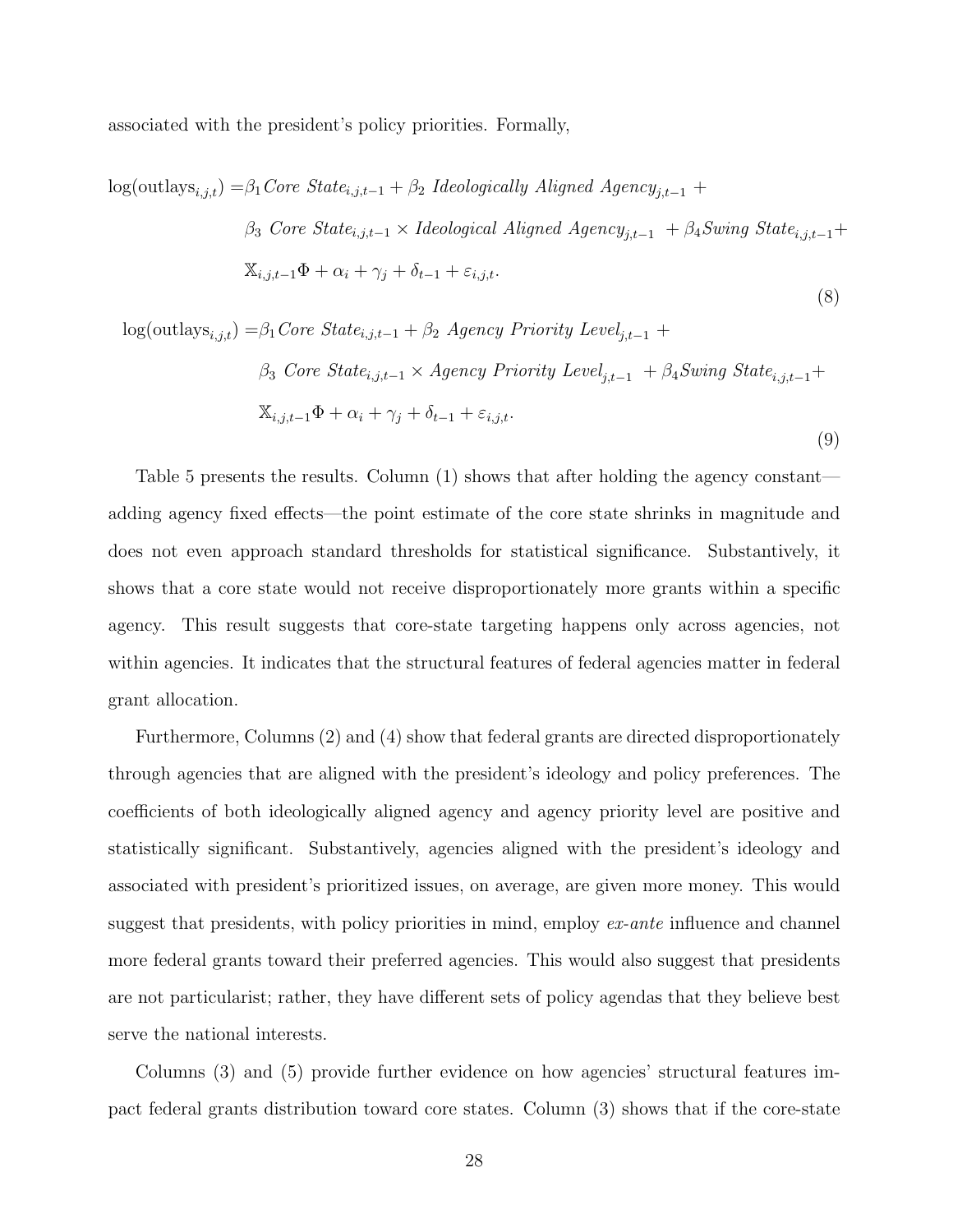|                                                  | DV: Logged Federal Grants |                                              |                                |            |                                 |
|--------------------------------------------------|---------------------------|----------------------------------------------|--------------------------------|------------|---------------------------------|
|                                                  | Base                      | <i>Ideology Alignment</i><br>Policy Priority |                                |            |                                 |
|                                                  | (1)                       | (2)                                          | (3)                            | (4)        | (5)                             |
| Core state                                       | 0.017                     | 0.017                                        | $-0.038$                       | 0.018      | $-0.015$                        |
| ideologically aligned agency                     | (0.028)                   | (0.028)<br>$0.050**$<br>(0.020)              | (0.031)<br>$-0.006$<br>(0.024) | (0.028)    | (0.034)                         |
| Core state $\times$ ideologically aligned agency |                           |                                              | $0.257***$<br>(0.062)          |            |                                 |
| Agency priority level                            |                           |                                              |                                | $3.182***$ | $2.983***$                      |
| Core state $\times$ agency priority level        |                           |                                              |                                | (0.118)    | (0.169)<br>$0.797**$<br>(0.369) |
| Swing state                                      | $-0.023$                  | $-0.023$                                     | $-0.023$                       | $-0.025$   | $-0.026$                        |
| Controls                                         | (0.022)<br>$\checkmark$   | (0.022)                                      | (0.022)                        | (0.022)    | (0.022)                         |
| County Fixed Effects                             | ✓                         | ✓                                            |                                |            |                                 |
| Agency Fixed Effects                             |                           |                                              |                                |            |                                 |
| Year Fixed Effects                               |                           |                                              |                                |            |                                 |
| Observations                                     | 612,992                   | 612,992                                      | 612,992                        | 612,992    | 612,992                         |
| $\mathbf{R}^2$                                   | 0.495                     | 0.495                                        | 0.497                          | 0.496      | 0.497                           |

#### <span id="page-29-0"></span>Table 5: Ideology/Policy Approach in Explaining Core-State Targeting

Notes:

1.  ${}^*p<0.1$ ;  ${}^*p<0.05$ ;  ${}^*{}^*p<0.01$ .

2. Robust standard errors are clustered by state.

3. In the online appendix, Table [A.9](#page-47-0) displays the full results with control variables.

targeting is real; it occurs via federal agencies that are ideologically aligned with the sitting presidents. The interaction terms between the core state and the ideologically aligned agency are positive and statistically significant. Its magnitude is substantively larger than core-state targeting with no condition on the agency. It is evident that it is easier for presidents to funnel grants when an agency is ideologically congruent with the president, and this federal largesse is sent to the areas where the presidents' core supporters reside.

In Column (5), with a more nuanced continuous measure of agency priority level, similar results are recovered. Core-state targeting is more concentrated in those grants allocated through agencies that presidents prioritize. The statistically significant coefficient of the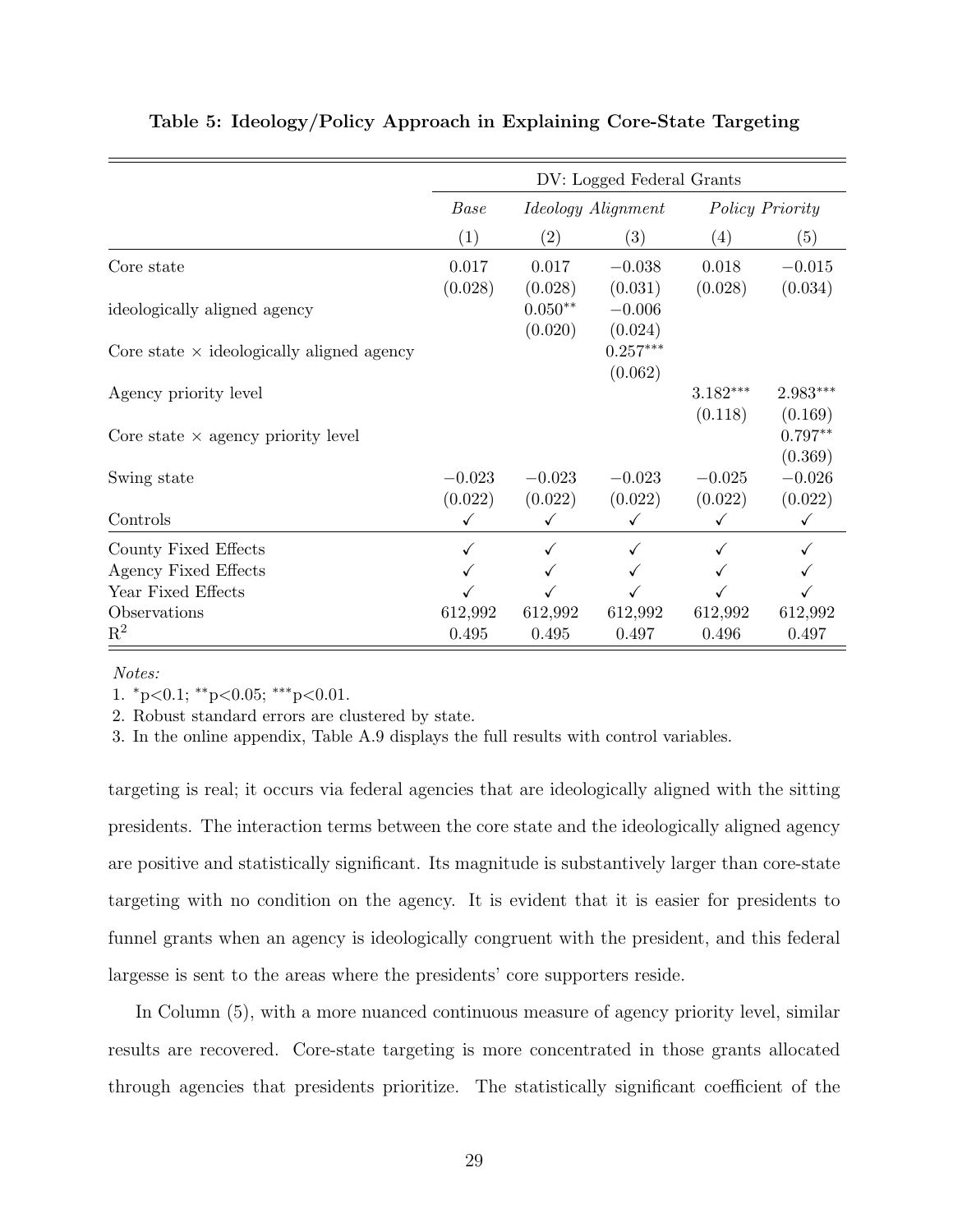interaction term, 0.797, means that if the president uses 10% of their State of the Union address to advocate for one specific policy, a core state would receive, on average, around 8% more federal grants that are channeled through the agency closely associated with that policy. Moreover, the positive and significant estimate of agency priority level suggests that agencies associated with a president's higher policy priority allocate more federal grants across the states, even to the non-core states.

Similarly, the core counties within the core states are targeted with more federal grants but these benefits are allocated via agencies ideologically aligned with the presidents or associated with president's policy priority (see Online Table [A.10\)](#page-48-0).

How can we interpret this result? For example, Cook County in Illinois receives a large amount of money from the Department of Housing and Urban Development (HUD) under Democratic presidents; and Blaine County in Montana receives a great deal of grants from the Department of the Interior under Republican presidents. Cook is urban, and Blaine is very rural. Democratic presidents plan to improve the infrastructure in urban Cook county, so the money is allocated through HUD. Republican presidents emphasize protecting and preserving the land in Blaine county, and the grants are distributed through the Department of Interior. Therefore, this evidence—that core-state targeting only occurs through ideologically aligned agencies—suggests that core-state targeting is a function of presidential ideology and policy priority. This interpretation is less cynical and may push back on the claim of presidential partisan particularism.

### 5 Conclusion

Concerns about perspective and strategy are at the center of longstanding debates surrounding the American presidency. Do presidents work on behalf of the nation as a whole? Or, instead, do they attend to the material interests of their partisan base?

Prominent claims about presidential particularism rest on the empirical observation that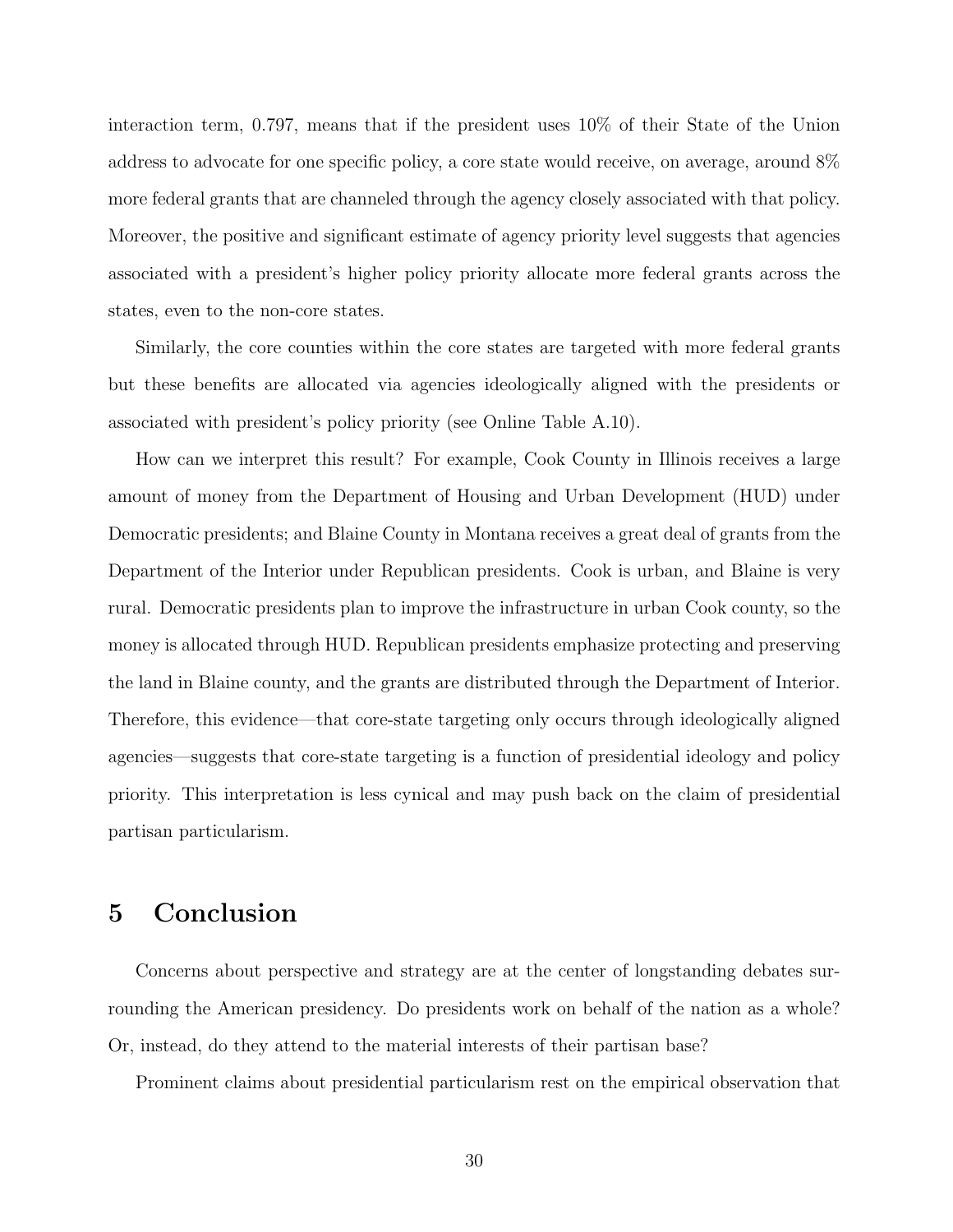core constituents of the president's party receive a disproportionate share of federal outlays. This paper further probes the interpretation of core-supporter targeting. It aims to call into question the strength and meaning of an intriguing finding and offer rich empirical evidence to reconsider the claim of presidential partisan particularism. A large body of formal theories on vote-buying does not support the core-voter logic. Instead, it suggests that targeting and rewarding core constituencies should not be presidents' rational actions to gain electoral advantage. Although core-state targeting is a robust empirical finding, its interpretation might be less cynical and less indicative of a particularistic presidency. The paper offers three sets of evidence. First, when testing additional hypotheses that should hold if the party-building interpretation were true, I find no evidence consistent with existing accounts of presidential particularism. Second, core-constituency targeting is not motivated by electoral concerns because it does not vary with the electoral calendar. Finally, I present additional evidence that suggests that presidential policy priorities and ideological commitments might better explain core-state targeting.

A great deal of uncertainty remains concerning the debate between the president as a national leader or a particularistic advocate. This paper arises from this puzzle and contributes to the previous literature in several ways. First, I call into question the strength of the conclusions made by other scholars around presidential particularism. I extend the electoral and party-building line of argument and derive an empirically testable hypothesis from the original interpretation. Also, I offer empirical evidence for other potential interpretations of core-state targeting. This is an empirical exercise to comprehensively explore the meaning of an interesting and bold finding that potentially has various interpretations. Second, by reviewing formal theoretical literature, I attempt to link the empirical evidence with respect to co-partisan-constituency targeting to the rich formal theories on vote-buying and distributive politics. This unlocks future research opportunities to develop our theoretical comprehension of presidential behavior with better formal models. Third, building upon Galvin's (2010) concept of parties' competitive standing—which relies on archival and anecdotal evidence—I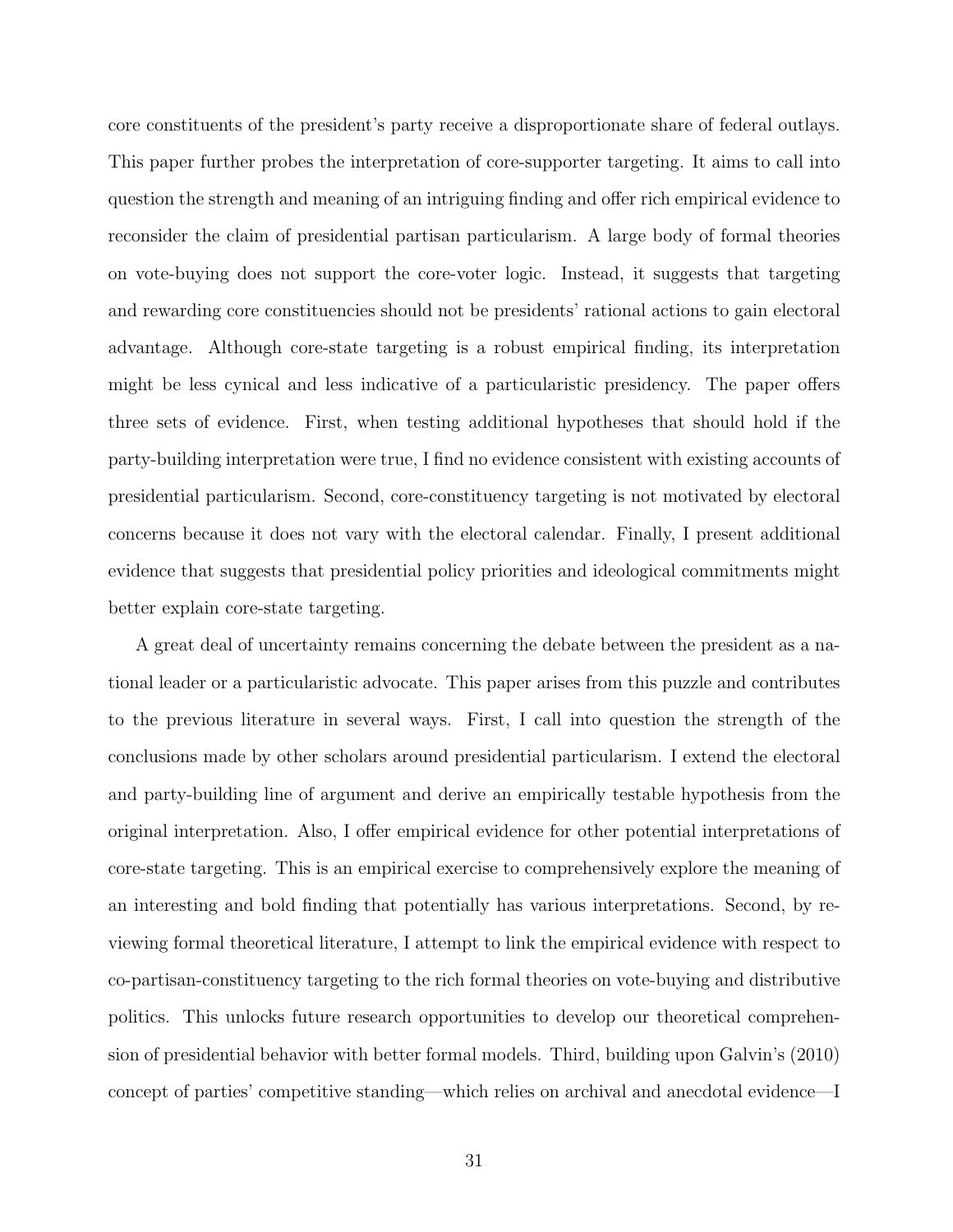created a quantifiable measurement of party competitive standing. This enables a more rigorous explanation of presidential partisan motivation. Lastly, by disaggregating the original CFFR dataset into county-year-agency panel format, I uncover a mechanism showing that presidents primarily work with the agencies that are ideologically aligned with them and their policy priorities when distributing federal funds. And the agency-level analysis indicates that the presidents would more likely to ex-ante impact federal grants distribution via their preferred agencies.

To be clear, a variety of uncertainties persist. In all of this scholarship, the distinct influence of legislators, presidents, and bureaucrats remains a matter of ongoing dispute. Moreover, the precise nature of the bargaining relationship between these actors is often underspecified, and the choices in presidents' pursuit of policy objectives are often oversimplified. The generalizability of these findings to other periods of American political history remains unknown. Presently, though, one thing can be stated clearly: that strong supporters of the president's party receive more federal outlays, to the extent that the finding is true and robust, is not obvious evidence of presidential particularism; rather, it may simply be an artifact of the president's larger policy agenda that is channeled through a federal bureaucracy.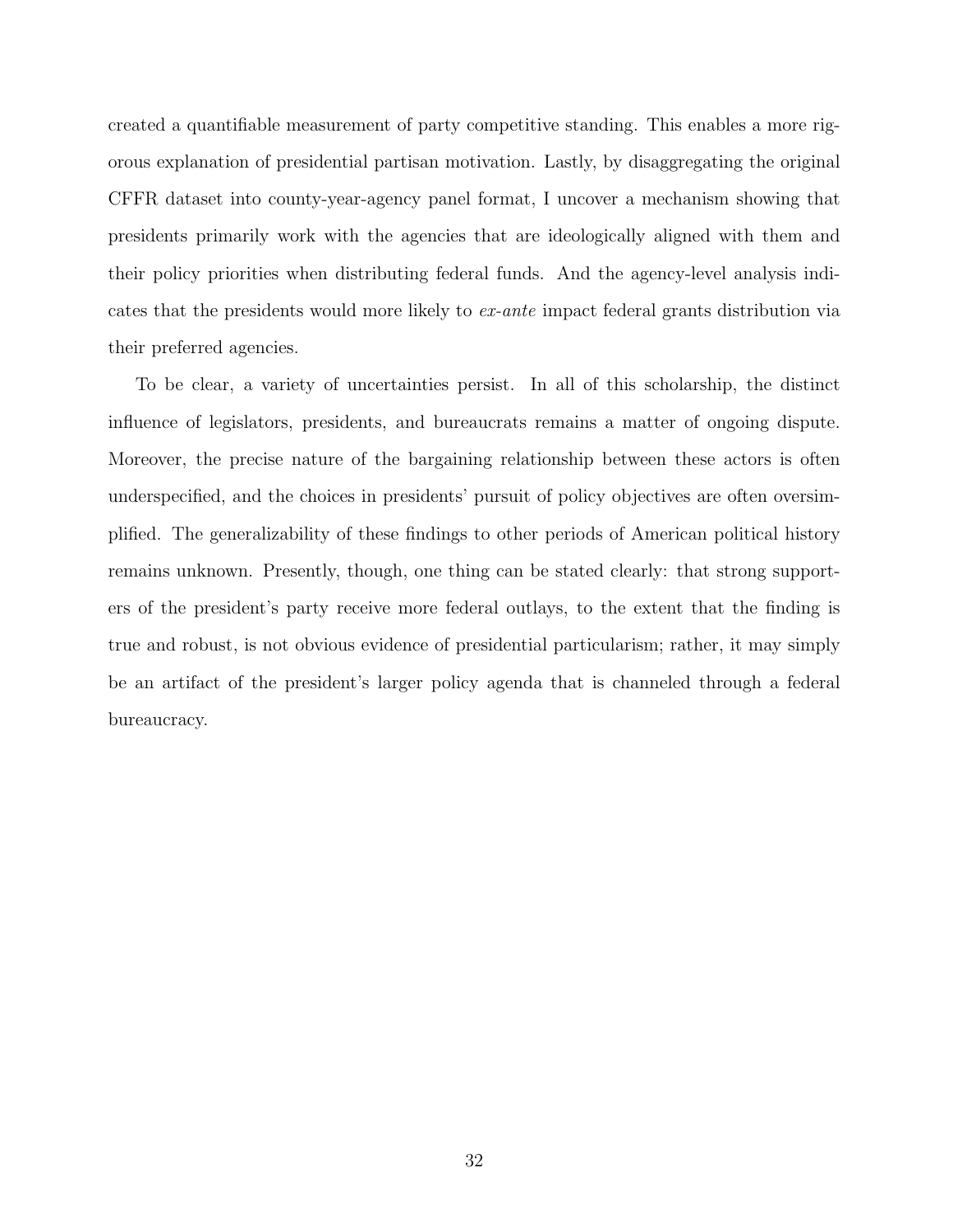## References

- <span id="page-33-7"></span>Alexander, Dan, Christopher R. Berry and William G. Howell. 2016. "Distributive Politics and Legislator Ideology." Journal of Politics 78(1):214–231.
- <span id="page-33-8"></span>Anderson, Sarah E. and Jonathan Woon. 2014. "Delaying the Buck: Timing and Strategic Advantages in Executive-Legislative Bargaining over Appropriations." Congress  $\mathcal{C}$  the Presidency 41:25–48.
- <span id="page-33-6"></span>Bawn, Kathleen, Martin Cohen, David Karol, Seth Masket, Hans Noel and John Zaller. 2012. "A Theory of Political Parties: Groups, Policy Demands and Nominations in American Politics." Perspectives on Politics 10(3):571–597.
- <span id="page-33-0"></span>Berry, Christopher R., Barry C. Burden and William G. Howell. 2010. "The President and the Distribution of Federal Spending." American Political Science Review 104(4):783–799.
- <span id="page-33-2"></span>Berry, Christopher R. and Jacob E. Gersen. 2017. "Agency Design and Political Control." The Yale Law Journal 126(4):1002–1049.
- <span id="page-33-1"></span>Bertelli, Anthony M. and Christian R. Grose. 2009. "Secretaries of Pork? A New Theory of Distributive Public Policy." The Journal of Politics 71(3):926–945.
- <span id="page-33-9"></span>Cameron, Charles M. 2000. Veto Bargaining: Presidents and the Politics of Negative Power. Cambridge University Press.
- <span id="page-33-5"></span>Cameron, Charles M. 2002. "Studying the Polarized Presidency." Presidential Studies Quarterly 32(4):647–663.
- <span id="page-33-3"></span>Canes-Wrone, Brandice, William G. Howell Howell and David E. Lewis. 2008. "Toward a Broader Understanding of Presidential Power: A Reevaluation of the Two Presidencies Thesis." The Journal of Politics 70(1):1–16.
- <span id="page-33-4"></span>Chen, Jowei. 2013. "Voter Partisanship and the Effect of Distributive Spending on Political Participation." American Journal of Political Science 57(1):200–217.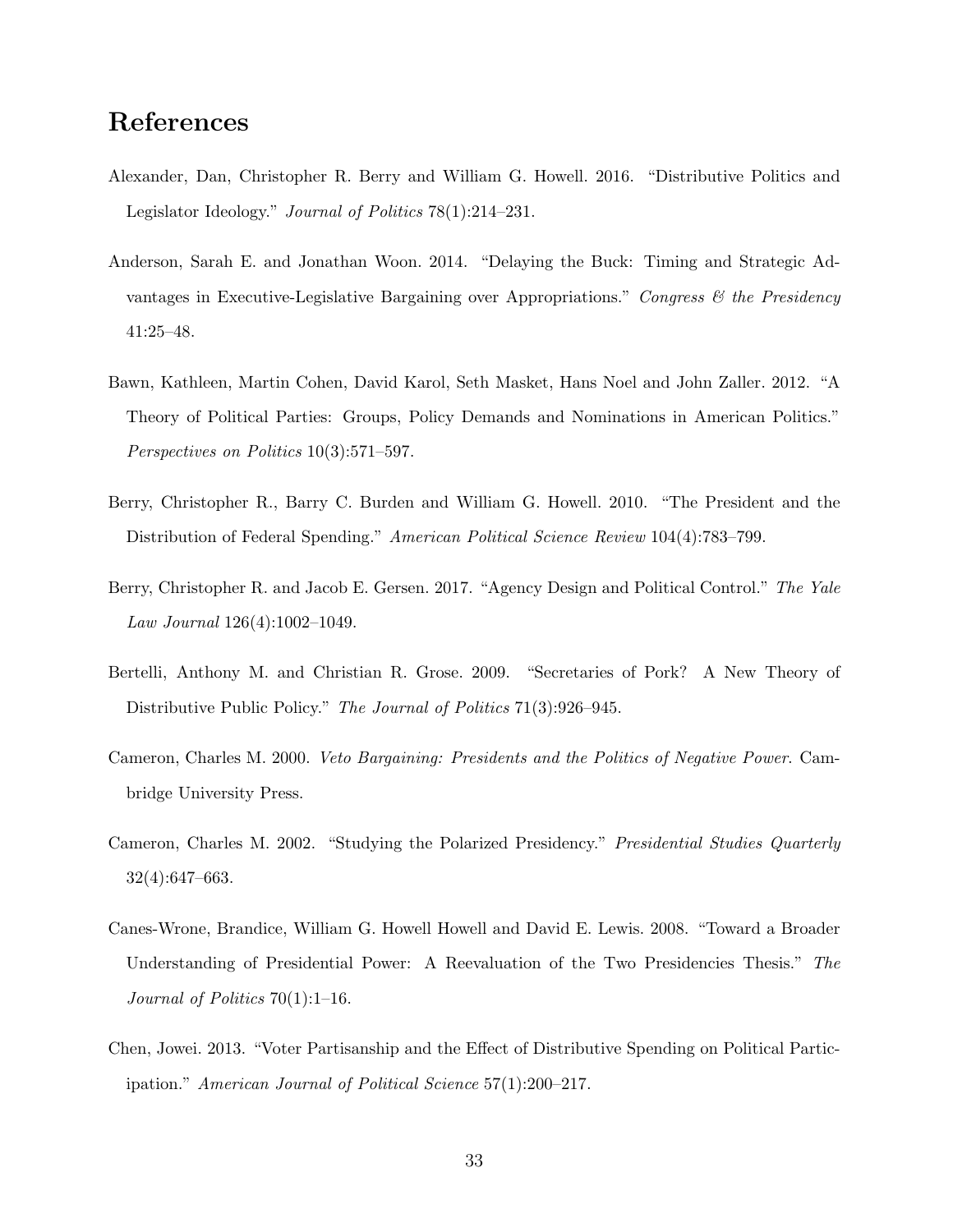- <span id="page-34-9"></span>Cox, Gary W. 2006. Swing Voters, Core Voters, and Distributive Politics. In Political Representation, ed. Ian Shapiro, Susan C. Stokes, Elisabeth Jean Wood and Alexander S. Kirshner. Cambridge: Cambridge University Press pp. 342–357.
- <span id="page-34-8"></span>Cox, Gary W. and Mathew D. McCubbins. 1986. "Electoral Politics as a Redistributive Game." Journal of Politics 48(2):370–389.
- <span id="page-34-7"></span>Dixit, Avinash and John Longregan. 1996. "The Determinants of Success of Special Interests in Redistributive Politics." Journal of Politics 58(4):1132–1155.
- <span id="page-34-5"></span>Downs, Anthony. 1957. An Economic theory of Democracy. New York: Harper.
- <span id="page-34-0"></span>Dynes, Adam M. and Gregory A. Huber. 2015. "Partisanship and the Allocation of Federal Spending: Do Same-Party Legislators or Voters Benefit from Shared Party Affiliation with the President and House Majority?" American Political Science Review 109(1):172–186.
- <span id="page-34-4"></span>Fenno, Richard F. 1978. Home style: House Members in their districts. Boston: Little, Brown.
- <span id="page-34-2"></span>Fitzpatrick, John C. 1931. The Writings of George Washington from the Original Manuscript Sources, 1745-1799. Washington, D.C.: U.S. Government Printing Office.
- <span id="page-34-11"></span>Fouirnaies, Alexander and Hande Mutlu-Eren. 2015. "English Bacon: Copartisan Bias in Intergovernmental Grant Allocation in England." Journal of Politics 77(3):802–817.
- <span id="page-34-6"></span>Frohlich, Norman and Joe Oppenheimer. 1984. "Post Election Redistributive Strategies of Representatives: A Partial Theory of the Politics of Redistribution." Public Choice 42(2):113-131.
- <span id="page-34-10"></span>Frymer, Paul and John David Skrentny. 1998. "Coalition-Building and the Politics of Electoral Capture during the Nixon Administration: African Americans, Labor, Latinos." *Studies in American* Political Development 12(1):131–161.
- <span id="page-34-3"></span>Galvin, Daniel J. 2010. Presidential Party Building: Dwight D. Eisenhower to George W. Bush. Princeton University Press.
- <span id="page-34-1"></span>Gimpel, James G., Frances E. Lee and Rebecca U. Thorpe. 2012. "Geographic Distribution of the Federal Stimulus of 2009." Political Science Quarterly 127(4):567–595.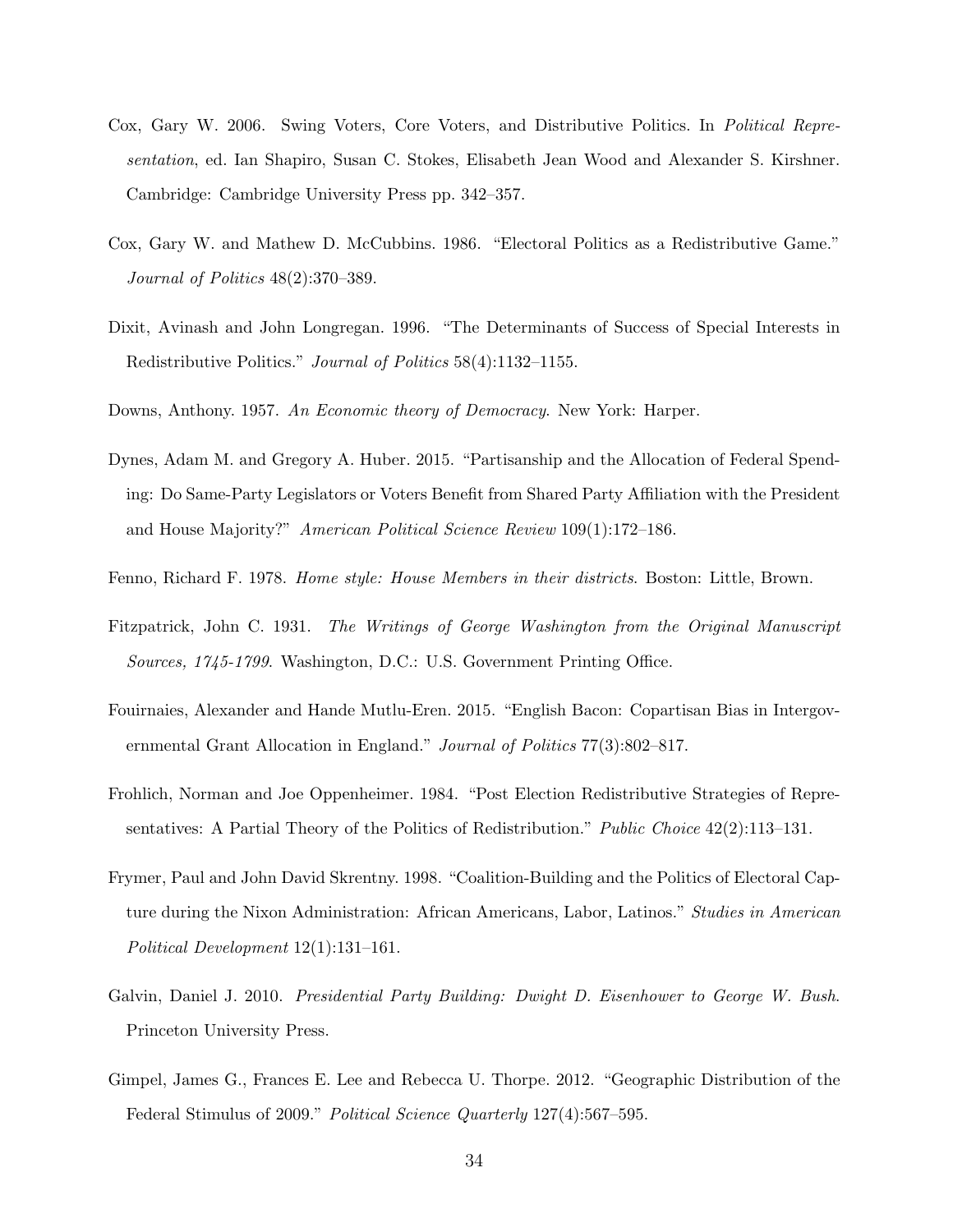- <span id="page-35-11"></span>Hainmueller, Jens, Jonathan Mummolo and Yiqing Xu. 2019. "How Much Should We Trust Estimates from Multiplicative Interaction Models? Simple Tools to Improve Empirical Practice." Political Analysis 27(2):163—-192.
- <span id="page-35-10"></span>Howell, William G. 2003. Power without Persuasion: The Politics of Direct Presidential Action. Princeton University Press.
- <span id="page-35-9"></span>Howell, William G. and Asya Magazinnik. 2017. "Presidential Prescriptions for State Policy: Obama's Race to the Top Initiative." Journal of Policy Analysis and Management 36(3):502– 531.
- <span id="page-35-2"></span>Howell, William and Terry Moe. 2016. Relic: How Our Constitution Undermines Effective Government And Why We Need a More Powerful Presidency. Basic Book.
- <span id="page-35-6"></span>Hudak, John. 2014. Presidential Pork : White House Influence over the Distribution of Federal Grants. Washington, D.C. : Brookings Institution Press.
- <span id="page-35-7"></span>James, Scott C. 2000. Presidents, Parties, and the State. New York: Cambridge University Press.
- <span id="page-35-3"></span>Kagan, Elena. 2001. "Presidential Administration." Harvard Law Review 114:2245–2385.
- <span id="page-35-5"></span>Krause, George A. and Anne Joseph O'Connell. 2016. "Experiential Learning and Presidential Management of the U.S. Federal Bureaucracy: Logic and Evidence from Agency Leadership Appointments." American Journal of Political Science 60(4):913–931.
- <span id="page-35-4"></span>Krause, George A. and Kenneth J. Meier. 2003. Politics, Policy, and Organizations: Frontiers in the Scientific Study of Bureaucracy. Ann Arbor: University of Michigan Press.
- <span id="page-35-8"></span>Kriner, Douglas L. and Andrew Reeves. 2012. "The Influence of Federal Spending on Presidential Elections." American Political Science Review 106(4):914–931.
- <span id="page-35-0"></span>Kriner, Douglas L. and Andrew Reeves. 2015. "Presidential Particularism and Divided-the-Dollar Politics." American Political Science Review 106(2):348–366.
- <span id="page-35-1"></span>Larcinese, Valentino, Leonzio Rizzo and Cecilia Testa. 2006. "Allocating the U.S. Federal Budget to the States: The Impact of the President." Journal of Politics 68(2):447–456.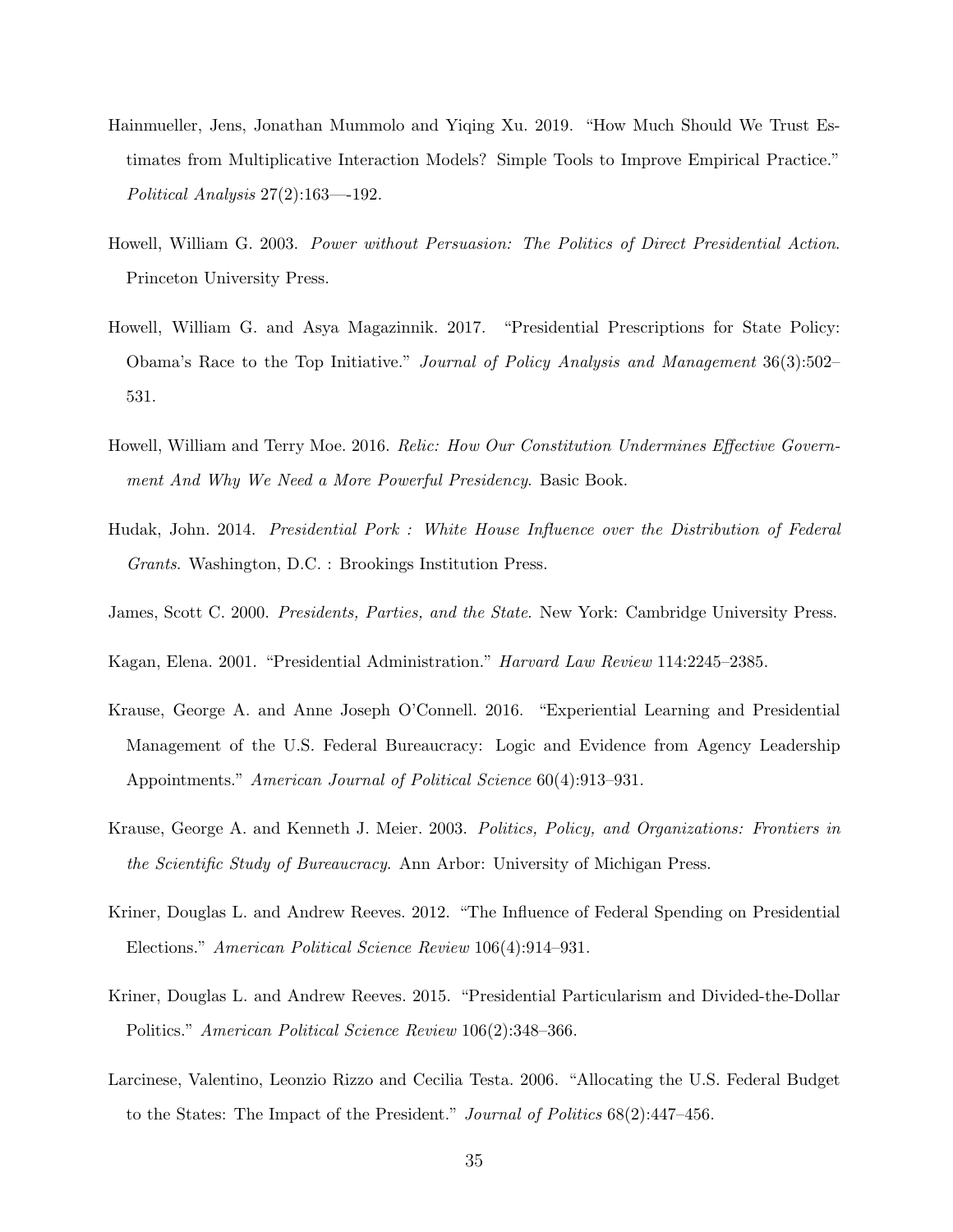- <span id="page-36-7"></span>Lee, Frances E. 2016. *Insecure Majorities: Congress and the Perpetual Campaign*. The University of Chicago Press.
- <span id="page-36-0"></span>Levitt, Steven D. and James M. Snyder. 1995. "Political Parties and the Distribution of Federal Outlays." American Journal of Political Science 39(4):958–980.
- <span id="page-36-9"></span>Lewis, David. 2008. The Politics of Presidential Appointments: Political Control and Bureaucratic Performance. Princeton, NJ: Princeton University Press.
- <span id="page-36-10"></span>Lewis, David and Terry Moe. 2009. The Presidency and the Bureaucracy: The Levers of Presidential Control. In The Presidency and the Political System, ed. Michael Nelson. 9 ed. Washington, DC: CQ Press pp. 367–400.
- <span id="page-36-6"></span>Lindbeck, Assar and Jörgen W. Weibull. 1987. "Balanced Budget Redistribution and the Outcome of Political Competition." Public Choice 52:273–297.
- <span id="page-36-1"></span>Lowande, Kenneth S., Jeffery A. Jenkins and Andrew J. Clarke. 2018. "Presidential Particularism and US Trade Politics." Political Science Research and Methods 6(2):265—-281.
- <span id="page-36-3"></span>Mayhew, David R. 1974. Congress: The Electoral Connection. New Haven, CT: Yale University Press.
- <span id="page-36-5"></span>McCarty, Nolan M. 2000. "Presidential Pork: Executive Veto Power and Distributive Politics." American Political Science Review 94(1):117–129.
- <span id="page-36-8"></span>Milkis, Sidney M., Jesse H. Rhodes and Emily J. Charnock. 2012. "What Happened to Post-Partisanship? Barack Obama and the New American Party System." Perspectives on Politics  $10(1):57-76.$
- <span id="page-36-4"></span>Moe, Terry M. and Scott A. Wilson. 1994. "Presidents and the Politics of Structure." Law and Contemporary Problems 57(2):1–44.
- <span id="page-36-2"></span>Napolio, Nicholas G. 2021. "Implementing Presidential Particularism: Bureaucracy and the Distribution of Federal Grants." Political Science Research and Methods .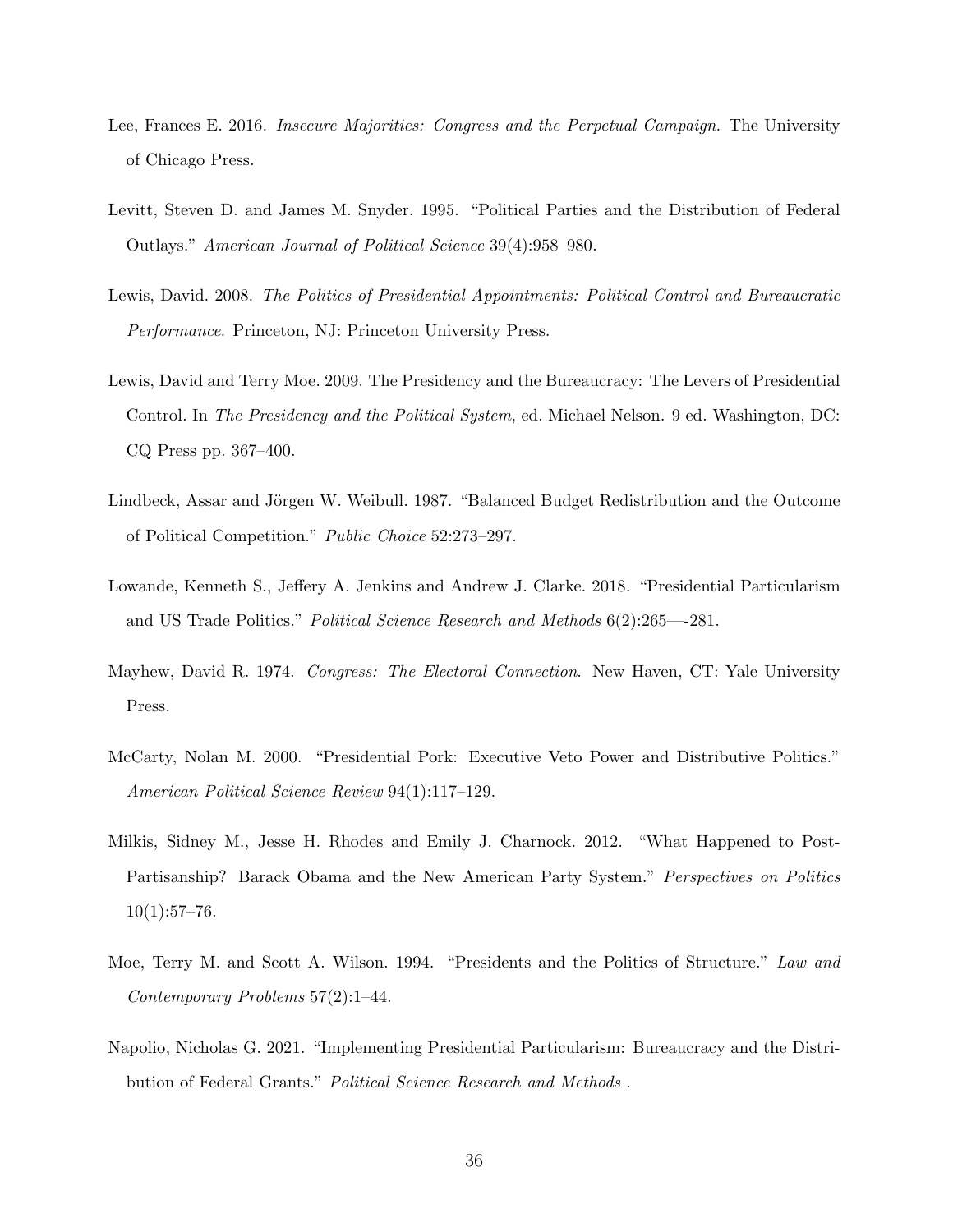- <span id="page-37-2"></span>Reeves, Andrew. 2011. "Political Disaster: Unilateral Powers, Electoral Incentives, and Presidential Disaster Declarations." Journal of Politics 73(4):1142–1151.
- <span id="page-37-4"></span>Seligman, Lester G. and Cary R. Covington. 1989. The Coalitional Presidency. Chicago: Dorsey Press.
- <span id="page-37-1"></span>Stratmann, Thomas and Joshua Wojnilower. 2015. "Presidential Particularism: Distributing Funds between Alternative Objectives and Strategies." Working Paper .
- <span id="page-37-3"></span>Wildavsky, Aaron. 1996. "The Two Presidencies." Trans-Action 4(2):7–14.
- <span id="page-37-0"></span>Wilson, Woodrow. 1908. Constitutional Government in the United States. New York: The Columbia University Press.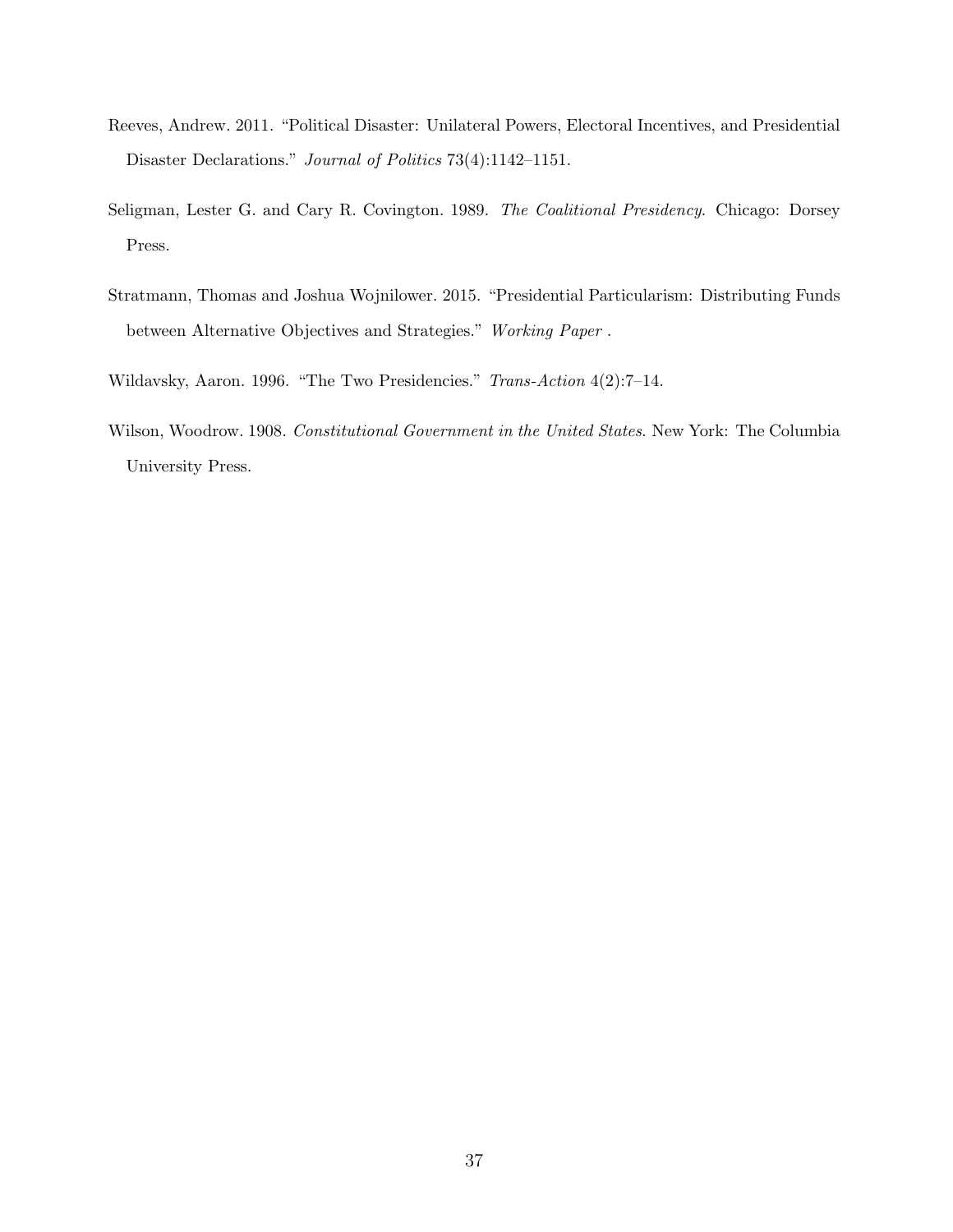### Particularism or Policy?

When Distributive Outlays Flow to the President's Core Supporters

# Online Appendix

- Table A.1: Agency Ideologies Based on Expert Surveys, 1988–2005
- Table A.2: Extension of Kriner and Reeves's Analysis of Core-County Targeting
- Table A.3: Party-Building Approach in Explaining Core-State Targeting (full table)
- Table A.4: Party-Building Approach in Explaining Core-County Targeting
- Table A.5: Electoral Concerns in Explaining Core-State Targeting (full table)
- Table A.6: Electoral Concerns in Explaining Core-County Targeting
- Table A.7: Electoral Concerns in Unified and Divided Periods
- Table A.8: Matching of Federal Agencies and Policy Topics
- Table A.9: Ideology/Policy Approach in Explaining Core-State Targeting (full table)
- Table A.9: Ideology/Policy Approach in Explaining Core-County Targeting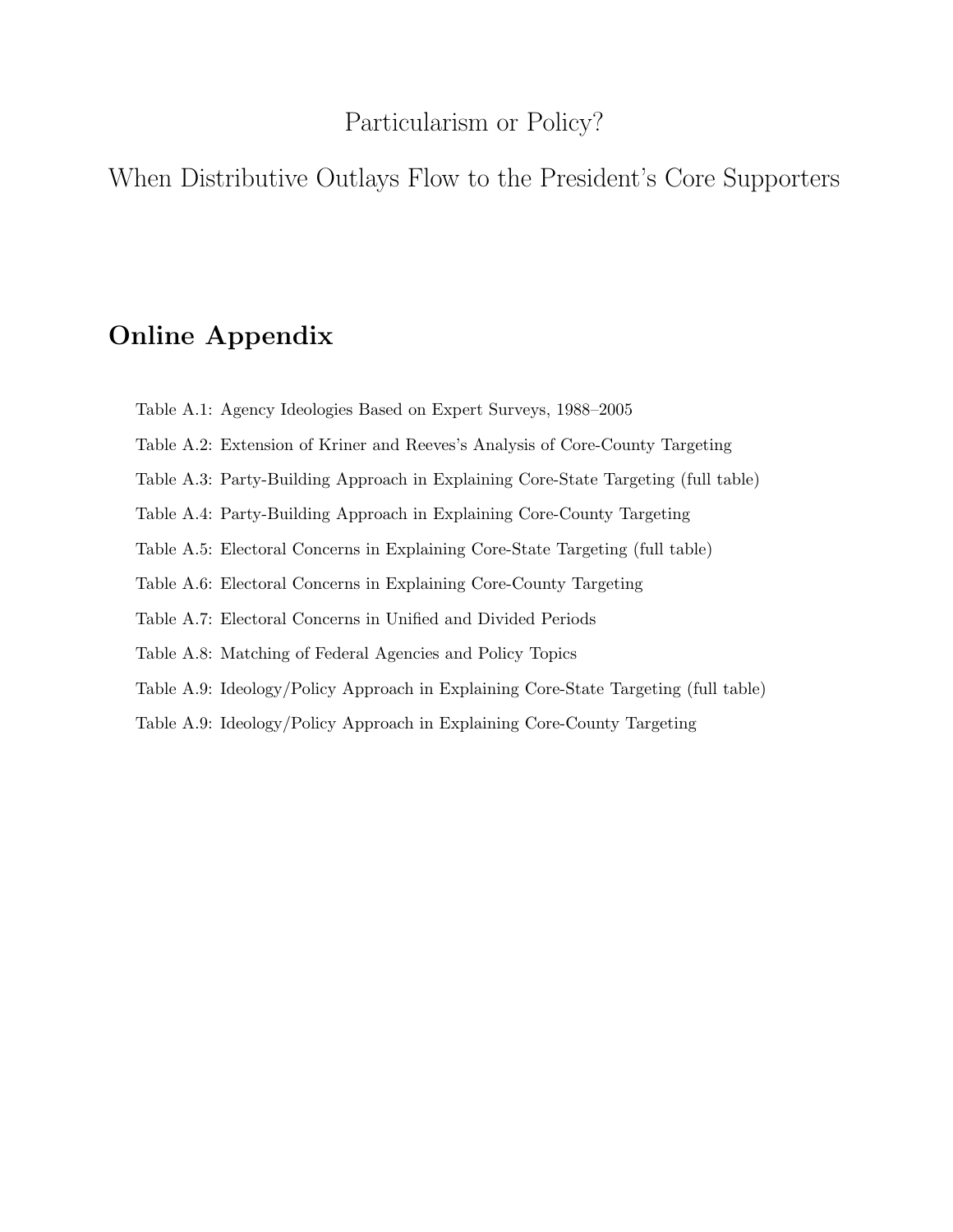| Table A.1: Agency Ideologies Based on Expert Surveys, 1988–2005 |  |  |  |  |
|-----------------------------------------------------------------|--|--|--|--|
|                                                                 |  |  |  |  |

| Liberal                                        | Moderate                                         | Conservative                                 |
|------------------------------------------------|--------------------------------------------------|----------------------------------------------|
| African Development Foundation                 | Broadcasting Board of Governors/USIA             | <b>Commodity Futures Trading Commission</b>  |
| Appalachian Regional Commission                | Department of Agriculture                        | <b>Council of Economic Advisers</b>          |
| Commission on Civil Rights                     | <b>Department of Energy</b>                      | Defense Nuclear Facilities Safety Board      |
| <b>Consumer Product Safety Commission</b>      | Department of Justice                            | Department of Commerce                       |
| Corporation for National and Community Service | Department of State                              | Department of Defense                        |
| Council on Environmental Quality               | Department of Transportation                     | Department of Homeland Security              |
| Department of Education                        | Department of Veterans Affairs                   | Department of Interior                       |
| Department of Health and Human Services        | Executive Residence at the White House           | Department of the Air Force                  |
| Department of Housing and Urban Development    | Farm Credit Administration                       | Department of the Army                       |
| Department of Labor                            | <b>Federal Communications Commission</b>         | Department of the Navy                       |
| <b>Environmental Protection Agency</b>         | <b>Federal Election Commission</b>               | Department of the Treasury                   |
| <b>Equal Employment Opportunity Commission</b> | Federal Housing Finance Board                    | Export-Import Bank of the United States      |
| Federal Labor Relations Authority              | Federal Maritime Commission                      | <b>Federal Deposit Insurance Corporation</b> |
| Federal Mediation and Conciliation Service     | Federal Mine Safety and Health Review Commission | National Security Council                    |
| Merit Systems Protection Board                 | Federal Retirement Thrift Investment Board       | Nuclear Regulatory Commission                |
| National Foundation on the Arts and            | <b>Federal Trade Commission</b>                  | Office of Management and Budget              |
| the Humanities                                 | <b>General Services Administration</b>           | Office of National Drug Control Policy       |
| National Mediation Board                       | <b>Inter-American Foundation</b>                 | Office of the U.S. Trade Representative      |
| National Science Foundation                    | National Aeronautics and Space Administration    | Overseas Private Investment Corporation      |
| Occupational Safety and Health Review          | National Archives and Records Administration     | Securities and Exchange Commission           |
| Commission                                     | National Capital Planning Commission             | Small Business Administration                |
| Peace Corps                                    | National Credit Union Administration             | Trade and Development Agency                 |
| Social Security Administration                 | National Labor Relations Board                   | U.S. International Trade Commission          |
| U.S. Agency for International Development      | Office of Administration                         |                                              |
|                                                | Office of Government Ethics                      |                                              |
|                                                | Office of Personnel Management                   |                                              |
|                                                | Office of Science and Technology Policy          |                                              |
|                                                | Office of Special Counsel                        |                                              |
|                                                | National Transportation Safety Board             |                                              |
|                                                | Pension Benefit Guarantee Corporation            |                                              |
|                                                | Railroad Retirement Board                        |                                              |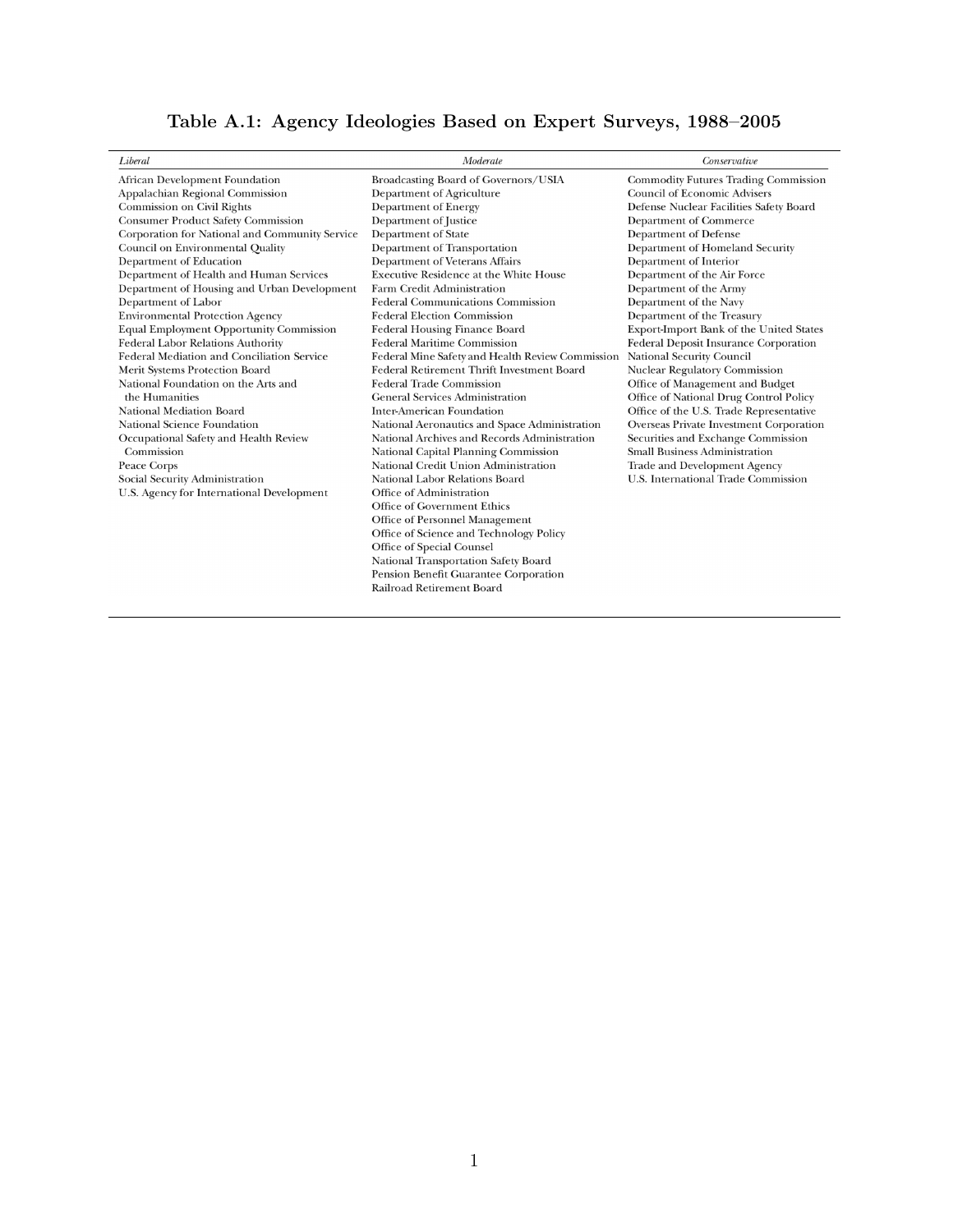|                                  |                            | Dependent Variable: Logged Federal Grants |
|----------------------------------|----------------------------|-------------------------------------------|
|                                  | <b>K&amp;R</b> Replication | K&R Adjustment                            |
|                                  | (1)                        | (2)                                       |
| Core State                       | $0.036***$                 | $0.023***$                                |
|                                  | (0.007)                    | (0.009)                                   |
| Core County                      | $-0.011$                   | $-0.010$                                  |
|                                  | (0.008)                    | (0.010)                                   |
| Swing State                      | $0.026***$                 | $0.037***$                                |
|                                  | (0.006)                    | (0.008)                                   |
| Core County $\times$ Core State  | $0.054***$                 | $0.040***$                                |
|                                  | (0.011)                    | (0.015)                                   |
| Core County $\times$ Swing State | $0.040***$                 | $0.031**$                                 |
|                                  | (0.009)                    | (0.013)                                   |
| MC from president's party        | $0.015***$                 | $0.009*$                                  |
|                                  | (0.004)                    | (0.005)                                   |
| MC from majority party           | $0.026***$                 | $0.021***$                                |
|                                  | (0.004)                    | (0.006)                                   |
| Committee chair                  | $-0.030***$                | $-0.054***$                               |
|                                  | (0.009)                    | (0.016)                                   |
| Appropriations / Way $&$ Means   | $-0.010*$                  | $-0.024***$                               |
|                                  | (0.005)                    | (0.008)                                   |
| County population (logged)       | $0.231***$                 | $0.230***$                                |
|                                  | (0.031)                    | (0.047)                                   |
| Poverty rate                     | $0.005***$                 | $0.004**$                                 |
|                                  | (0.001)                    | (0.002)                                   |
| Income per capita                | $0.005**$                  | $-0.0001$                                 |
|                                  | (0.002)                    | (0.003)                                   |
| County Fixed Effects             | $\checkmark$               | ✓                                         |
| Year Fixed Effects               | ✓                          | ✓                                         |
| Observations                     | 76,296                     | 76,278                                    |
| $\mathrm{R}^2$                   | 0.953                      | 0.896                                     |

<span id="page-40-0"></span>Table A.2: Extension of Kriner and Reeves's Analysis of Core-County Targeting

Notes:

1. <sup>∗</sup>p<0.1; ∗∗p<0.05; ∗∗∗p<0.01.

2. Robust standard errors are clustered by state.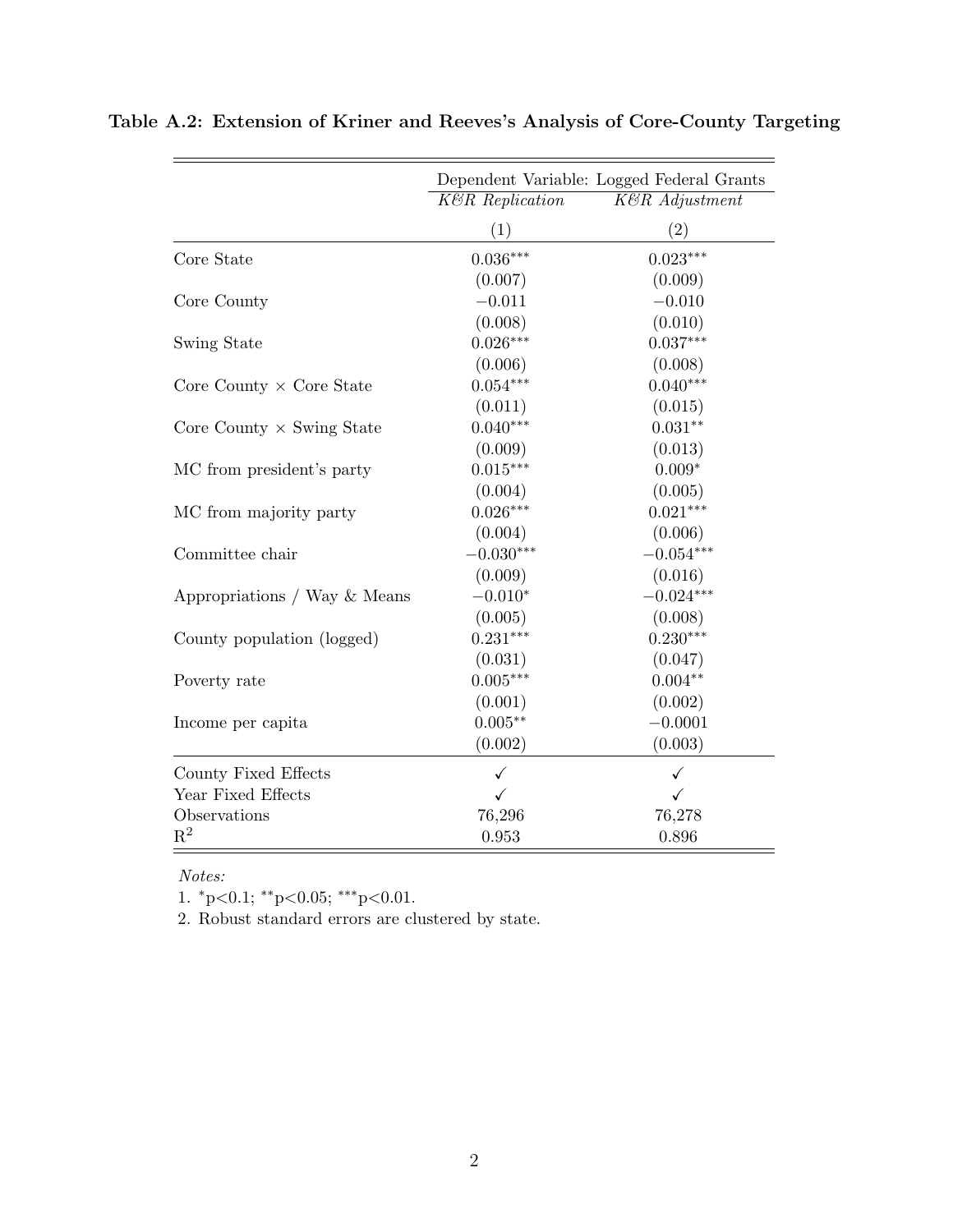|                                                    | DV: Logged Federal Grants |                 |              |
|----------------------------------------------------|---------------------------|-----------------|--------------|
|                                                    | Federal                   | Federal & State | <b>State</b> |
|                                                    | Level                     | Level           | Level        |
|                                                    | (1)                       | (2)             | (3)          |
| Core state                                         | 0.009                     | 0.00005         | $-0.014$     |
|                                                    | (0.025)                   | (0.042)         | (0.039)      |
| Core state $\times$ unified government             | $0.126***$                |                 |              |
|                                                    | (0.053)                   |                 |              |
| Core state $\times$ median party standing          |                           | 0.030           |              |
|                                                    |                           | (0.070)         |              |
| Core state $\times$ strong party standing          |                           | $0.133*$        |              |
|                                                    |                           | (0.067)         |              |
| Core state $\times$ median party standing in state |                           |                 | 0.050        |
|                                                    |                           |                 | (0.033)      |
| Core state $\times$ strong party standing in state |                           |                 | 0.096        |
|                                                    |                           |                 | (0.094)      |
| Swing State                                        | $0.049**$                 | $0.049**$       | $0.043**$    |
|                                                    | (0.019)                   | (0.020)         | (0.019)      |
| MC from president's party                          | 0.010                     | 0.010           | 0.009        |
|                                                    | (0.008)                   | (0.008)         | (0.009)      |
| MC from majority party                             | $0.017*$                  | $0.017*$        | $0.019**$    |
|                                                    | (0.009)                   | (0.010)         | (0.009)      |
| Committee chair                                    | $-0.031$                  | $-0.031$        | $-0.035$     |
|                                                    | (0.029)                   | (0.029)         | (0.028)      |
| Appropriations / Ways and Means                    | $-0.020$                  | $-0.020$        | $-0.021$     |
|                                                    | (0.012)                   | (0.012)         | (0.014)      |
| County population (logged)                         | $0.256***$                | $0.257***$      | $0.251***$   |
|                                                    | (0.095)                   | (0.094)         | (0.105)      |
| Poverty rate                                       | 0.004                     | 0.004           | 0.003        |
|                                                    | (0.002)                   | (0.002)         | (0.002)      |
| Income per capita                                  | $-0.0002$                 | $-0.0002$       | $-0.001$     |
|                                                    | (0.002)                   | (0.002)         | (0.003)      |
| Median party standing in state                     |                           |                 | $-0.008$     |
|                                                    |                           |                 | (0.017)      |
| Strong party standing in state                     |                           |                 | 0.020        |
|                                                    |                           |                 | (0.027)      |
| County Fixed Effects                               | ✓                         | ✓               | ✓            |
| Year Fixed Effects                                 | $\checkmark$              | $\checkmark$    | ✓            |
| Observations                                       | 76,916                    | 76,916          | 74,591       |
| $\mathbf{R}^2$                                     | 0.894                     | 0.894           | 0.892        |

### Table A.3: Party-Building Approach in Explaining Core-State Targeting (Full Table)

#### Notes:

1.  ${}^*p<0.1$ ;  ${}^{**}p<0.05$ ;  ${}^{***}p<0.01$ .

2. Robust standard errors are clustered by state.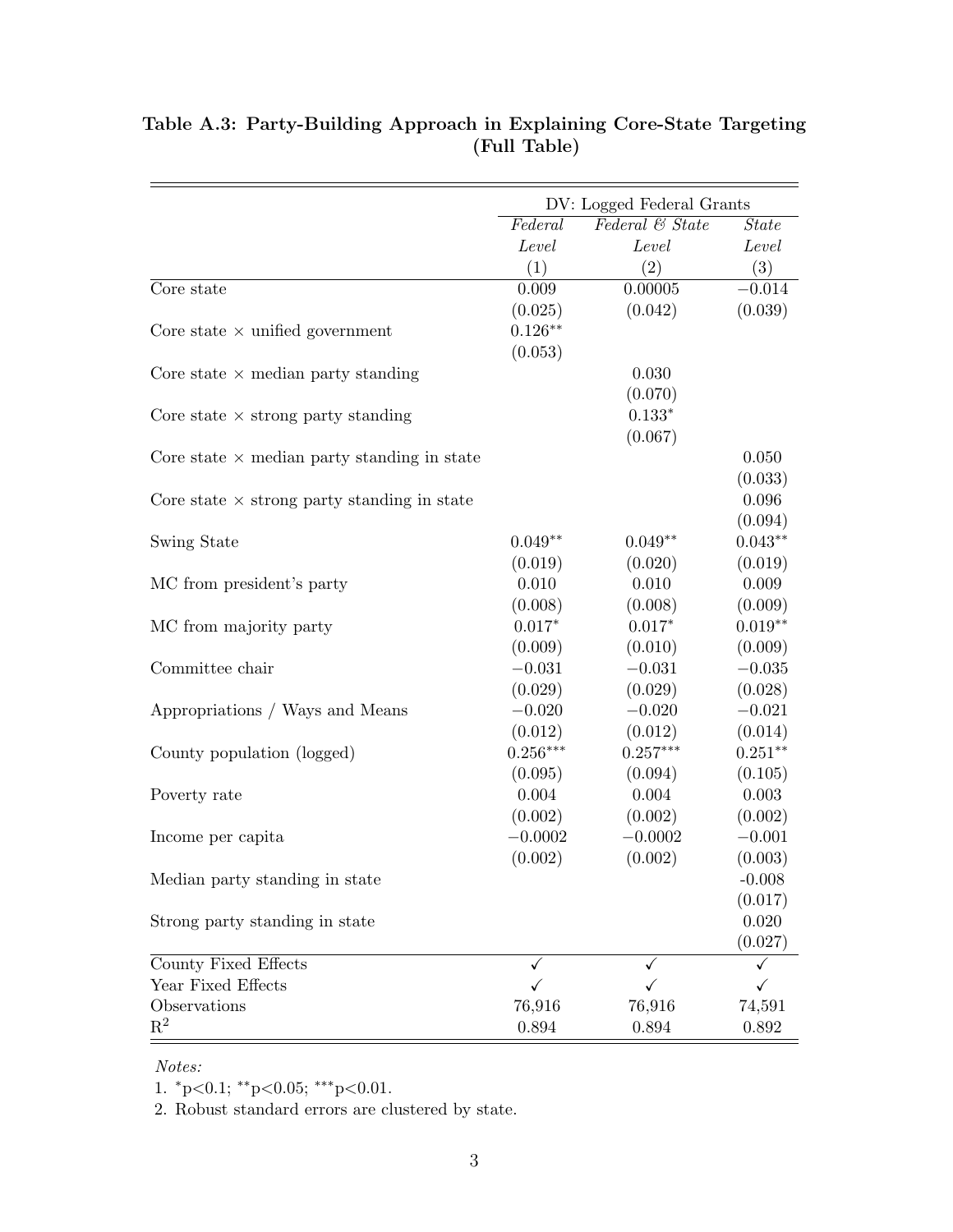|                                                                         |                                  | Dependent Variable: Logged Federal Grants |                                   |
|-------------------------------------------------------------------------|----------------------------------|-------------------------------------------|-----------------------------------|
|                                                                         | Federal<br>Level                 | Federal & State<br>Level                  | <i>State</i><br>Level             |
|                                                                         | (1)                              | (2)                                       | (3)                               |
| Core state                                                              | $0.022**$<br>(0.009)             | $0.020**$<br>(0.009)                      | $0.018**$<br>(0.009)              |
| Swing state                                                             | $0.049***$<br>(0.007)            | $0.050***$<br>(0.007)                     | $0.042***$<br>(0.007)             |
| Core county                                                             | 0.005<br>(0.007)                 | 0.005<br>(0.007)                          | 0.005<br>(0.007)                  |
| Core county $\times$ core state                                         | $-0.008$<br>(0.012)              | $-0.014$<br>(0.012)                       | $-0.034**$<br>(0.015)             |
| Core county $\times$ core state $\times$ unified government             | $0.132***$<br>(0.012)            |                                           |                                   |
| Core county $\times$ core state $\times$ median party standing          |                                  | $0.046**$<br>(0.018)                      |                                   |
| Core county $\times$ core state $\times$ strong party standing          |                                  | $0.140***$<br>(0.013)                     |                                   |
| Core county $\times$ core state $\times$ median party standing in state |                                  |                                           | $0.063***$<br>(0.013)             |
| Core county $\times$ core state $\times$ strong party standing in state |                                  |                                           | $0.072***$<br>(0.017)             |
| MC from president's party                                               | 0.008<br>(0.005)                 | 0.007<br>(0.005)                          | 0.007                             |
| MC from majority party                                                  | $0.013**$<br>(0.005)             | $0.012**$                                 | (0.005)<br>$0.016***$             |
| Committee chair                                                         | $-0.052***$<br>(0.013)           | (0.005)<br>$-0.052***$<br>(0.013)         | (0.005)<br>$-0.053***$<br>(0.012) |
| Appropriations / Ways & Means                                           | $-0.021***$<br>(0.006)           | $-0.021***$<br>(0.006)                    | $-0.021***$<br>(0.006)            |
| County population (logged)                                              | $0.249***$<br>(0.021)            | $0.251***$<br>(0.021)                     | $0.246***$<br>(0.021)             |
| Poverty rate                                                            | $0.004***$                       | $0.003***$                                | $0.003***$                        |
| Income per capita                                                       | (0.001)<br>$-0.00004$<br>(0.001) | (0.001)<br>$-0.0001$<br>(0.001)           | (0.001)<br>$-0.001$<br>(0.001)    |
| Median party standing in state                                          |                                  |                                           | $-0.005$                          |
| Strong party standing in state                                          |                                  |                                           | (0.006)<br>$0.035***$<br>(0.009)  |
| County Fixed Effects<br>Year Fixed Effects                              | ✓                                | $\checkmark$                              | ✓<br>✓                            |
| Observations<br>$\mathbf{R}^2$                                          | ✓<br>76,278<br>0.896             | ✓<br>76,278<br>$0.896\,$                  | 73,953<br>$\,0.894\,$             |

#### <span id="page-42-0"></span>Table A.4: Party-Building Approach in Explaining Core-County Targeting

Notes:

1. <sup>∗</sup>p<0.1; ∗∗p<0.05; ∗∗∗p<0.01.

2. Robust standard errors are clustered by county.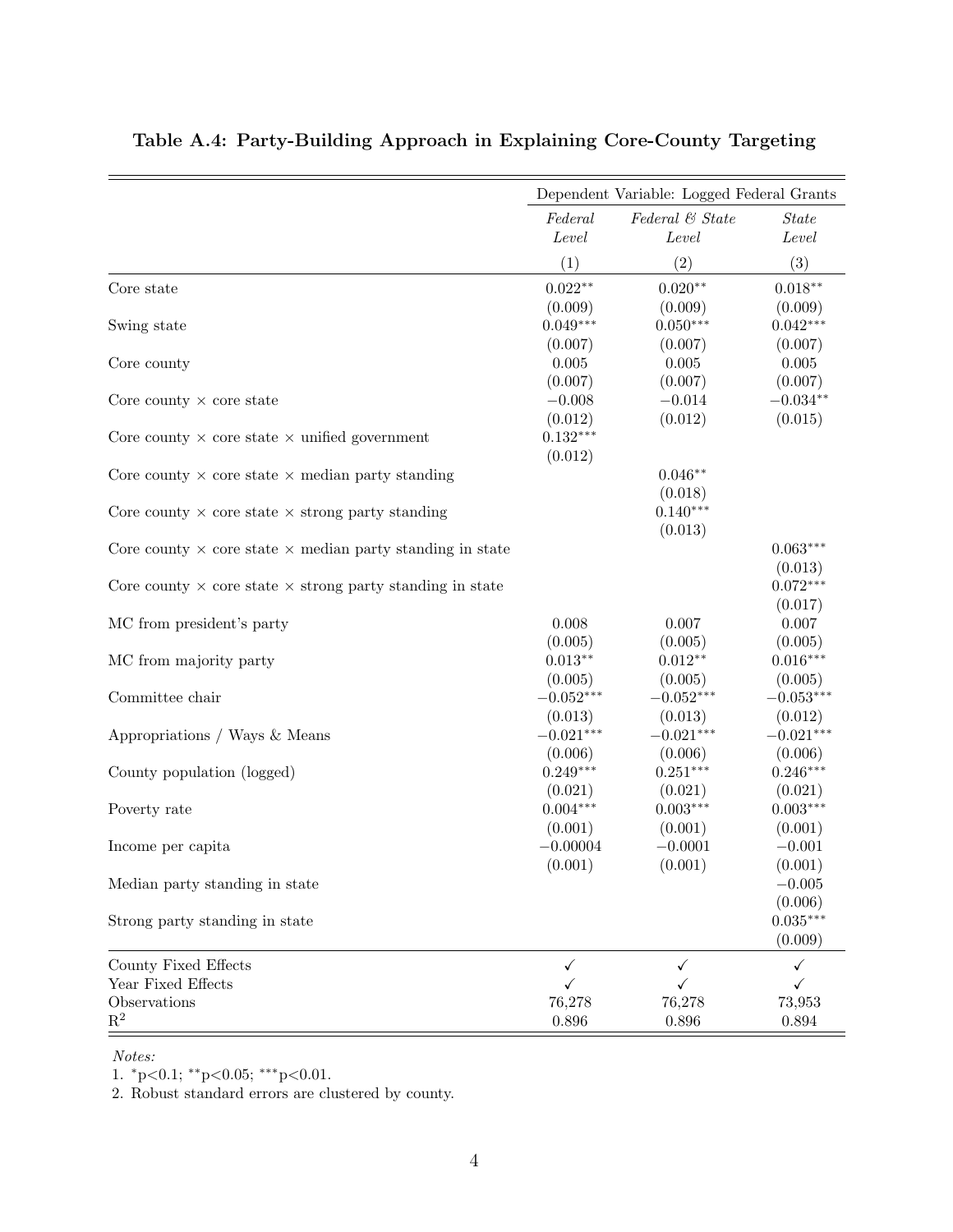|                                    | DV: Logged Federal Grants |            |  |
|------------------------------------|---------------------------|------------|--|
|                                    | (1)                       | (2)        |  |
| Core state                         | $0.038*$                  |            |  |
|                                    | (0.020)                   |            |  |
| Core state $\times$ year 1         |                           | $0.046*$   |  |
|                                    |                           | (0.023)    |  |
| Core state $\times$ year 2         |                           | 0.029      |  |
|                                    |                           | (0.022)    |  |
| Core state $\times$ year 3         |                           | $0.056*$   |  |
|                                    |                           | (0.029)    |  |
| Core state $\times$ election year  | 0.016                     | $0.051**$  |  |
|                                    | (0.026)                   | (0.023)    |  |
| Swing state                        | 0.031                     |            |  |
|                                    | (0.021)                   |            |  |
| Swing state $\times$ years 1       |                           | 0.036      |  |
|                                    |                           | (0.023)    |  |
| Swing state $\times$ years 2       |                           | 0.025      |  |
|                                    |                           | (0.025)    |  |
| Swing state $\times$ years 3       |                           | $0.060**$  |  |
|                                    |                           | (0.025)    |  |
| Swing state $\times$ election year | $0.058**$                 | $0.084***$ |  |
|                                    | (0.029)                   | (0.025)    |  |
| MC from president's party          | 0.011                     | 0.011      |  |
|                                    | (0.008)                   | (0.008)    |  |
| MC from majority party             | $0.021*$                  | $0.021*$   |  |
|                                    | (0.011)                   | (0.011)    |  |
| Committee chair                    | $-0.037$                  | $-0.037$   |  |
|                                    | (0.029)                   | (0.029)    |  |
| Appropriations / Ways & Means      | $-0.024*$                 | $-0.024*$  |  |
|                                    | (0.013)                   | (0.013)    |  |
| County population (logged)         | $0.235***$                | $0.232**$  |  |
|                                    | (0.098)                   | (0.098)    |  |
| Poverty rate                       | 0.004                     | 0.004      |  |
|                                    | (0.002)                   | (0.002)    |  |
| Income per capita                  | $-0.0004$                 | $-0.0004$  |  |
|                                    | (0.002)                   | (0.002)    |  |
| County Fixed Effects               | ✓                         |            |  |
| Year Fixed Effects                 | $\checkmark$              | ✓          |  |
| Observations                       | 76,916                    | 76,916     |  |
| $\mathrm{R}^2$                     | 0.894                     | 0.894      |  |

<span id="page-43-0"></span>Table A.5: Electoral Concerns in Explaining Core-State Targeting (Full Table)

Notes:

1.  ${}^*p<0.1$ ;  ${}^*p<0.05$ ;  ${}^{***}p<0.01$ .

2. Robust standard errors are clustered by state.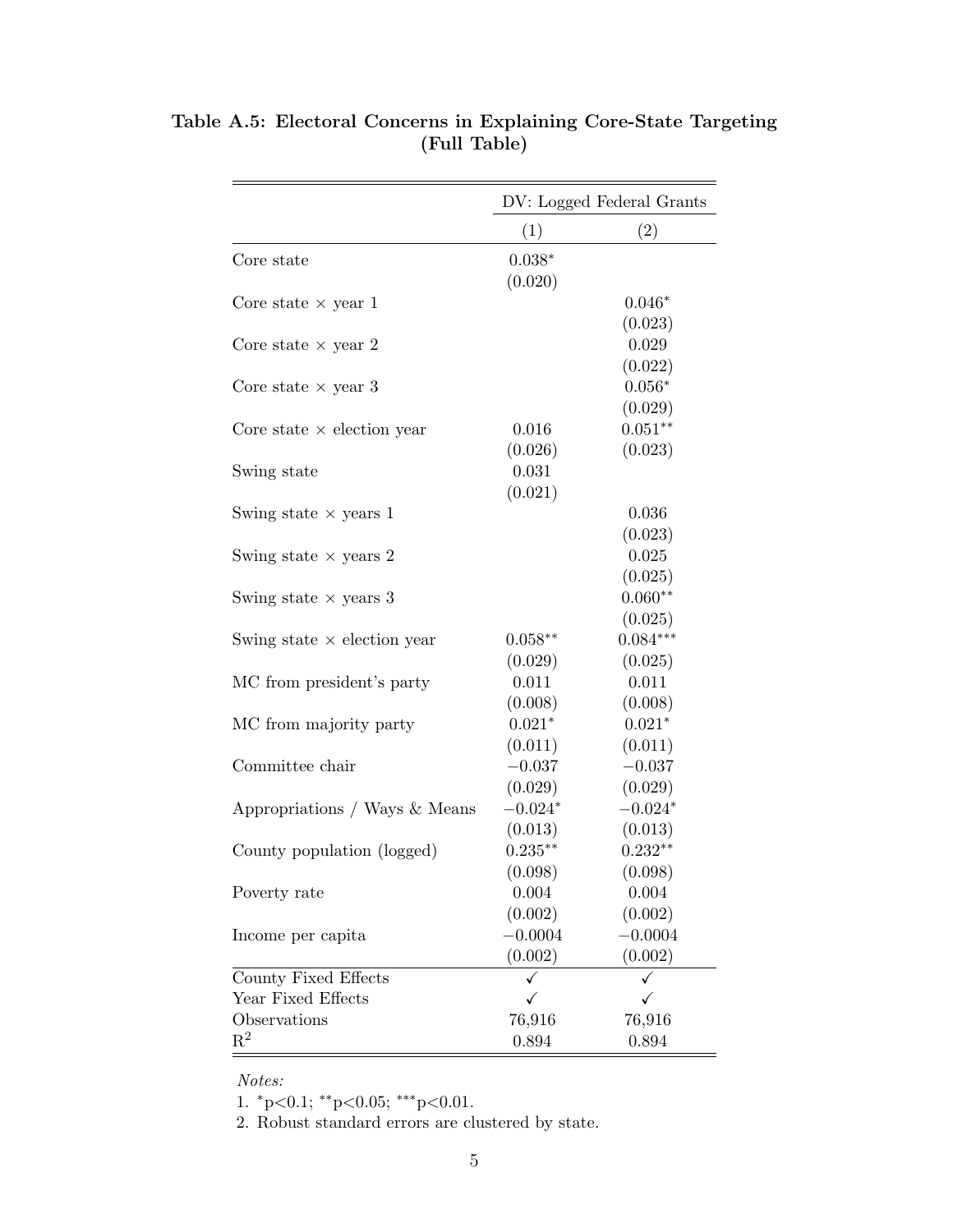|                                                         | DV: Logged Federal Grants |
|---------------------------------------------------------|---------------------------|
|                                                         | (1)                       |
| Core state                                              | $0.022**$                 |
|                                                         | (0.009)                   |
| Swing state                                             | $0.037***$                |
|                                                         | (0.008)                   |
| Core County                                             | $-0.010$                  |
|                                                         | (0.010)                   |
| Core county $\times$ core state                         | $0.045***$                |
|                                                         | (0.015)                   |
| Core county $\times$ swing state                        | $0.032**$                 |
|                                                         | (0.013)                   |
| Core county $\times$ core state $\times$ election year  | $-0.020$                  |
|                                                         | (0.012)                   |
| Core county $\times$ swing state $\times$ election year | $-0.005$                  |
|                                                         | (0.015)                   |
| MC from president's party                               | $0.009*$                  |
|                                                         | (0.005)                   |
| MC from majority party                                  | $0.020***$                |
|                                                         | (0.005)                   |
| Committee chair                                         | $-0.054***$               |
|                                                         | (0.013)                   |
| Appropriations / Ways & Means                           | $-0.024***$               |
|                                                         | (0.006)                   |
| County population (logged)                              | $0.230***$                |
|                                                         | $(0.021)$ )               |
| Poverty rate                                            | $0.004***$                |
|                                                         | (0.001)                   |
| Income per capita                                       | $-0.0001$                 |
|                                                         | (0.001)                   |
| County Fixed Effects                                    | ✓                         |
| Year Fixed Effects                                      | ✓                         |
| Observations                                            | 76,278                    |
| $\mathbf{R}^2$                                          | 0.896                     |

## <span id="page-44-0"></span>Table A.6: Electoral Concerns in Explaining Core-County Targeting

Notes:

1.  $^{*}p<0.1$ ;  $^{**}p<0.05$ ;  $^{***}p<0.01$ .

2. Robust standard errors are clustered by county.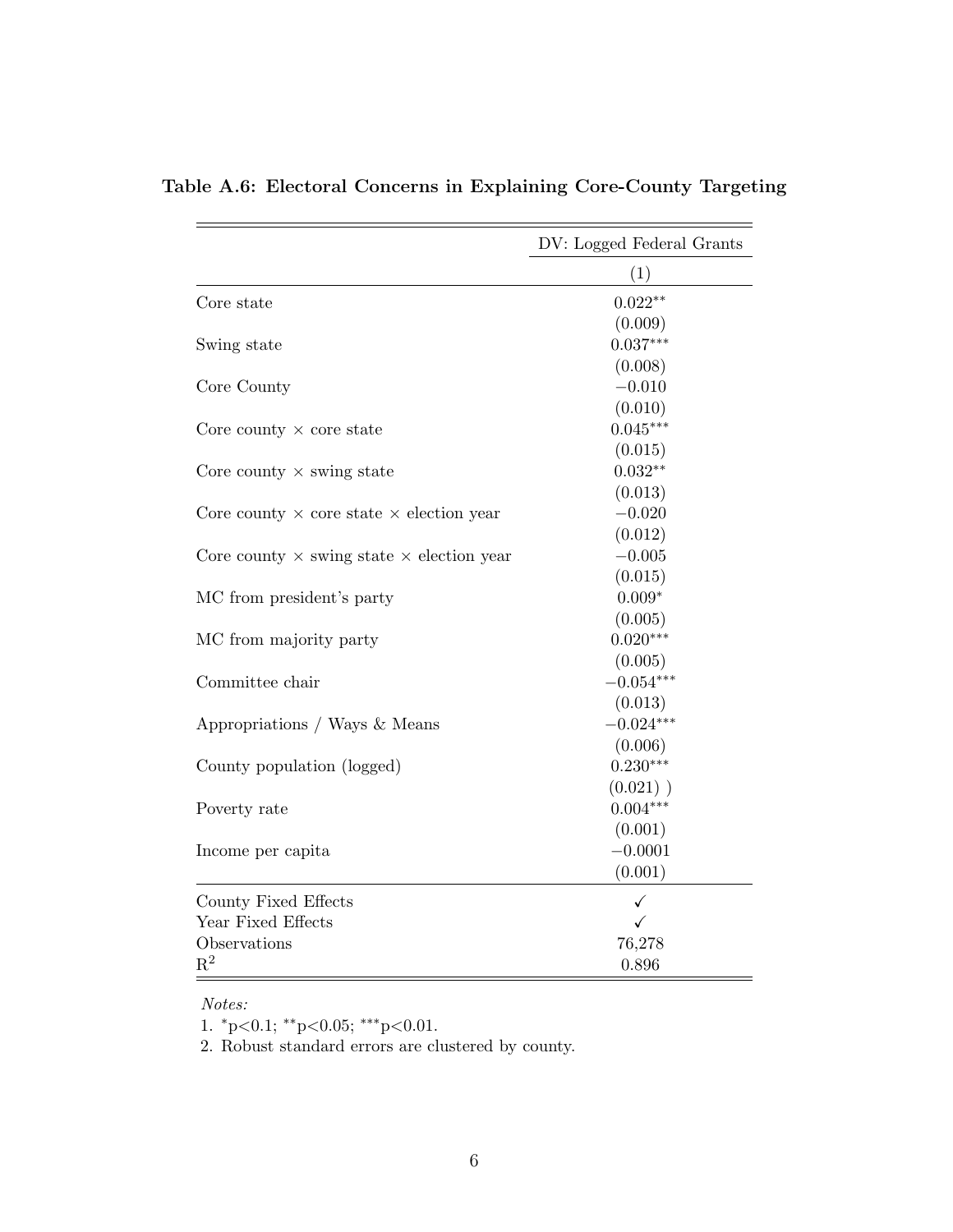|                                     | DV: Logged Federal Grants    |              |                       |  |
|-------------------------------------|------------------------------|--------------|-----------------------|--|
|                                     | Unified<br>Government<br>All |              | Divided<br>Government |  |
|                                     | (1)                          | (2)          | (3)                   |  |
| Core state                          | $0.038*$                     | $0.139***$   | 0.017                 |  |
|                                     | (0.020)                      | (0.032)      | (0.029)               |  |
| Core state $\times$ election years  | 0.016                        | 0.054        | 0.007                 |  |
|                                     | (0.026)                      | (0.042)      | (0.033)               |  |
| Swing state                         | 0.031                        | $0.057**$    | 0.042                 |  |
|                                     | (0.021)                      | (0.026)      | (0.030)               |  |
| Swing state $\times$ election years | $0.058**$                    | 0.004        | 0.051                 |  |
|                                     | (0.029)                      | (0.029)      | (0.034)               |  |
| MC from president's party           | 0.011                        | 0.012        | $-0.011$              |  |
|                                     | (0.008)                      | (0.008)      | (0.014)               |  |
| MC from majority party              | $0.021*$                     | 0.017        | $-0.003$              |  |
|                                     | (0.011)                      | (0.012)      | (0.013)               |  |
| Committee chair                     | $-0.037$                     | $-0.005$     | $-0.044$              |  |
|                                     | (0.029)                      | (0.040)      | (0.031)               |  |
| Appropriations / Ways & Means       | $-0.024*$                    | $-0.004$     | $-0.029*$             |  |
|                                     | (0.013)                      | (0.012)      | (0.017)               |  |
| County population (logged)          | $0.235***$                   | $0.244*$     | $0.226**$             |  |
|                                     | (0.098)                      | (0.127)      | (0.105)               |  |
| Poverty rate                        | 0.004                        | 0.001        | $0.005*$              |  |
|                                     | (0.002)                      | (0.005)      | (0.003)               |  |
| Income per capita                   | $-0.0004$                    | $0.008*$     | $-0.005**$            |  |
|                                     | (0.002)                      | (0.004)      | (0.002)               |  |
| County Fixed Effects                | $\checkmark$                 | $\checkmark$ | $\checkmark$          |  |
| Year Fixed Effects                  | $\checkmark$                 | ✓            | ✓                     |  |
| Observations                        | 76,916                       | 24,631       | 52,285                |  |
| $\mathrm{R}^2$                      | 0.894                        | 0.953        | 0.872                 |  |

<span id="page-45-0"></span>Table A.7: Electoral Concerns in Unified and Divided Periods

Notes:

1.  $^{*}p<0.1$ ;  $^{**}p<0.05$ ;  $^{***}p<0.01$ .

2. Robust standard errors are clustered by state.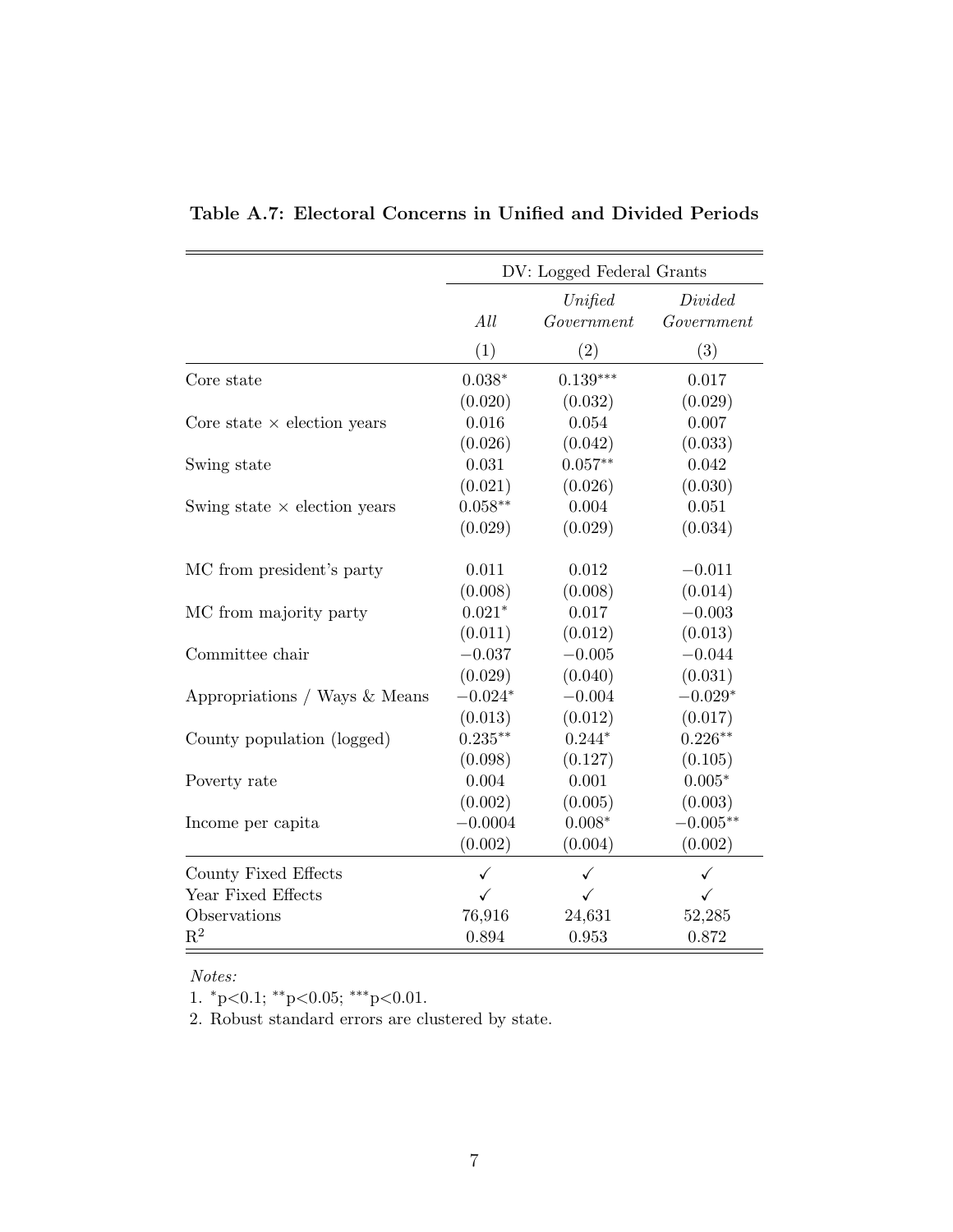<span id="page-46-0"></span>

| <b>Federal Agency</b>                                      | <b>Associated Policy Topic</b> |
|------------------------------------------------------------|--------------------------------|
| Architectural and Transportation Barriers Compliance Board | Transportation                 |
| Commission of Civil Rights                                 | Civil Rights                   |
| Commodity Futures Trading Commission                       | Economy                        |
| Denali Commission/Delta Regional Authority                 | Public Lands                   |
| Department of Agriculture                                  | Agriculture                    |
| Department of Commerce                                     | Economy                        |
| Department of Defense                                      | Defense                        |
| Department of Education                                    | Education                      |
| Department of Energy                                       | Energy                         |
| Department of Health and Human Services                    | Health                         |
| Department of Homeland Security                            | Immigration                    |
| Department of Housing and Urban Development                | Housing                        |
| Department of Justice                                      | Law and Crime                  |
| Department of Labor                                        | Labor                          |
| Department of State                                        | International Affairs          |
| Department of the Interior                                 | Public Lands                   |
| Department of the Treasury                                 | Economy                        |
| Department of Transportation                               | Transportation                 |
| Department of Veterans Affairs                             | Housing                        |
| Elections Assistance Commission                            | Civil Rights                   |
| <b>Environmental Protection Agency</b>                     | Environment                    |
| Equal Employment Opportunity Commission                    | Civil Rights                   |
| Federal Mediation and Conciliation Service                 | Government Operations          |
| Federal Trade Commission                                   | Economy                        |
| Fellowship and Foundation                                  | Education                      |
| General Services Administration                            | Government Operations          |
| Government Printing Office                                 | Government Operations          |
| National Aeronautics and Space Administration              | Technology                     |
| National Credit Union Administration                       | Economy                        |
| National Gallery of Art                                    | Culture                        |
| National Labor Relations Board                             | Labor                          |
| National Science Foundation                                | Education                      |
| Office of Personnel Management                             | Government Operations          |
| Pension Benefit Guarantee Corporation                      | Social Welfare                 |
| Railroad Retirement Board                                  | Transportation                 |
| Securities and Exchange Commission                         | Economy                        |
| Small Business Administration                              | Economy                        |
| Social Security Administration                             | Social Welfare                 |
| United States Agency for International Development         | <b>International Affairs</b>   |
| United States Institute of Peace                           | International Affairs          |

Table A.8: Matching of Federal Agencies and Policy Topics

Notes: The agencies that have no clear association with any policy topics are as follows: Appalachian Regional Commission, Corporation for National and Community Service, Federal Communications Commission, Federal Maritime Commission, Library of Congress, National Archives and Records Administration, Nuclear Regulatory Commission, and Overseas Private Investment Corporation.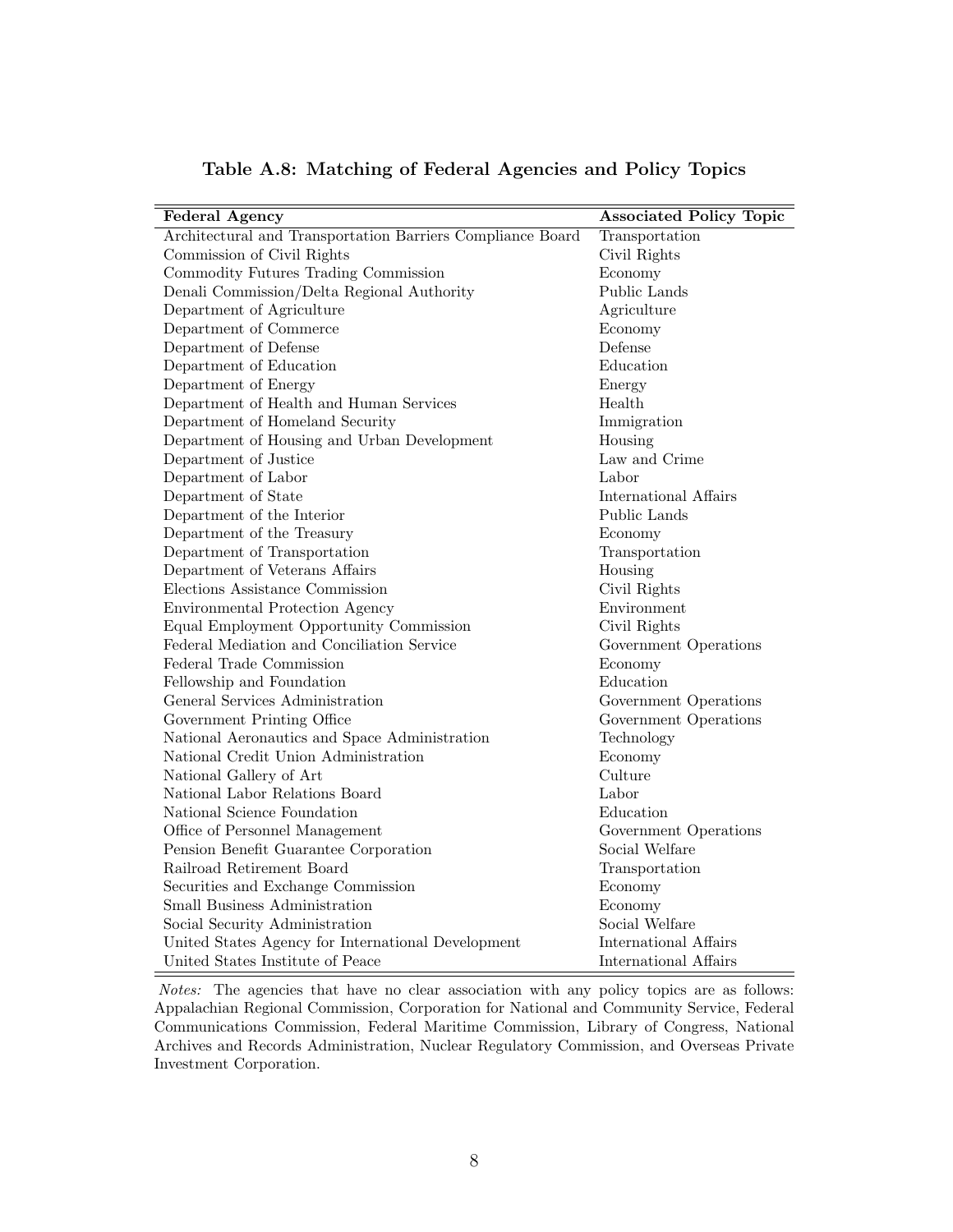|                                                  | DV: Logged Federal Grants |                                 |                                |                       |                       |
|--------------------------------------------------|---------------------------|---------------------------------|--------------------------------|-----------------------|-----------------------|
|                                                  | Base                      |                                 | <i>Ideology Alignment</i>      |                       | Policy Priority       |
|                                                  | (1)                       | (2)                             | (3)                            | (4)                   | (5)                   |
| Core state                                       | 0.017                     | 0.017                           | $-0.038$                       | 0.018                 | $-0.015$              |
| ideologically aligned agency                     | (0.028)                   | (0.028)<br>$0.050**$<br>(0.020) | (0.031)<br>$-0.006$<br>(0.024) | (0.028)               | (0.034)               |
| Core state $\times$ ideologically aligned agency |                           |                                 | $0.257***$<br>(0.062)          |                       |                       |
| Agency priority level                            |                           |                                 |                                | $3.182***$<br>(0.118) | $2.983***$<br>(0.169) |
| Core state $\times$ agency priority level        |                           |                                 |                                |                       | $0.797**$<br>(0.369)  |
| Swing state                                      | $-0.023$                  | $-0.023$                        | $-0.023$                       | $-0.025$              | $-0.026$              |
|                                                  | (0.022)                   | (0.022)                         | (0.022)                        | (0.022)               | (0.022)               |
| MC from president's party                        | 0.020                     | 0.020                           | 0.019                          | 0.021                 | 0.021                 |
|                                                  | (0.013)                   | (0.013)                         | (0.013)                        | (0.013)               | (0.013)               |
| MC from majority party                           | $0.024*$                  | $0.024*$                        | $0.024*$                       | 0.022                 | 0.022                 |
|                                                  | (0.014)                   | (0.014)                         | (0.014)                        | (0.014)               | (0.014)               |
| Committee chair                                  | 0.056                     | 0.057                           | $0.056\,$                      | 0.058                 | 0.057                 |
|                                                  | (0.046)                   | (0.046)                         | (0.046)                        | (0.046)               | (0.046)               |
| Appropriations / Way & Means                     | $-0.002$                  | $-0.002$                        | $-0.003$                       | $-0.002$              | $-0.002$              |
|                                                  | (0.012)                   | (0.012)                         | (0.013)                        | (0.012)               | (0.012)               |
| County population (logged)                       | $0.477***$                | $0.477***$                      | $0.472***$                     | $0.488***$            | $0.486***$            |
|                                                  | (0.068)                   | (0.068)                         | (0.068)                        | (0.068)               | (0.068)               |
| Poverty rate                                     | $0.014***$                | $0.014***$                      | $0.014***$                     | $0.015***$            | $0.015***$            |
|                                                  | (0.003)                   | (0.003)                         | (0.003)                        | (0.003)               | (0.003)               |
| income per capita                                | 0.001                     | 0.001                           | 0.001                          | 0.001                 | 0.001                 |
|                                                  | (0.003)                   | (0.003)                         | (0.003)                        | (0.003)               | (0.003)               |
| County Fixed Effects                             | $\checkmark$              | $\checkmark$                    | ✓                              | $\checkmark$          | $\checkmark$          |
| Agency Fixed Effects                             | ✓                         | $\checkmark$                    | $\checkmark$                   | $\checkmark$          | $\checkmark$          |
| Year Fixed Effects                               | $\checkmark$              | ✓                               | ✓                              | ✓                     | $\checkmark$          |
| Observations                                     | 612,992                   | 612,992                         | 612,992                        | 612,992               | 612,992               |
| $R^2$                                            | 0.495                     | 0.495                           | 0.496                          | 0.497                 | 0.497                 |

#### <span id="page-47-0"></span>Table A.9: Ideology/Policy Approach in Explaining Core-State Targeting (Full Table)

#### Notes:

1.  $^*p{<}0.1;$   $^{**}p{<}0.05;$   $^{***}p{<}0.01.$ 

2. Robust standard errors are clustered by state.